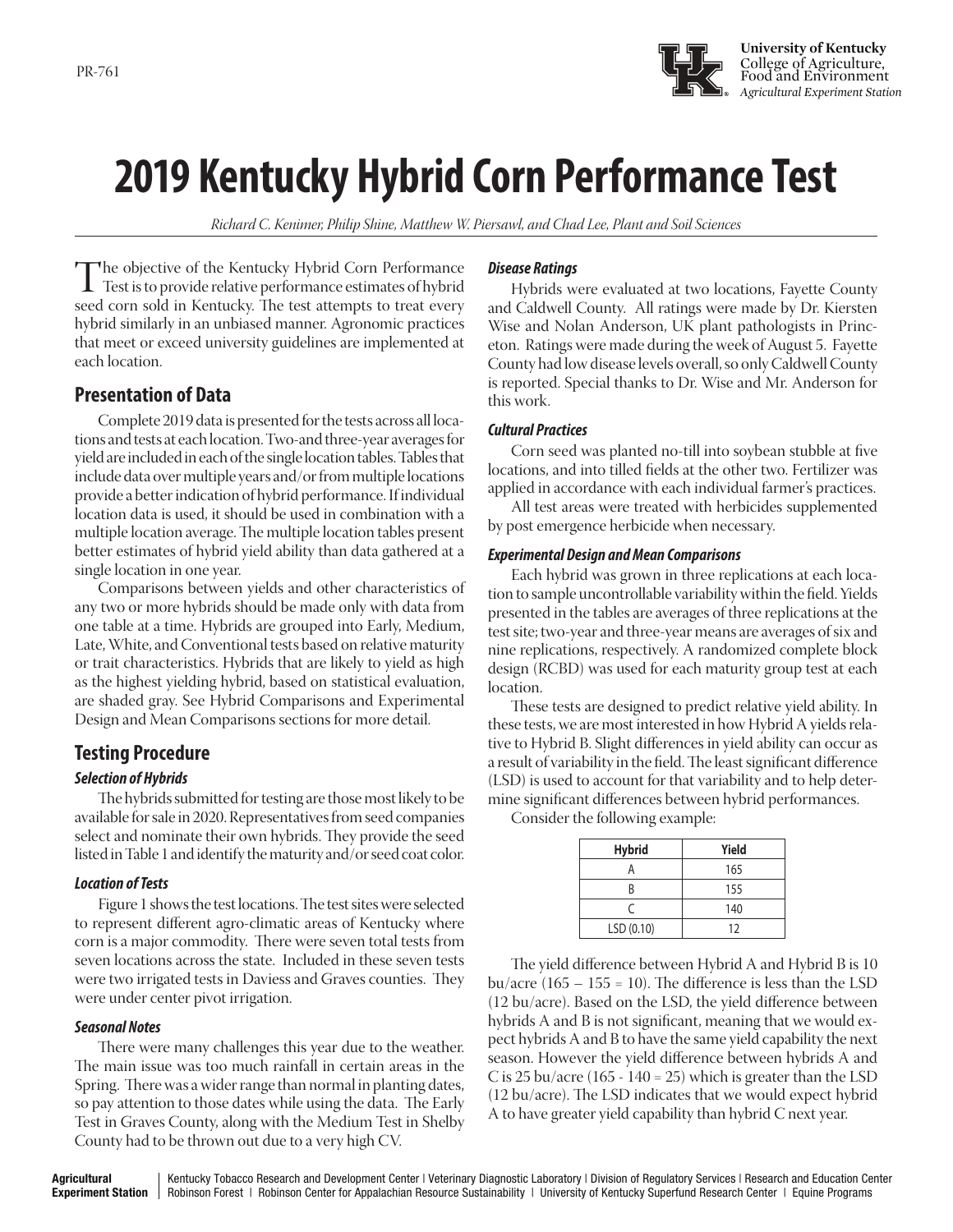The LSD occurs at the bottom of each table. Yield differences that are less than the LSD are not significantly different from each other. Tables are sorted from greatest to least yield. Cells that have been shaded gray are not significantly different from the highest yield mean in that column. The analysis indicates that all hybrids with yields shaded gray, would be expected to have similar yield potential next season.

The coefficient of variation (CV) is a calculated value that helps indicate unexplained variation in these studies. A smaller CV indicates less unexplained variation and more precise results.

#### **Planting**

All plots were planted with a Wintersteiger Dynamic Disk vacuum, four-row, no-till planter, which is specialized for small plot work. Each hybrid seed was planted into plots consisting of four rows 30 inches apart and 20 feet long. Hybrid seed was planted at a rate of 32,000 in the non-irrigated locations and at 36,000 at the irrigated locations.

#### **Harvesting**

All plots were harvested with a Haldrup C-85 two-row corn combine. The central two rows of each four-row plot were harvested. The grain weight, moisture content, and test weight of grain from each plot was measured with an electronic scale and moisture meter mounted on the combine. Yields were calculated for grain at 56 pounds per bushel and adjusted to 15.5 percent moisture. The test weight reported in each annual table for any hybrid is not corrected for harvest moisture and is reported at the moisture content for that hybrid listed in that table. Dropped ears were not gleaned from the plots. The total number of lodged plants was recorded at harvest.

The Kentucky Hybrid Corn Performance Test is divided into five tests: Early, Medium, Late maturities and White and Conventional (non-GMO) hybrids. These divisions provide evaluations of the hybrid groups without competition biases. The divisions do not allow for comparisons across groups. For example, a hybrid in the Early test cannot be compared to a hybrid in the Late. All tests were grown at all seven locations for a total of 35 tests.

The Early maturity hybrid group in Table 2E and all subsequent "E" tables, includes those hybrids rated by the parent seed company to mature in 111 days or earlier.

The Medium maturity hybrid group in Table 2M and all subsequent "M" tables includes those hybrids rated by the parent seed company to mature in 112-115 days.

The Late maturity hybrid group in Table 2L and all subsequent "L" tables include those hybrids rated by the parent seed company to mature in 116 days or later.

The White hybrid group in Table 2W and all subsequent "W" tables includes those hybrids with a white seed coat. The maturity for each hybrid is rated by the parent seed company.

The Conventional hybrid group in Table 2C and all subsequent "C" tables includes those hybrids that are non-GMO hybrids. The maturity for each hybrid is rated by the parent seed company.

Grain moisture of hybrids in the Early, Medium, and Late tests should be within the LSD for that test. Hybrids with grain moisture above the LSD likely belong in a

later-maturing test. Each hybrid is placed in the Early, Medium, and Late tests based on the hybrid maturity defined by the company.

#### **Acknowledgments**

The authors sincerely appreciate efforts of the Kentucky Corn Growers Association in providing a Haldrup C-85 Corn plot combine through a very reasonable lease agreement. This combine contributes to improved accuracy of the data.

The authors are grateful to the following farmer-cooperators who not only provided land for testing but helped with the tests throughout the growing season:

- Danny Miller and family of Bremen, KY
- Ellis Farms of Eminence, KY
- Jed Clark and family of Sedalia, KY
- Jason Strode and family of Owensboro, KY
- Randy Mann and family of Auburn, KY

The authors give special thanks to Ted Walker, John Stanhope and the entire crew of the College of Ag Farm Shop for keeping us going year-round.

Additional acknowledgments are made to the following people who helped conduct this year's performance test.

## **Figure 1. Locations of the 2019 Kentucky Hybrid Corn Performance Tests.**

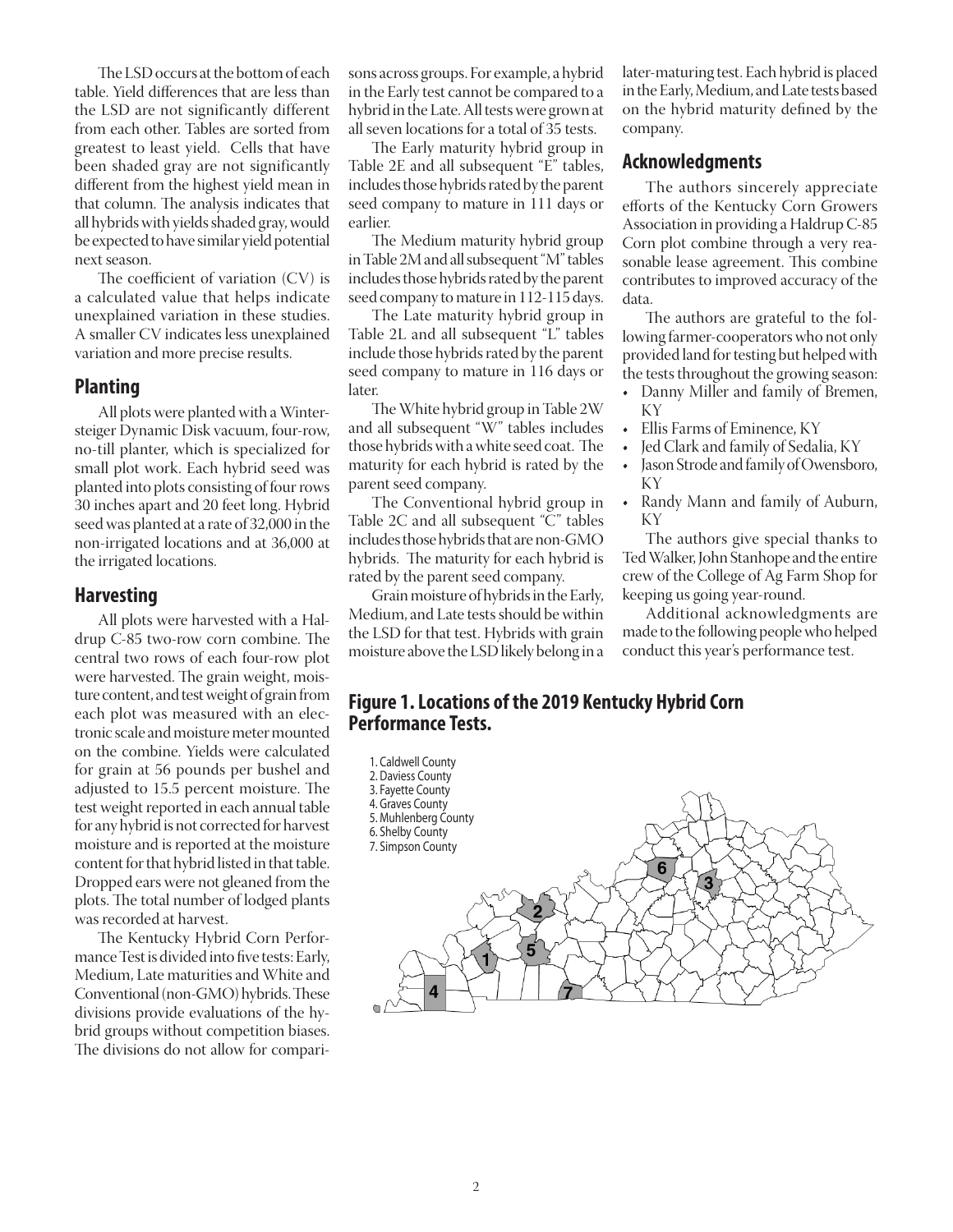#### **Table 1. Hybrids tested in 2019.**

| <b>Company</b>                                    | <b>Hybrid</b>                                    | <b>TRAIT*</b>            | TEST   | <b>COLOR</b>     | <b>CRM</b> |
|---------------------------------------------------|--------------------------------------------------|--------------------------|--------|------------------|------------|
| AgriGold Hybrids                                  | AgriGold A638-44DGVT-                            | VT2PRO                   | Ε      | Yellow           | 108        |
| Justin Warren                                     | 2PRO                                             |                          |        |                  |            |
| 5381 Akin Rd<br>St. Francisville, IL 62460        | AgriGold A641-06VT2RIB                           | VT2PRO                   | Ε      | Yellow           | 111        |
| justin.warren@agrigold.com                        | AgriGold A641-54VT2PRO<br>AgriGold A642-59VT2RIB | VT2PRO<br>VT2PRO         | Ε<br>M | Yellow<br>Yellow | 111<br>112 |
| 800-262-7333                                      | AgriGold A6544VT2RIB                             | VT2PRO                   | M      | Yellow           | 113        |
|                                                   | AgriGold A644-32TRCRIB                           | Trecepta                 | M      | Yellow           | 114        |
|                                                   | AgriGold A6572VT2RIB                             | VT2PRO                   | M      | Yellow           | 114        |
|                                                   | AgriGold A645-16VT2PRO                           | VT2PRO                   | M      | Yellow           | 115        |
|                                                   | AgriGold A6659VT2RIB                             | VT2PRO                   | Г      | Yellow           | 116        |
|                                                   | AgriGold A647-46VT2PRO                           | VT2PRO                   | L      | Yellow           | 117        |
|                                                   | AgriGold A648-54STX                              | <b>STX</b>               | L      | Yellow           | 118        |
| Armor Seed<br>Jay Middleton                       | Armor 0887                                       | VT <sub>2</sub> P        | E      | Yellow           | 108        |
| 2532 Alexander Dr                                 | ARMOR A0919<br>ARMOR X9110                       | VT2P<br>VT2P/ASR         | E<br>E | Yellow<br>Yellow | 109<br>110 |
| Jonesboro, AR 72401                               | Armor 1118                                       | VT2P                     | E      | Yellow           | 111        |
| jaymiddleton@armorseed.com                        | ARMOR A1299                                      | VT2P                     | M      | Yellow           | 112        |
| 270-832-2133                                      | ARMOR X9115                                      | VT2P/ASR                 | M      | Yellow           | 115        |
|                                                   | ARMOR X9116                                      | VT2P                     | L      | Yellow           | 116        |
| Augusta Seed Corporation                          | Augusta 4465                                     | 3110GT                   | M      | Yellow           | 115        |
| Matt Rawley                                       | Augusta 4565                                     | Duracade                 | M      | Yellow           | 115        |
| PO Box 899<br>Verona, VA 24482                    |                                                  |                          |        |                  |            |
| Matt.rawley@augustaseed.com                       |                                                  |                          |        |                  |            |
| 540-886-6055                                      |                                                  |                          |        |                  |            |
| <b>Blue River Organic Seed</b>                    | 66G25                                            | None CONV.               | C      | Yellow           | 112        |
| Ruth McCabe                                       | 74B75                                            | None CONV.               | C      | Yellow           | 116        |
| 2326 230th St                                     |                                                  |                          |        |                  |            |
| Ames, IA 50014                                    |                                                  |                          |        |                  |            |
| ruth@blueriverorgseed.com<br>515-239-5925         |                                                  |                          |        |                  |            |
|                                                   |                                                  |                          |        |                  |            |
| Caverndale Farms Brand Seed                       | Caverndale CF 800                                | None CONV.               | C      | Yellow           | 110        |
| <b>Barry Welty</b><br>1921 Bluegrass Pike         | Caverndale CF 805                                | None CONV.               | C      | Yellow           | 110        |
| Danville, KY 40422                                | Caverndale CF 855                                | None CONV.               | C      | Yellow           | 114        |
| bwelty@kywimax.com                                | Caverndale CF 753GTCBLL                          | GT, CB, LL               | E      | Yellow           | 108        |
| 859-236-2150                                      | Caverndale CF 794 VIPTERA<br>3111                | GT, CB, LL, RW, BL       | E      | Yellow           | 109        |
|                                                   | Caverndale CF 824 3120 E-Z                       | GT, CB, LL, HX1          | M      | Yellow           | 112        |
|                                                   | Refuge                                           |                          |        |                  |            |
|                                                   | Caverndale CF 859 VIPTERA                        | GT, CB, LL, RW, BL       | M      | Yellow           | 114        |
|                                                   | 3111<br>Caverndale CF 888 3000GT                 | GT, CB, LL, RW           | L      | Yellow           | 117        |
| Channel                                           | Channel 209-15VT2PRIB                            | VT <sub>2</sub>          | Ε      | Yellow           | 109        |
| <b>Whitney Monin</b>                              | Channel 215-60TRERIB                             | Trecepta                 | M      | Yellow           | 115        |
| 250 Dogwood Dr.                                   | Channel 217-76VT2PRIB                            | VT <sub>2</sub>          | L      | Yellow           | 117        |
| Beaver Dam, KY 42320<br>whitney.monin@channel.com | Channel 218-44VT2PRIB                            | VT <sub>2</sub>          | L      | Yellow           | 118        |
| 515-314-8834                                      |                                                  |                          |        |                  |            |
|                                                   |                                                  |                          |        |                  |            |
| <b>DEKALB</b><br>Glen Murphy                      | DEKALB DKC60-84<br>DEKALB DKC64-85               | None CONV.<br>None CONV. | C<br>C | Yellow<br>Yellow | 110<br>114 |
| 264 Persimmon Ridge Dr                            | DEKALB DKC68-69RIB                               | <b>GENVT2PRIB</b>        | C      | Yellow           | 118        |
| Louisville, KY 40245                              | DEKALB DKC61-41RIB                               | GENVT2RIB                | E      | Yellow           | 111        |
| glen.murphy@bayer.com                             | DEKALB DKC62-53RIB                               | <b>GENVT2RIB</b>         | M      | Yellow           | 112        |
| 502-377-5053                                      | DEKALB DKC63-57RIB                               | <b>GENTVPRIB</b>         | M      | Yellow           | 113        |
|                                                   | DEKALB DKC63-91RIB                               | GENVT2RIB                | M      | Yellow           | 113        |
|                                                   | DEKALB DKC64-32                                  | GENVTP2RIB               | M      | Yellow           | 114        |
|                                                   | DEKALB DKC64-35RIB                               | GENVT2PRIB               | M      | Yellow           | 114        |
|                                                   | DEKALB DKC65-95RIB                               | GENVT2PRIB               | M      | Yellow           | 115        |
|                                                   | DEKALB DKC65-99RIB                               | <b>TRECEPTARIB</b>       | M      | Yellow           | 115        |
|                                                   | DEKALB DKC66-18RIB                               | <b>GENTVPRIB</b>         | L      | Yellow           | 116        |
|                                                   | DEKALB DKC67-44                                  | None CONV.               | Г      | Yellow           | 117        |
|                                                   | DEKALB DKC70-27RIB                               | GENVT2PRIB               | L      | Yellow           | 120        |

- Dr. Kiersten Wise, Extension plant pathologist, Research and Education Center, Princeton, KY
- Nolan Anderson, Scientist I, Plant Pathology, Research and Education Center, Princeton, KY
- Scott Peek, farm manager, Research and Education Center, Princeton, KY.
- Matt Peake, Farm Manager, North Farm, Lexington, KY
- D'Andre Stewart, Nick Bradford, Samuel Harney, and Noah Arnett, student help in 2019
- Mark Thomas and Mindy Jones, Dupont Pioneer for supplying seed for borders
- Darrell Simpson, Extension agent, Muhlenberg County, KY
- Jason Phillips, Extension agent, Simpson County, KY
- Samantha Anderson, Extension agent, Graves County, KY
- Clint Hardy, Extension agent, Daviess County, KY

## **Source of Seeds**

The seeds planted in the 2019 Hybrid Corn Performance Test were acquired from the sources listed in Table 1.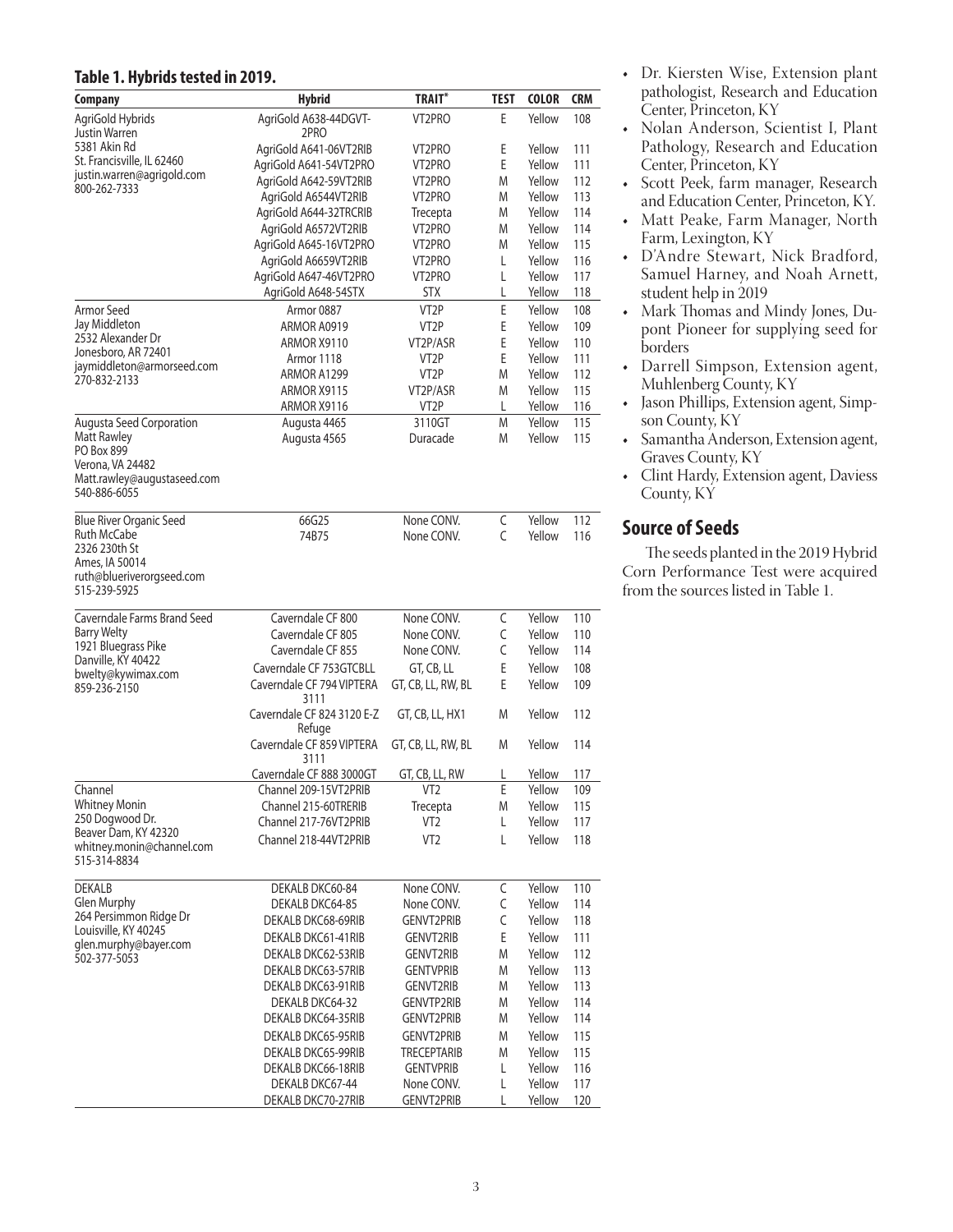## **Table 1. Hybrids tested in 2019 (continued).**

| <b>Company</b>                                       | <b>Hybrid</b>            | Trait*              |   | <b>Test Color CRM</b> |     |
|------------------------------------------------------|--------------------------|---------------------|---|-----------------------|-----|
| Nutrien Ag Solutions Owensboro                       | Dyna-Gro D52VC15         | <b>RIB</b>          | E | Yellow                | 112 |
| Landon Taylor                                        | Dyna-Gro D54VC14         | <b>RIB</b>          | M | Yellow                | 114 |
| 2760 Keller Rd                                       | Dyna-Gro D56VC46         | VP, RIB             | L | Yellow                | 116 |
| Owensboro, KY 42301                                  | Dyna-Gro D58VC65         | SS, RIB             | L | Yellow                | 118 |
| landon.taylor@nutrien.com<br>270-231-6977            |                          |                     |   |                       |     |
| Growmark                                             | FS InVISION FS 62Z00     | None CONV.          | C | Yellow                | 112 |
| Dennis Garzonio                                      | FS InVISION FS 67500     | None CONV.          | C | Yellow                | 117 |
| <b>FS InVISION</b>                                   | FS InVISION FS 6194V RIB | VT2P RIB            | E | Yellow                | 111 |
| 1701 Towanda Ave                                     | FS InVISION FS 62ZV1 RIB | VT2P RIB            | M | Yellow                | 112 |
| Bloomington, IL 61702-2500<br>dgarzonio@growmark.com | FS InVISION FS 63ZV1 RIB | VT2P RIB            | M | Yellow                | 113 |
| 309-557-6234                                         | FS InVISION FS 64SV1 RIB | VT2P RIB            | M | Yellow                | 114 |
|                                                      | FS InVISION FS 6595V RIB | VT2P RIB            | M | Yellow                | 115 |
|                                                      | FS InVISION FS 66ZV1 RIB | VT2P RIB            | L | Yellow                | 116 |
|                                                      | FS InVISION FS 67SV1 RIB | VT2P RIB            | L | Yellow                | 117 |
| LG Seeds                                             | LG Seeds LG60C33VT2Pro   | VT <sub>2</sub> Pro | E | Yellow                | 110 |
| Dan Mitchell                                         | LG Seeds LG62C35VT2Pro   | VT <sub>2</sub> Pro | E | Yellow                | 111 |
| 22827 Shissler Road                                  | LG Seeds LG62C02VT2RIB   | VT <sub>2</sub> Pro | M | Yellow                | 112 |
| Elmwood, IL 61529                                    | LG Seeds LG5643VT2RIB    | VT2Pro              | M | Yellow                | 114 |
| dan.mitchell@lgseeds.com<br>812-457-3132             | LG Seeds LG64C30TRCRIB   | Trecepta            | M | Yellow                | 114 |
|                                                      | LG Seeds LG5650VT2RIB    | VT <sub>2</sub> Pro | M | Yellow                | 115 |
| Local Seed Company                                   | Local Seed LC0877 VT2P   | VT <sub>2</sub> P   | E | Yellow                | 108 |
| <b>Bradley Taylor</b>                                | Local Seed LCX11-91      | VT2P/ASR1           | Ε | Yellow                | 111 |
| 802 Rozelle St                                       | Local Seed LC1289 VT2P   | VT <sub>2</sub> P   | M | Yellow                | 112 |
| Memphis, TN 38104<br>bradley.taylor@localseed.com    | Local Seed AV8614 YHB    | YHB                 | M | Yellow                | 114 |
| 662-402-1502                                         | Local Seed LC1488 VT2P   | VT <sub>2</sub> P   | M | Yellow                | 114 |
|                                                      | Local Seed LC1577 VT2P   | VT <sub>2</sub> P   | M | Yellow                | 115 |
|                                                      | Local Seed LC1586 TC     | Trecepta            | M | Yellow                | 115 |
|                                                      | Local Seed AV7516 YHB    | <b>YHB</b>          | L | Yellow                | 116 |
|                                                      | Local Seed LCX16-91      | SSX/RHS/ASR1        | L | Yellow                | 116 |
|                                                      | Local Seed LC1776 VT2P   | VT <sub>2</sub> P   | L | Yellow                | 117 |
|                                                      | Local Seed LC1878 VT2P   | VT <sub>2</sub> P   | L | Yellow                | 117 |
|                                                      | Local Seed LC1795 VT2P   | VT2P/RHS/ASR1       | L | Yellow                | 117 |
|                                                      | Local Seed LC1987 VT2P   | VT <sub>2</sub> P   | L | Yellow                | 119 |
| Mycogen Seeds<br>Andrew Robinson                     | Mycogen REV 2098AM       | AM, LL, GT          | E | Yellow                | 110 |
| 9330 Zionsville Rd                                   | Mycogen REV 2358AM       | AM, LL, GT          | M | Yellow                | 113 |
| Indianapolis, IN 46268                               | Mycogen REV 2397AM       | AM, LL, GT          | M | Yellow                | 113 |
| andrew.robinson@mycogen.com                          | Mycogen REV 2499AM       | AM, LL, GT          | M | Yellow                | 114 |
| 317-431-9727                                         | Mycogen MY14H95RA        | AM, LL, GT          | M | Yellow                | 114 |
| <b>NK Seeds</b>                                      | NK Seed NK1354 3220EZ1   | GT,LL,BT,RIB        | M | Yellow                | 113 |
| Chuck Leonard                                        | NK Seed NK1573-3330EZ1   | GT,LL,RIB           | M | Yellow                | 115 |
| 5210 State Rd 945<br>Hickory, KY 42051               |                          |                     |   |                       |     |
| chuck.leonard@syngenta.com                           |                          |                     |   |                       |     |
| 270-519-9600                                         |                          |                     |   |                       |     |
| NuTech Seed                                          | NuTech Seed 0A-308       | None CONV.          | C | Yellow                | 108 |
| Keith Niemeier                                       | NuTech Seed 0A-7215      | None CONV.          | C | Yellow                | 115 |
| 201 Knollwood Dr                                     | NuTech Seed 5FB-8808AM   | Acre Max            | E | Yellow                | 108 |
| Champaign, IL 61820                                  | NuTech Seed 68B3AML      | Acre Max Lep        | E | Yellow                | 108 |
| keith.niemeier@nutechseed.com<br>618-541-0605        | NuTech Seed 5FB-9909AM   | Acre Max            | E | Yellow                | 109 |
|                                                      | NuTech Seed 5FB-1111AM   | <b>Acre Max</b>     | E | Yellow                | 111 |
|                                                      | NuTech Seed 5FB-2213AM   | Acre Max            | M | Yellow                | 113 |
|                                                      | NuTech Seed 74J1AML      | Acre Max Lep        | M | Yellow                | 114 |
|                                                      | NuTech Seed 5FB-7215AM   | Acre Max            | M | Yellow                | 115 |
|                                                      | NuTech Seed 5TB-6313AM   | Acre Max            | M | Yellow                | 115 |
|                                                      | NuTech Seed 75D2AM       | Acre Max            | M | Yellow                | 115 |
|                                                      | NuTech Seed 75G1AM       | Acre Max            | M | Yellow                | 115 |
|                                                      | NuTech Seed 78A1AM       | Acre Max            | L | Yellow                | 118 |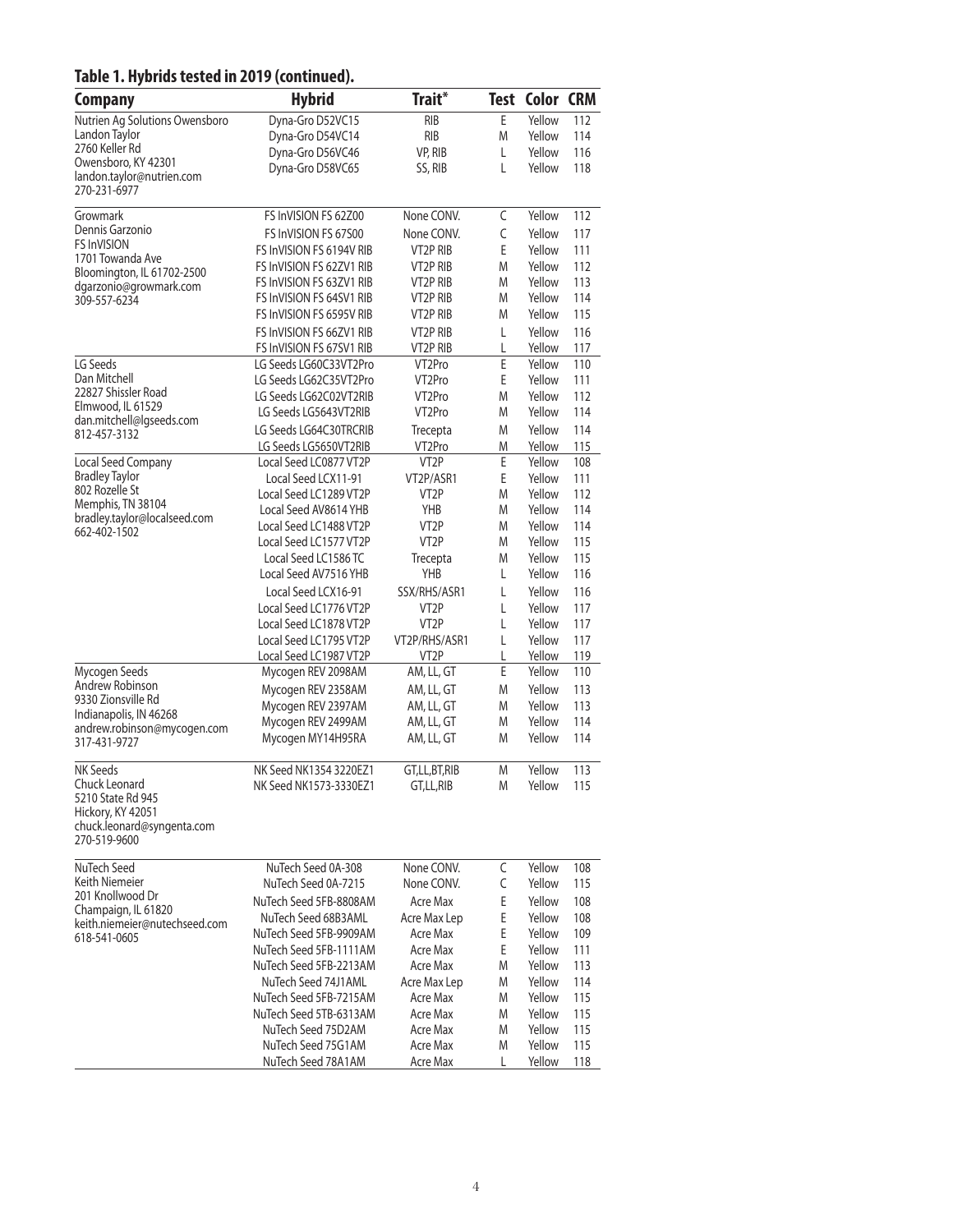#### **Table 1. Hybrids tested in 2019 (continued).**

| Company                                                               | <b>Hybrid</b>                                  | Trait*                    |             | <b>Test Color CRM</b> |            |
|-----------------------------------------------------------------------|------------------------------------------------|---------------------------|-------------|-----------------------|------------|
| Pioneer                                                               | Pioneer P1197                                  | None CONV.                | $\mathsf C$ | Yellow                | 111        |
| Mike Fouts                                                            | Pioneer P1442                                  | None CONV.                | C           | Yellow                | 114        |
| 624 Players Crossing Way                                              | Pioneer P1870                                  | None CONV.                | C           | Yellow                | 118        |
| Bowling Green, KY 42104                                               | Pioneer P1138AM                                | AM,LL,RR2                 | E           | Yellow                | 111        |
| mike.fouts@pioneer.com<br>270-791-8345                                | Pioneer P1197AM                                | AM,LL,RR2                 | E           | Yellow                | 111        |
|                                                                       | Pioneer P1442YHR                               | YGCB, HX1, LL, RR2        | M           | Yellow                | 114        |
|                                                                       | Pioneer P1464VYHR                              | AVBL, YGCB, HX1, LL, RR3  | M           | Yellow                | 114        |
|                                                                       | Pioneer P1637AM                                | AM,LL,RR2                 | L           | Yellow                | 116        |
|                                                                       | Pioneer P1847AML                               | AML, LL, RR2              | L           | Yellow                | 118        |
|                                                                       | Pioneer P1870AM                                | AM,LL,RR2                 | L           | Yellow                | 118        |
|                                                                       | Pioneer P2089AML                               | AML,LL,RR3                | L           | Yellow                | 120        |
|                                                                       | Pioneer P1306WHR                               | HX1, LL, RR2              | W           | White                 | 113        |
|                                                                       | Pioneer P1618W                                 | None CONV.                | W           | White                 | 116        |
|                                                                       | Pioneer P1620WAM                               | AM,LL,RR2                 | W           | White                 | 116        |
|                                                                       | Pioneer 32B16                                  | HX1, LL, RR2              | W           | White                 | 117        |
| Progeny Ag Products                                                   | Progeny Ag EXP1808                             | VT2P, RR                  | Ε           | Yellow                | 108        |
| John D. Rocconi                                                       | Progeny Ag PGY7111VT2P                         | VT2P, RR                  | E           | Yellow                | 111        |
| 1529 HWY 93                                                           | Progeny Ag EXP1912                             | VT2P, RR                  | M           | Yellow                | 112        |
| <b>Wynne, AR 72396</b>                                                | Progeny Ag EXP1913                             | VT2P, RR                  | M           | Yellow                | 113        |
| JohnR@progenyag.com                                                   | Progeny Ag EXP1915                             | SS, RR, LL                | M           | Yellow                | 115        |
| 870-238-2079                                                          | Progeny Ag PGY 9114VT2P                        | VT2P, RR                  | M           | Yellow                | 114        |
|                                                                       | Progeny Ag PGY6116VT2P                         | VT2P, RR                  | L           | Yellow                | 116        |
|                                                                       | Progeny Ag PGY8116SS                           | SS, RR, LL                | L           | Yellow                | 116        |
|                                                                       | Progeny Ag PGY9117VT2P                         | VT2P, RR                  | L           | Yellow                | 117        |
| Seed Consultants Inc.                                                 | Seed Consultants SCS                           | Instrasect                | E           | Yellow                | 108        |
| <b>Bill McDonald</b><br>648 Miami Trace Rd. SW                        | 1087YHR<br>Seed Consultants SCS                | AcreMax                   | M           | Yellow                | 113        |
| Washington Court House, OH 43160<br>bill.mcdonald@seedconsultants.com | 1139AM<br>Seed Consultants SC-EX               | AcreMax                   | M           | Yellow                | 115        |
| 800-708-2676                                                          | 115YHR<br>Seed Consultants SC-                 | Instrasect                | M           | Yellow                | 115        |
|                                                                       | S1158YHR™<br>Seed Consultants SC-<br>S1168YHR™ | Instrasect                | L           | Yellow                | 116        |
|                                                                       | Seed Consultants SCS<br>1188AM                 | AcreMax                   | L           | Yellow                | 118        |
| Spectrum Non-GMO                                                      | Spectrum Non-GMO 6115                          | None CONV.                | C           | Yellow                | 111        |
| Jeff Linn                                                             | Spectrum Non-GMO 6244                          | None CONV.                | C           | Yellow                | 112        |
| 4105 Haggerty Ln, Suite C<br>Lafayette, IN 47905                      | Spectrum Non-GMO<br>EXP112                     | None CONV.                | C           | Yellow                | 112        |
| jeff.linn@spectrumseed.com<br>765-586-9360                            | Spectrum Non-GMO 6416                          | None CONV.                | C           | Yellow                | 114        |
|                                                                       |                                                |                           |             |                       |            |
| <b>Stewart Seeds</b>                                                  | Stewart 09DD140                                | DGVT2PRO                  | E           | Yellow                | 109        |
| Justin Petrosino<br>127 N Grove Street                                | Stewart 10DP099                                | VT2PRO                    | E           | Yellow                | 110        |
| Bowling Green, OH 43402                                               | Stewart 8E623RIB                               | VT2PRO                    | M           | Yellow                | 112        |
| justin.petrosino@stewartseeds.com                                     | Stewart 13DD360                                | DGVT2PRO                  | M           | Yellow                | 113        |
| 419-681-3427                                                          | Stewart 14DD339                                | DGVT2PRO                  | M           | Yellow                | 114        |
|                                                                       | Stewart 15DP519                                | VT2PRO                    | M           | Yellow                | 115        |
|                                                                       | Stewart 16DP117                                | VT2PRO                    | L           | Yellow                | 116        |
|                                                                       | Stewart 16DP310                                | VT2PRO                    | L           | Yellow                | 116        |
|                                                                       | Stewart 17DP387                                | VT2PRO                    | L           | Yellow                | 117        |
| <b>Taylor Seed Farms</b>                                              | Taylor 8824                                    | VT <sub>2</sub> P         | M           | Yellow                | 113        |
| m<br>785-595-3236                                                     | Taylor 8835<br>Taylor 8877                     | VT2P<br>VT <sub>2</sub> P | M<br>L      | Yellow<br>Yellow      | 114<br>116 |
| Warren Seed & Agronomy Service                                        | Warren Seed DS 5018                            | <b>YHR</b>                | Ε           | Yellow                | 110        |
| Lanny Warren                                                          | Warren Seed DS 5319                            | <b>YHR</b>                | M           | Yellow                | 113        |
| 208 South Thompson St                                                 | Warren Seed DS 5329                            | AM                        | M           | Yellow                | 113        |
| Union City, TN 38261                                                  | Warren Seed DS 7513                            | PowerCore                 | M           | Yellow                | 114        |
| lanny.warren@charter.net                                              | Warren Seed DS 5510                            | <b>YHR</b>                | M           | Yellow                | 115        |
| 731-885-6595                                                          | Warren Seed DS 7215                            | PowerCore                 | M           | Yellow                | 115        |

#### **\*Trait:**

| <b>3110, 3111, 3122, 3220:</b> Syngenta 3000 GT (Triple)<br><b>AM:</b> AcreMax = YieldGard corn borer resistance, Herculex<br>corn rootworm resistance, Liberty Link gluphosinate toler-<br>ance, glyphosate tolerance, 5% refuge in a bag        |
|---------------------------------------------------------------------------------------------------------------------------------------------------------------------------------------------------------------------------------------------------|
| ASR: Anthracnose stalk rot resistance<br><b>BT:</b> corn borer resistance<br><b>BTCB:</b> corn borer resistance                                                                                                                                   |
| <b>BTRW:</b> corn rootworm resistance<br><b>CB:</b> corn borer resistance                                                                                                                                                                         |
| <b>Conv:</b> Conventional, No GMO Traits<br>DG: DroughtGard                                                                                                                                                                                       |
| <b>Duracade:</b> Above ground pest resistance plus rootworm<br>resistance                                                                                                                                                                         |
| <b>Enlist:</b> 2,4-D resistance<br>GENVT3P: Roundup Ready 2 glyphosate tolerance, YieldGard<br>VT corn borer resistance, corn rootworm resistance                                                                                                 |
| GT3000: AgriSure glyphosate tolerance, AgriSure corn borer<br>resistance and AgriSure corn rootworm resistance<br><b>GT:</b> AgriSure glyphosate tolerance                                                                                        |
| HX&HX1: Herculex corn rootworm resistance                                                                                                                                                                                                         |
| <b>HXT:</b> Herculex gluphosinate tolerance, corn borer resistance,<br>corn rootworm resistance, cutworm tolerance                                                                                                                                |
| Lep (Lepidoptera): Corn Borer and corn earworm resistance<br>LL: Liberty Link gluphosinate tolerance                                                                                                                                              |
| Intrasect: YGCB, HX1, LL, RR2<br><b>Power Core, PCRA, PWRA, PC: VT2PRO + HX1 + above</b><br>ground traits                                                                                                                                         |
| <b>RHS:</b> Glyphosate tolerance                                                                                                                                                                                                                  |
| <b>RHXT:</b> Liberty Link gluphosinate tolerance, Roundup Ready<br>glyphosate tolerance, Herculex corn borer resistance, Hercu-<br>lex corn rootworm resistance, Herculex cutworm tolerance                                                       |
| <b>RIB:</b> Refuge in a Bag                                                                                                                                                                                                                       |
| <b>RR:</b> Roundup Ready Corn glyphosate tolerance                                                                                                                                                                                                |
| RR2: Roundup Ready Corn 2 glyphosate tolerance<br><b>Smart Stax (SS, STX, or SSX): Roundup Ready glyphosate</b><br>tolerance, Liberty Link glufosinate tolerance, YieldGard corn<br>borer resistance, Herculex corn rootworm resistance, Herculex |
| corn borer resistance, YieldGard corn rootworm resistance,<br>Herculex cutworm tolerance<br><b>TRECEPTA:</b> resistance to above ground insects                                                                                                   |
| TS: Roundup Ready glyphosate tolerance, YieldGard corn<br>borer resistance, YieldGard corn rootworm resistance<br>YG: YieldGard corn borer resistance                                                                                             |
| <b>YGBT:</b> YieldGard corn borer resistance                                                                                                                                                                                                      |
| YGCB: YieldGard corn borer resistance                                                                                                                                                                                                             |
| YGRW: YieldGard corn rootworm resistance<br>YHR: YieldGard corn borer resistance, Herculex corn                                                                                                                                                   |
| rootworm resistance, Liberty Link gluphosinate tolerance<br>glyphosate tolerance<br><b>VIP:</b> Agrisure Viptera                                                                                                                                  |
| VT3: Roundup Ready glyphosate tolerance, YieldGard VT corn<br>borer resistance and YieldGard corn rootworm resistance                                                                                                                             |
| VT3P: Roundup Ready 2 glyphosate tolerance, YieldGard<br>VT corn borer resistance and YieldGard VT corn rootworm<br>resistance                                                                                                                    |
| VT3PRO: Roundup Ready 2 glyphosate tolerance, YieldGard<br>VT corn borer resistance and YieldGard VT corn rootworm<br>resistance                                                                                                                  |
| VT3PRORIBC: Roundup Ready 2 glyphosate tolerance,<br>YieldGard VT corn borer resistance and YieldGard VT corn<br>rootworm resistance, Refuge in a Bag                                                                                             |
| VT2PRO, PRO2: Roundup Ready 2 glyphosate tolerance,<br>YieldGard VT corn borer resistance                                                                                                                                                         |
| VT2PRORIBC: Roundup Ready 2 glyphosate tolerance, Yield-<br>Gard VT corn borer resistance, Refuge in a Bag                                                                                                                                        |
| RA: Refuge Advanced                                                                                                                                                                                                                               |
| <b>RW:</b> corn rootworm resistance<br>**Test: E = Early, M = Medium, L = Late, W = White<br>$m =$ Trademark                                                                                                                                      |
| *** CRM: Cumulative Relative Maturity                                                                                                                                                                                                             |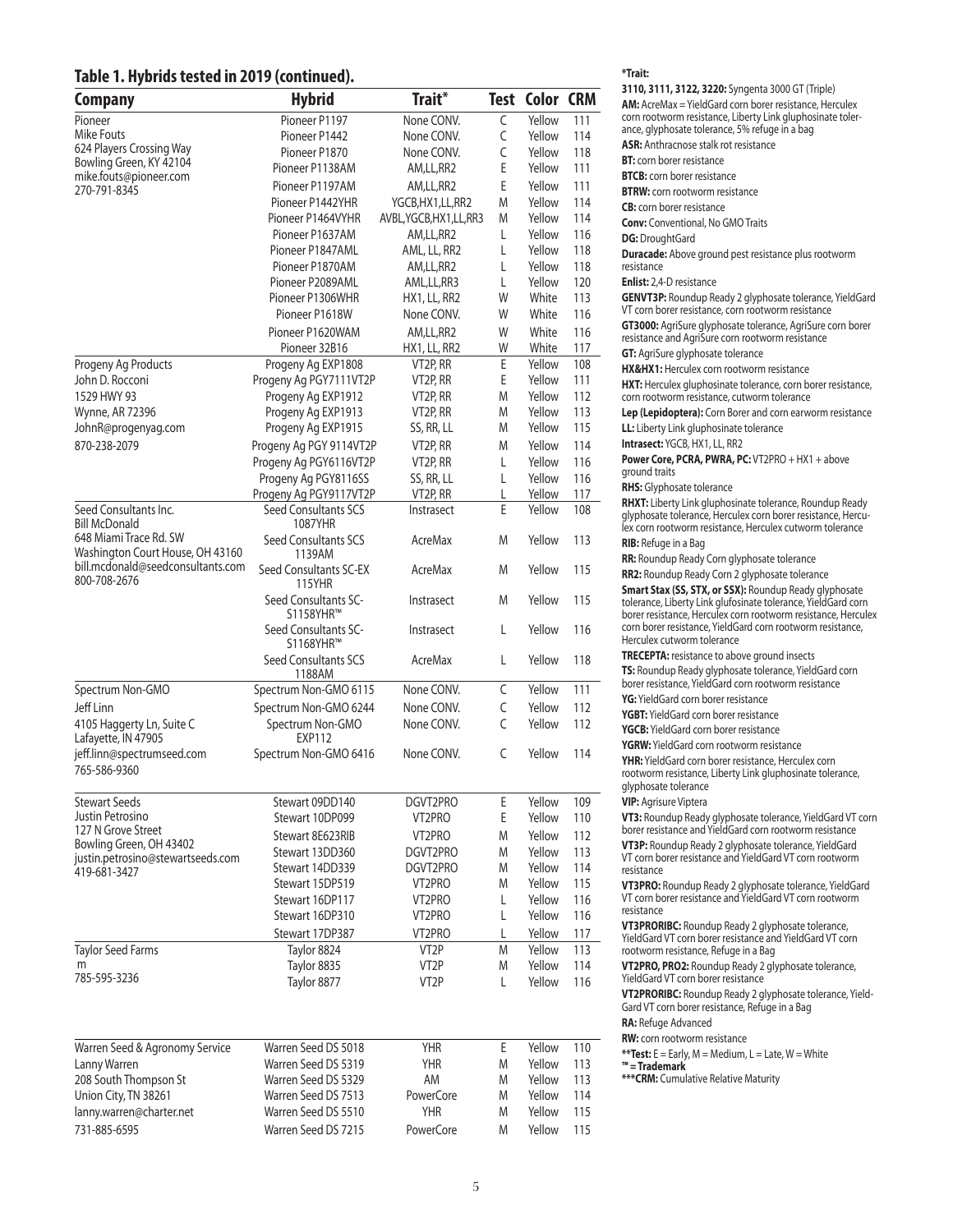## **Table 2E. State summary, early, 2019.**

|                          |       | YIELD (BU/AC) |             | TWT     | MST  |     | STD LODG     |
|--------------------------|-------|---------------|-------------|---------|------|-----|--------------|
| Name                     | 2019  |               | 18-19 17-19 | (LB/BU) | (%)  | (%) | (%)          |
| Progeny Ag EXP1808       | 221.1 |               |             | 60.0    | 15.5 | 96  | $\mathbf{0}$ |
| Stewart 09DD140          | 220.0 |               |             | 59.1    | 16.1 | 93  | 0            |
| Stewart 10DP099          | 219.0 | 226.9         |             | 61.1    | 16.3 | 93  | $\mathbf{0}$ |
| Armor 0887               | 214.9 | 218.0         |             | 60.2    | 15.4 | 95  | $\mathbf{0}$ |
| FS InVISION FS 6194V RIB | 214.6 |               |             | 60.4    | 16.7 | 95  | 0            |
| Channel 209-15VT2PRIB    | 211.8 | 226.7         |             | 60.3    | 16.8 | 95  | $\mathbf{0}$ |
| NuTech Seed 5FB-8808AM   | 208.7 |               |             | 60.5    | 16.2 | 94  | $\mathbf{0}$ |
| Mycogen REV 2098AM       | 208.0 |               |             | 60.2    | 15.8 | 94  | 0            |
| LG Seeds LG60C33VT2Pro   | 207.1 |               |             | 60.5    | 16.9 | 95  | $\mathbf{0}$ |
| ARMOR X9110              | 206.8 |               |             | 60.1    | 16.6 | 93  | 0            |
| AgriGold A641-06VT2RIB   | 206.8 | 214.9         |             | 61.3    | 16.5 | 99  | $\mathbf{0}$ |
| NuTech Seed 5FB-9909AM   | 206.5 |               |             | 59.7    | 15.4 | 94  | 0            |
| DEKALB DKC61-41RIB       | 206.4 |               |             | 59.2    | 16.4 | 95  | $\mathbf{0}$ |
| LG Seeds LG62C35VT2Pro   | 206.3 |               |             | 60.2    | 16.7 | 92  | 0            |
| Warren Seed DS 5018      | 205.9 |               |             | 60.2    | 16.0 | 97  | $\mathbf{0}$ |
| PROGENY PGY7111VT2P      | 204.9 | 218.6         | 220.5       | 59.6    | 16.4 | 95  | $\mathbf{0}$ |
| Local Seed LC0877 VT2P   | 204.1 |               |             | 59.9    | 16.1 | 92  | $\mathbf{0}$ |
| NuTech Seed 5FB-1111AM   | 203.4 |               |             | 61.2    | 17.2 | 90  | $\Omega$     |

|                                   |       | YIELD (BU/AC) |         | TWT     | MST  | <b>STD</b> | <b>LODG</b>  |
|-----------------------------------|-------|---------------|---------|---------|------|------------|--------------|
| Name                              | 2019  | 18-19         | $17-19$ | (LB/BU) | (%)  | (%)        | (%)          |
| Pioneer P1138AM                   | 202.4 | 208.4         |         | 61.0    | 17.2 | 93         | 0            |
| Armor 1118                        | 202.3 | 215.8         |         | 60.6    | 16.8 | 94         | 0            |
| Caverndale CF 753GTCBLL           | 201.5 | 210.2         |         | 60.5    | 16.1 | 92         | $\mathbf{0}$ |
| Caverndale CF 794 VIPTERA<br>3111 | 199.1 |               |         | 61.9    | 18.1 | 93         | $\Omega$     |
| AgriGold A638-44DGVT2PRO          | 198.8 |               |         | 56.8    | 15.3 | 97         | $\mathbf{0}$ |
| NuTech Seed 68B3AML               | 197.6 |               |         | 61.0    | 16.7 | 96         | 0            |
| Seed Consultants SCS<br>1087YHR   | 196.6 | 217.9         |         | 60.0    | 16.0 | 93         | $\Omega$     |
| AgriGold A641-54VT2PRO            | 195.1 |               |         | 60.6    | 16.6 | 96         | 0            |
| Pioneer P1197AM                   | 194.8 | 205.4         | 211.4   | 60.4    | 16.6 | 94         | $\mathbf{0}$ |
| Local Seed LCX11-91               | 186.5 |               |         | 60.6    | 16.3 | 92         | $\Omega$     |
| ARMOR A0919                       | 181.8 |               |         | 61.1    | 15.8 | 95         | $\mathbf{0}$ |
| Average                           | 203.7 | 216.3         | 216.0   | 60.3    | 16.3 | 94         | 0            |
| C.V.                              | 11.2  | 9.8           | 9.7     | 4.9     | 4.5  | 4          | 1403         |
| LSD                               | 19.4  | 27.8          | 22.4    | 2.5     | 0.6  | 3          | 0            |

Early varieties: 111 days or less to maturity

Shaded cells are not significantly different from top yield (0.10)

## **Table 2L. State summary, late, 2019.**

|                                       |       | YIELD (BU/AC) |         | <b>TWT</b> | <b>MST</b> | <b>STD</b> | <b>LODG</b>  |
|---------------------------------------|-------|---------------|---------|------------|------------|------------|--------------|
| Name                                  | 2019  | 18-19         | $17-19$ | (LB/BU)    | (%)        | (%)        | (%)          |
| Channel 218-44VT2PRIB                 | 228.7 | 219.3         | 226.8   | 60.6       | 17.7       | 97         | $\mathbf{0}$ |
| DEKALB DKC67-44                       | 226.1 | 227.0         | 230.8   | 61.5       | 17.6       | 97         | 0            |
| <b>DEKALB DKC66-18RIB</b>             | 223.1 |               |         | 61.3       | 17.3       | 96         | $\mathbf{0}$ |
| Channel 217-76VT2PRIB                 | 220.9 |               |         | 60.8       | 16.9       | 96         | 0            |
| NuTech Seed 78A1AM                    | 220.7 |               |         | 62.4       | 18.9       | 96         | $\mathbf{0}$ |
| AgriGold A648-54STX                   | 217.1 |               |         | 61.2       | 19.5       | 98         | $\mathbf{0}$ |
| <b>Seed Consultants SCS</b><br>1170AM | 214.1 |               |         | 62.9       | 18.0       | 96         | $\mathbf{0}$ |
| Stewart 16DP310                       | 213.9 |               |         | 62.0       | 18.0       | 97         | 0            |
| Dyna-Gro D58VC65                      | 213.2 | 221.7         | 221.9   | 61.5       | 18.7       | 97         | $\mathbf{0}$ |
| Stewart 16DP117                       | 213.0 | 220.5         |         | 61.2       | 20.5       | 97         | 0            |
| Progeny Ag PGY9117VT2P                | 212.4 |               |         | 63.2       | 18.2       | 95         | $\mathbf{0}$ |
| Pioneer P2089AML                      | 210.8 | 213.2         |         | 59.6       | 18.8       | 97         | 0            |
| AgriGold A647-46VT2PRO                | 210.7 |               |         | 61.9       | 18.6       | 98         | $\mathbf{0}$ |
| Pioneer P1870AM                       | 210.0 | 214.2         |         | 61.8       | 19.1       | 97         | 0            |
| Pioneer P1847AML                      | 209.1 | 217.3         |         | 61.7       | 19.7       | 96         | $\mathbf{0}$ |
| Local Seed AV7516 YHB                 | 208.9 |               |         | 62.7       | 18.7       | 96         | 0            |
| Stewart 17DP387                       | 208.8 | 211.9         | 214.9   | 62.3       | 19.0       | 95         | $\mathbf{0}$ |
| DEKALB DKC68-69RIB                    | 207.2 |               |         | 62.4       | 20.7       | 96         | 0            |
| Seed Consultants SC-<br>S1168YHR™     | 205.5 | 210.7         | 217.5   | 60.7       | 17.4       | 94         | $\mathbf{0}$ |
| Seed Consultants SCS<br>1188AM        | 204.9 |               |         | 61.7       | 18.9       | 97         | 0            |

|                          |       | YIELD (BU/AC) |         | TWT     | MST  | <b>STD</b> | <b>LODG</b>  |
|--------------------------|-------|---------------|---------|---------|------|------------|--------------|
| Name                     | 2019  | 18-19         | $17-19$ | (LB/BU) | (%)  | (%)        | (%)          |
| Local Seed LC1776 VT2P   | 204.3 |               |         | 61.7    | 18.8 | 96         | $\mathbf{0}$ |
| DEKALB DKC70-27RIB       | 204.0 | 218.3         | 223.7   | 61.0    | 18.6 | 95         | 0            |
| ARMOR X9116              | 203.2 |               |         | 61.8    | 18.5 | 93         | $\mathbf{0}$ |
| Taylor 8877              | 202.6 |               |         | 62.0    | 19.4 | 98         | 0            |
| Caverndale CF 888 3000GT | 201.5 | 212.0         | 214.3   | 59.9    | 20.3 | 92         | $\mathbf{0}$ |
| Progeny Ag PGY8116SS     | 201.2 | 206.1         |         | 62.4    | 18.3 | 97         | 0            |
| Local Seed LC1878 VT2P   | 200.3 |               |         | 62.3    | 18.4 | 95         | $\Omega$     |
| Pioneer P1637AM          | 200.2 | 198.6         | 207.9   | 61.9    | 17.5 | 96         | 0            |
| Dyna-Gro D56VC46         | 200.1 | 215.4         |         | 60.7    | 19.1 | 94         | $\Omega$     |
| Local Seed LC1987 VT2P   | 199.1 |               |         | 61.7    | 19.5 | 96         | 0            |
| Local Seed LCX16-91      | 199.1 |               |         | 62.7    | 18.4 | 97         | $\Omega$     |
| Local Seed LC1795 VT2P   | 198.2 |               |         | 60.7    | 19.5 | 96         | 0            |
| Progeny Ag PGY6116VT2P   | 195.3 | 210.6         | 215.9   | 59.4    | 19.9 | 95         | $\mathbf{0}$ |
| FS InVISION FS 67SV1 RIB | 194.7 | 202.1         |         | 61.5    | 19.4 | 94         | 0            |
| FS InVISION FS 66ZV1 RIB | 189.3 | 202.9         | 210.2   | 61.0    | 18.6 | 92         | $\mathbf{0}$ |
| AgriGold A6659VT2RIB     | 183.8 | 203.1         | 208.5   | 61.7    | 18.0 | 98         | 0            |
| Average                  | 207.1 | 212.5         | 217.5   | 61.5    | 18.7 | 96         | 0            |
| C.V.                     | 8.7   | 8.7           | 9.5     | 2.9     | 5.2  | 4          | 907          |
| <b>LSD</b>               | 12.9  | 24.9          | 22.4    | 1.3     | 0.7  | 3          | $\mathbf{0}$ |

Late varieties: 116 or more days to maturity

Shaded cells are not significantly different from top yield (0.10)

#### **Table 2W. State summary, white, 2019.**

|                  |       | YIELD (BU/AC) |       | <b>TWT</b> | MST  | <b>STD</b>     | <b>LODG</b>  |
|------------------|-------|---------------|-------|------------|------|----------------|--------------|
| <b>Name</b>      | 2019  | 18-19         | 17-19 | (LB/BU)    | (%)  | (%)            | (%)          |
| Pioneer P1620WAM | 200.0 | 203.3         | 205.5 | 63.4       | 18.1 | 98             | $\mathbf{0}$ |
| Pioneer P1306WHR | 199.2 | 200.6         | 206.6 | 62.8       | 16.7 | 97             | 0            |
| Pioneer 32B16    | 192.9 | 201.3         | 201.9 | 61.1       | 19.0 | 92             | $\theta$     |
| Pioneer P1618W   | 187.1 |               |       | 63.6       | 17.7 | 99             | 0            |
| Average          | 196.1 | 201.7         | 204.7 | 62.8       | 17.5 | 98             | $\bf{0}$     |
| C.V.             | 5.9   | 5.5           | 7.3   | 1.7        | 3.3  | 3              | 793          |
| <b>LSD</b>       | 8.5   | 15.0          | 16.4  | 0.8        | 0.4  | $\overline{2}$ | $\mathbf{0}$ |
|                  |       |               |       |            |      |                |              |

Shaded cells are not significantly different from top yield (0.10)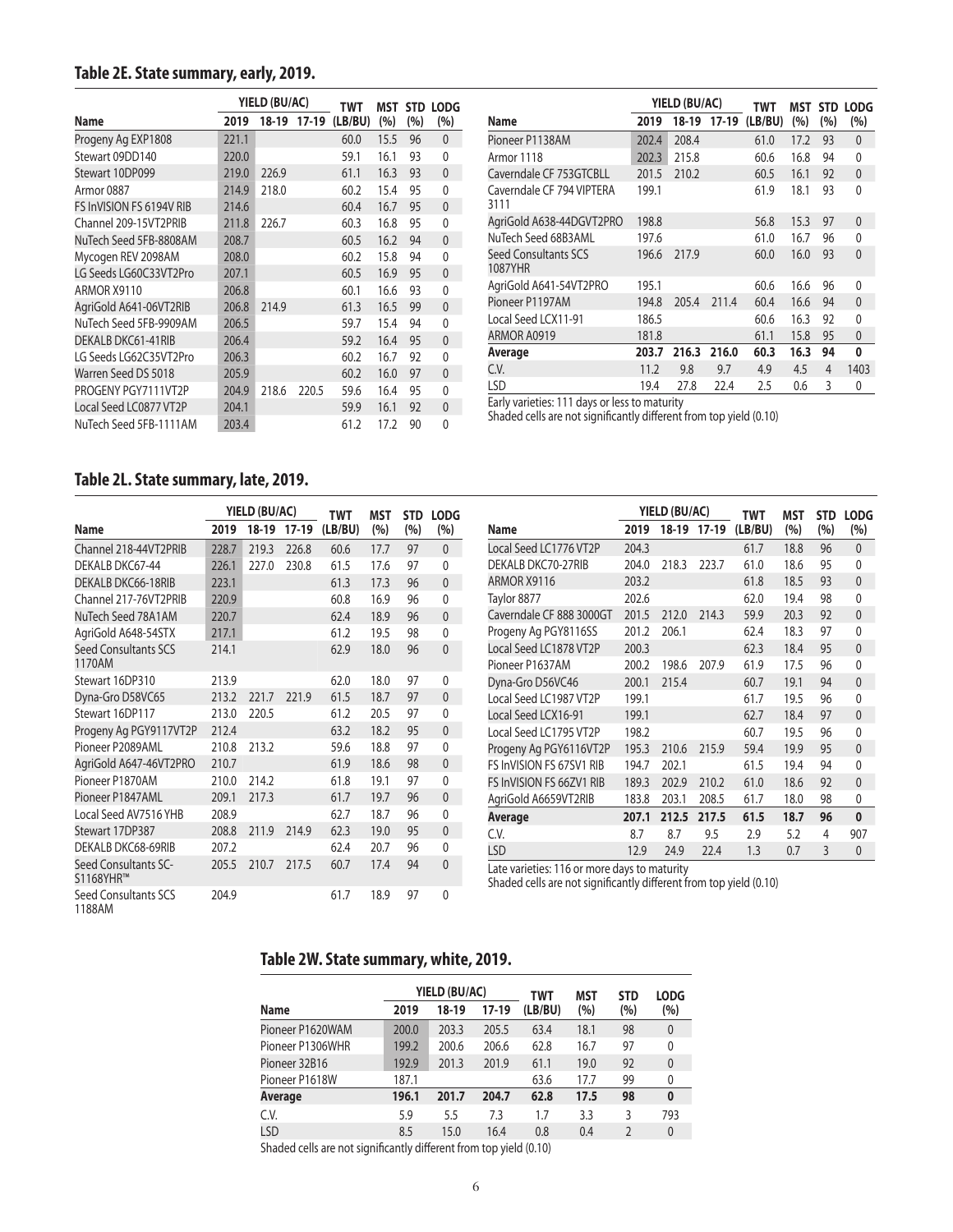## **Table 2M. State summary, medium, 2019.**

|                           |       | YIELD (BU/AC) |             | <b>TWT</b> | MST  | YIELD (BU/AC)<br><b>LODG</b><br><b>STD</b> |                |                                                                    |       |             | <b>TWT</b> | <b>MST</b> |      | STD LODG       |              |
|---------------------------|-------|---------------|-------------|------------|------|--------------------------------------------|----------------|--------------------------------------------------------------------|-------|-------------|------------|------------|------|----------------|--------------|
| Name                      | 2019  |               | 18-19 17-19 | (LB/BU)    | (%)  | (%)                                        | (%)            | <b>Name</b>                                                        | 2019  | 18-19 17-19 |            | (LB/BU)    | (%)  | (%)            | (%)          |
| AgriGold A642-59VT2RIB    | 218.9 | 217.1         |             | 60.5       | 17.2 | 97                                         | $\mathbf{0}$   | DEKALB DKC64-35RIB                                                 | 201.3 | 214.1       | 216.9      | 62.4       | 17.1 | 94             | $\mathbf{0}$ |
| AgriGold A6544VT2RIB      | 218.4 | 228.6         | 231.9       | 60.4       | 17.4 | 99                                         | $\Omega$       | FS InVISION FS 64SV1 RIB                                           | 200.7 | 213.1       |            | 60.1       | 17.5 | 99             | $\mathbf{0}$ |
| Progeny Ag PGY 9114VT2P   | 217.7 | 219.7         |             | 62.0       | 17.9 | 97                                         | $\overline{0}$ | <b>DEKALB DKC63-57RIB</b>                                          | 200.0 | 214.7       |            | 61.0       | 16.9 | 97             | $\mathbf{0}$ |
| DEKALB DKC63-91RIB        | 217.6 |               |             | 59.8       | 16.1 | 98                                         | 0              | Stewart 8E623RIB                                                   | 199.5 | 213.4       | 217.7      | 59.9       | 17.0 | 98             | $\mathbf 0$  |
| Progeny Ag EXP1912        | 217.1 |               |             | 61.1       | 16.7 | 96                                         | $\overline{0}$ | Local Seed AV8614 YHB                                              | 199.5 |             |            | 60.6       | 17.6 | 97             | $\mathbf{0}$ |
| Taylor 8824               | 216.6 |               |             | 62.4       | 17.9 | 94                                         | 0              | Warren Seed DS 7513                                                | 198.8 | 210.4       | 212.4      | 57.8       | 19.5 | 90             | 0            |
| <b>DEKALB DKC65-99RIB</b> | 216.3 |               |             | 61.4       | 17.9 | 101                                        | $\overline{0}$ | NK Seed NK1354 3220EZ1                                             | 197.8 |             |            | 59.2       | 17.3 | 98             | $\mathbf{0}$ |
| Local Seed LC1289 VT2P    | 213.4 |               |             | 60.6       | 17.0 | 94                                         | 0              | Caverndale CF 859 VIPTERA                                          | 197.5 |             |            | 62.5       | 18.4 | 91             | $\mathbf{0}$ |
| Channel 215-60TRERIB      | 213.2 | 224.9         |             | 59.3       | 17.6 | 97                                         | $\mathbf 0$    | 3111                                                               |       |             |            |            |      |                |              |
| LG Seeds LG5643VT2RIB     | 212.1 | 216.5         | 224.2       | 60.0       | 17.6 | 99                                         | 0              | <b>DEKALB DKC65-95RIB</b>                                          | 197.4 | 209.9       |            | 62.1       | 17.9 | 97             | $\mathbf{0}$ |
| NK Seed NK1573-3330EZ1    | 211.2 |               |             | 59.7       | 16.9 | 99                                         | $\overline{0}$ | AgriGold A644-32TRCRIB                                             | 197.3 |             |            | 61.3       | 17.7 | 92             | $\mathbf{0}$ |
| Stewart 15DP519           | 211.0 | 220.6         |             | 60.5       | 18.5 | 97                                         | 0              | Local Seed LC1488 VT2P                                             | 197.1 |             |            | 61.0       | 16.3 | 98             | $\mathbf{0}$ |
| FS InVISION FS 6595V RIB  | 210.5 |               |             | 60.7       | 18.6 | 99                                         | $\mathbf{0}$   | LG Seeds LG62C02VT2RIB                                             | 196.6 | 204.3       |            | 61.6       | 16.5 | 98             | $\mathbf{0}$ |
| Mycogen MY14H95RA         | 210.4 |               |             | 58.0       | 18.9 | 98                                         | 0              | Caverndale CF 824 3120 E-Z 195.9                                   |       | 203.2       | 211.3      | 57.9       | 16.7 | 96             | $\Omega$     |
| ARMOR X9115               | 210.3 |               |             | 60.5       | 18.3 | 100                                        | $\overline{0}$ | Refuge                                                             |       |             |            |            |      |                |              |
| Mycogen REV 2358AM        | 209.8 |               |             | 59.3       | 18.1 | 94                                         | $\Omega$       | Taylor 8835                                                        | 194.7 |             |            | 62.4       | 18.6 | 94             | $\mathbf{0}$ |
| Stewart 13DD360           | 209.7 |               |             | 59.7       | 17.1 | 97                                         | $\overline{0}$ | Pioneer P1464VYHR                                                  | 194.5 |             |            | 60.9       | 18.3 | 98             | $\mathbf{0}$ |
| ARMOR A1299               | 209.1 |               |             | 61.1       | 16.3 | 95                                         | 0              | NuTech Seed 5TB-6313AM                                             | 193.2 |             |            | 59.8       | 18.3 | 95             | $\mathbf 0$  |
| Stewart 14DD339           | 208.9 | 218.2         |             | 60.2       | 17.5 | 98                                         | $\overline{0}$ | Warren Seed DS 5319                                                | 189.5 |             |            | 62.3       | 17.6 | 96             | $\mathbf{0}$ |
| Warren Seed DS 7215       | 207.9 | 212.5         |             | 57.4       | 19.3 | 99                                         | $\Omega$       | Progeny Ag EXP1915                                                 | 188.9 |             |            | 62.8       | 19.0 | 99             | $\mathbf{0}$ |
| FS InVISION FS 62ZV1 RIB  | 206.3 |               |             | 60.5       | 17.0 | 100                                        | $\overline{0}$ | Local Seed LC1586 TC                                               | 188.5 |             |            | 62.1       | 18.4 | 90             | $\mathbf{0}$ |
| Warren Seed DS 5329       | 205.6 |               |             | 59.8       | 17.3 | 97                                         | 0              | Mycogen REV 2397AM                                                 | 188.1 |             |            | 62.2       | 17.1 | 97             | $\mathbf 0$  |
| NuTech Seed 75D2AM        | 204.6 |               |             | 60.4       | 16.1 | 97                                         | $\overline{0}$ | Mycogen REV 2499AM                                                 | 187.7 |             |            | 60.5       | 18.3 | 96             | $\mathbf{0}$ |
| Progeny Ag EXP1913        | 204.2 |               |             | 61.4       | 17.5 | 98                                         | 0              | LG Seeds LG64C30TRCRIB                                             | 187.6 | 208.7       |            | 61.4       | 17.9 | 91             | $\mathbf{0}$ |
| LG Seeds LG5650VT2RIB     | 204.2 | 208.6         | 214.1       | 62.6       | 17.8 | 99                                         | $\overline{0}$ | FS InVISION FS 63ZV1 RIB                                           | 187.1 | 195.1       |            | 63.1       | 17.5 | 99             | $\mathbf{0}$ |
| Warren Seed DS 5510       | 204.1 |               |             | 62.1       | 18.6 | 99                                         | 0              | Seed Consultants SCS                                               | 181.2 |             |            | 62.2       | 17.5 | 98             | $\mathbf 0$  |
| Dyna-Gro D54VC14          | 203.9 | 219.0         |             | 62.2       | 17.6 | 95                                         | $\overline{0}$ | 1139AM<br>NuTech Seed 5FB-7215AM                                   |       |             |            |            |      |                |              |
| NuTech Seed 75G1AM        | 203.6 |               |             | 62.3       | 18.5 | 97                                         | 0              |                                                                    | 179.9 |             |            | 60.6       | 18.2 | 96<br>95       | $\mathbf{0}$ |
| Dyna-Gro D52VC15          | 203.3 | 217.2         |             | 60.9       | 17.1 | 98                                         | $\overline{0}$ | NuTech Seed 5FB-2213AM                                             | 173.4 |             |            | 62.6       | 17.2 |                | $\mathbf{0}$ |
| Pioneer P1442YHR          | 203.0 |               |             | 61.9       | 18.2 | 93                                         | 0              | Seed Consultants SC-<br>S1158YHR™                                  | 170.8 | 191.5       | 203.3      | 61.8       | 18.2 | 98             | $\mathbf{0}$ |
| Augusta 4465              | 203.0 | 216.2         |             | 60.1       | 17.1 | 97                                         | $\overline{0}$ | NuTech Seed 74J1AML                                                | 166.3 |             |            | 61.5       | 18.8 | 99             | 0            |
| AgriGold A6572VT2RIB      | 202.7 | 203.3         | 209.7       | 62.8       | 17.7 | 100                                        | 0              | Average                                                            | 200.5 | 212.5       | 215.7      | 60.9       | 17.7 | 97             | $\mathbf{0}$ |
| Augusta 4565              | 202.6 |               |             | 59.5       | 18.0 | 99                                         | $\mathbf 0$    | C.V.                                                               | 12.2  | 10.7        | 11.3       | 2.0        | 4.4  | $\overline{4}$ | 1413         |
| AgriGold A645-16VT2PRO    | 202.2 |               |             | 60.5       | 18.3 | 98                                         | 0              | <b>LSD</b>                                                         | 17.7  | 29.7        | 25.9       | 0.9        | 0.6  | $\overline{3}$ | $\mathbf{0}$ |
| <b>DEKALB DKC62-53RIB</b> | 202.0 | 212.2         |             | 60.8       | 17.2 | 97                                         | $\overline{0}$ | Medium varieties: 112-115 days to maturity                         |       |             |            |            |      |                |              |
| Local Seed LC1577 VT2P    | 201.4 |               |             | 62.2       | 17.7 | 98                                         | $\Omega$       | Shaded cells are not significantly different from top yield (0.10) |       |             |            |            |      |                |              |

Shaded cells are not significantly different from top yield (0.10)

## **Table 2C. State summary, conventional, 2019.**

|                          |       | YIELD (BU/AC) |       | TWT                 | MST  | <b>STD</b> | <b>LODG</b>  |
|--------------------------|-------|---------------|-------|---------------------|------|------------|--------------|
| Name                     | 2019  |               |       | 18-19 17-19 (LB/BU) | (%)  | (%)        | (%)          |
| DEKALB DKC64-32          | 224.4 | 221.9         |       | 61.9                | 17.0 | 96         | $\mathbf{0}$ |
| DEKALB DKC60-84          | 223.6 |               |       | 61.2                | 16.3 | 98         |              |
| Pioneer P1197            | 223.5 | 225.6         |       | 59.6                | 15.9 | 96         | $\theta$     |
| FS InVISION FS 62Z00     | 223.3 |               |       | 59.9                | 16.8 | 98         | 0            |
| Spectrum Non-GMO EXP112  | 221.9 |               |       | 60.7                | 16.6 | 98         | $\theta$     |
| Pioneer P1870            | 219.2 |               |       | 63.2                | 17.6 | 101        | 0            |
| Spectrum Non-GMO 6416    | 215.3 |               |       | 57.7                | 18.3 | 93         | $\mathbf{0}$ |
| NuTech Seed 0A-7215      | 210.8 |               |       | 60.6                | 17.9 | 96         | 0            |
| Blue River Hybrids 74B75 | 209.0 |               |       | 59.0                | 17.9 | 95         | $\Omega$     |
| Pioneer P1442            | 208.5 |               |       | 61.6                | 18.1 | 97         | 0            |
| DEKALB DKC64-85          | 203.8 | 209.9         | 206.0 | 61.3                | 16.1 | 95         | $\Omega$     |
| Caverndale CF 855        | 203.4 | 205.2         |       | 63.3                | 17.9 | 88         | U            |

|                                                                                      |       | YIELD (BU/AC) |       | TWT                 | MST  | <b>STD</b> | <b>LODG</b>  |
|--------------------------------------------------------------------------------------|-------|---------------|-------|---------------------|------|------------|--------------|
| <b>Name</b>                                                                          | 2019  |               |       | 18-19 17-19 (LB/BU) | (%)  | (%)        | (%)          |
| NuTech Seed 0A-308                                                                   | 202.1 |               |       | 61.0                | 15.1 | 97         |              |
| FS InVISION FS 67500                                                                 | 201.7 |               |       | 61.9                | 19.3 | 92         | 0            |
| Spectrum Non-GMO 6115                                                                | 200.7 |               |       | 59.8                | 16.0 | 96         | $\mathbf{0}$ |
| Spectrum Non-GMO 6244                                                                | 198.6 |               |       | 59.3                | 17.0 | 90         | 0            |
| Caverndale CF 800                                                                    | 195.3 |               |       | 59.7                | 16.8 | 88         | $\mathbf{0}$ |
| Blue River Hybrids 66G25                                                             | 186.6 |               |       | 61.1                | 17.7 | 96         | 0            |
| Caverndale CF 805                                                                    | 161.9 |               |       | 61.2                | 16.6 | 96         | $\mathbf{0}$ |
| Average                                                                              | 209.5 | 215.7         | 206.0 | 60.7                | 17.1 | 95         | 0            |
| C.V.                                                                                 | 7.0   | 8.1           | 9.2   | 3.8                 | 4.8  | 5          | 428          |
| <b>LSD</b>                                                                           | 10.6  | 23.0          | 21.4  | 1.7                 | 0.6  | 3          | 0            |
| (10.10). وإمام ترجمه ومرموز فيرموه وكثاف بالعوم عن من في من من ما امو اموا و المحادي |       |               |       |                     |      |            |              |

Shaded cells are not significantly different from top yield (0.10)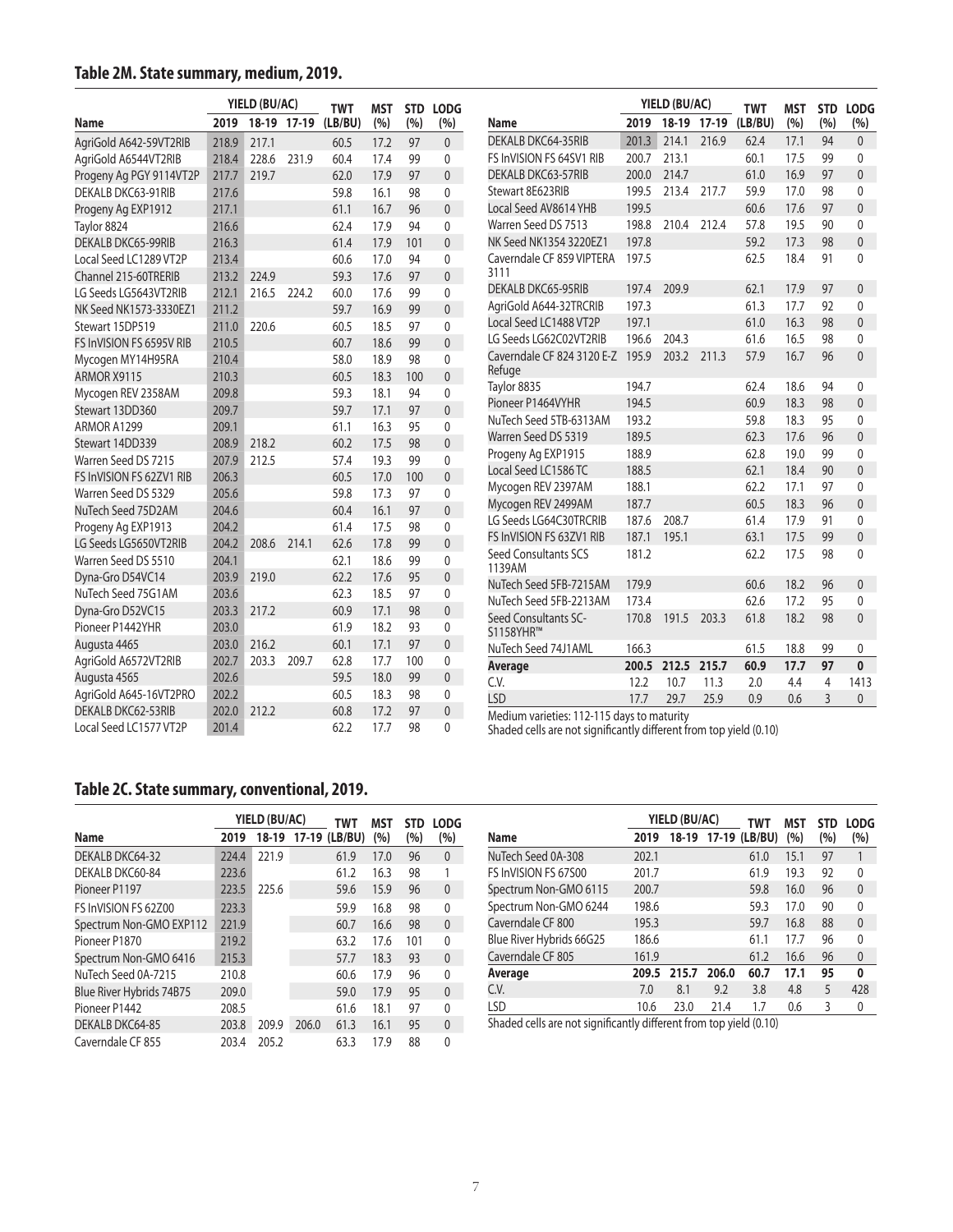# **Table 3E. Caldwell County, early, 2019 (disease ratings).**

| Name                           | Mean<br>gray<br>severity<br>(%) | Mean<br>northern<br>corn<br>leaf spot leaf blight<br>severity<br>(%) | <b>Name</b>              | Mean<br>gray<br>severity<br>(%) | <b>Mean</b><br>northern<br>corn<br>leaf spot leaf blight<br>severity<br>(%) | <b>Name</b>                  | Mean<br>gray<br>severity<br>(%) | Mean<br>northern<br>corn<br>leaf spot leaf blight<br>severity<br>(%) |
|--------------------------------|---------------------------------|----------------------------------------------------------------------|--------------------------|---------------------------------|-----------------------------------------------------------------------------|------------------------------|---------------------------------|----------------------------------------------------------------------|
| AgriGold A638-44DGVT2PRO       | 3.0                             | 3.3                                                                  | DEKALB DKC61-41RIB       | 3.0                             | 0.3                                                                         | NuTech Seed 68B3AML          | 3.0                             | 0.0                                                                  |
| AgriGold A641-06VT2RIB         | 2.3                             | 1.7                                                                  | FS InVISION FS 6194V RIB | 1.0                             | 4.3                                                                         | Pioneer P1138AM              | 6.7                             | 2.0                                                                  |
| AgriGold A641-54VT2PRO         | 1.0                             | 0.0                                                                  | LG Seeds LG60C33VT2Pro   | 1.7                             | 0.0                                                                         | Pioneer P1197AM              | 2.0                             | 0.0                                                                  |
| Armor 0887                     | 2.3                             | 0.0                                                                  | LG Seeds LG62C35VT2Pro   | 1.0                             | 0.0                                                                         | Progeny Ag EXP1808           | 4.3                             | 0.0                                                                  |
| Armor 1118                     | 1.0                             | 3.3                                                                  | Local Seed LC0877 VT2P   | 3.7                             | 0.0                                                                         | PROGENY PGY7111VT2P          | 2.3                             | 0.0                                                                  |
| ARMOR A0919                    | 3.0                             | 1.7                                                                  | Local Seed LCX11-91      | 1.7                             | 0.0                                                                         |                              |                                 |                                                                      |
| ARMOR X9110                    | 2.3                             | 0.0                                                                  | Mycogen REV 2098AM       | 1.0                             | 10.0                                                                        | Seed Consultants SCS 1087YHR | 1.7                             | 6.7                                                                  |
| Caverndale CF 753GTCBLL        | 2.3                             | 2.0                                                                  |                          |                                 |                                                                             | Stewart 09DD140              | 1.7                             | 2.0                                                                  |
| Caverndale CF 794 VIPTERA 3111 |                                 |                                                                      | NuTech Seed 5FB-1111AM   | 3.0                             | 0.0                                                                         | Stewart 10DP099              | 4.0                             | 2.7                                                                  |
|                                | 2.3                             | 3.3                                                                  | NuTech Seed 5FB-8808AM   | 4.3                             | 2.3                                                                         | Warren Seed DS 5018          | 1.0                             | 6.0                                                                  |
| Channel 209-15VT2PRIB          | 2.3                             | 0.0                                                                  | NuTech Seed 5FB-9909AM   | 1.7                             | 8.3                                                                         |                              |                                 |                                                                      |

## **Table 3L. Caldwell County, late, 2019 (disease ratings).**

| <b>Name</b>               | Mean<br>gray<br>severity<br>(%) | Mean<br>northern<br>corn<br>leaf spot leaf blight<br>severity<br>(%) | <b>Name</b>              | Mean<br>gray<br>severity<br>(%) | Mean<br>northern<br>corn<br>leaf spot leaf blight<br>severity<br>(%) | <b>Name</b>                  | Mean<br>gray<br>severity<br>(%) | Mean<br>northern<br>corn<br>leaf spot leaf blight<br>severity<br>(%) |
|---------------------------|---------------------------------|----------------------------------------------------------------------|--------------------------|---------------------------------|----------------------------------------------------------------------|------------------------------|---------------------------------|----------------------------------------------------------------------|
| AgriGold A647-46VT2PRO    | 4.3                             | 0.0                                                                  | FS InVISION FS 66ZV1 RIB | 1.7                             | 0.0                                                                  | Progeny Ag PGY6116VT2P       | 1.7                             | 1.7                                                                  |
| AgriGold A648-54STX       | 1.7                             | 0.0                                                                  | FS InVISION FS 67SV1 RIB | 1.7                             | 0.0                                                                  | Progeny Ag PGY8116SS         | 2.3                             | 0.0                                                                  |
| AgriGold A6659VT2RIB      | 4.3                             | 1.0                                                                  | Local Seed AV7516 YHB    | 1.0                             | 0.3                                                                  | Progeny Ag PGY9117VT2P       | 7.0                             | 0.3                                                                  |
| ARMOR X9116               | 2.3                             | 0.3                                                                  | Local Seed LC1776 VT2P   | 7.7                             | 0.0                                                                  | Seed Consultants SCS 1170AM  | 3.0                             | 0.3                                                                  |
| Caverndale CF 888 3000GT  | 1.7                             | 0.3                                                                  | Local Seed LC1878 VT2P   | 4.3                             | 0.0                                                                  | Seed Consultants SCS 1188AM  | 1.7                             | 4.3                                                                  |
| Channel 217-76VT2PRIB     | 2.3                             | 0.0                                                                  | Local Seed LC1987 VT2P   | 3.0                             | 0.3                                                                  | Seed Consultants SCS1168YHR™ | 1.7                             | 0.0                                                                  |
| Channel 218-44VT2PRIB     | 1.7                             | 0.0                                                                  | Local Seed LCX16-91      | 1.0                             | 0.7                                                                  | Stewart 16DP117              | 1.7                             | 0.3                                                                  |
| DEKALB DKC66-18RIB        | 1.7                             | 0.3                                                                  | Local Seed LC1795 VT2P   | 2.3                             | 1.3                                                                  |                              |                                 |                                                                      |
| DEKALB DKC67-44           | 3.7                             | 0.0                                                                  | NuTech Seed 78A1AM       | 1.7                             | 2.7                                                                  | Stewart 16DP310              | 1.0                             | 0.3                                                                  |
| DEKALB DKC68-69RIB        | 1.0                             | 0.0                                                                  | Pioneer P1637AM          | 3.0                             | 3.0                                                                  | Stewart 17DP387              | 1.0                             | 0.0                                                                  |
| <b>DEKALB DKC70-27RIB</b> | 1.7                             | 0.0                                                                  | Pioneer P1847AML         | 3.7                             | 0.3                                                                  | Taylor 8877                  | 2.3                             | 0.0                                                                  |
| Dyna-Gro D56VC46          | 2.3                             | 0.3                                                                  | Pioneer P1870AM          | 2.3                             | 0.0                                                                  |                              |                                 |                                                                      |
| Dyna-Gro D58VC65          | 6.0                             | 0.3                                                                  | Pioneer P2089AML         | 1.7                             | 0.7                                                                  |                              |                                 |                                                                      |

## **Table 3W. Caldwell County, white, 2019 (disease ratings).**

| <b>Name</b>      | Mean gray leaf spot<br>severity (%) | Mean northern corn leaf<br>blight severity (%) |
|------------------|-------------------------------------|------------------------------------------------|
| Pioneer 32B16    | 1.0                                 | 1.3                                            |
| Pioneer P1306WHR | 1.0                                 | 1.3                                            |
| Pioneer P1618W   | 1.0                                 | 2.0                                            |
| Pioneer P1620WAM | 17                                  | 0.0                                            |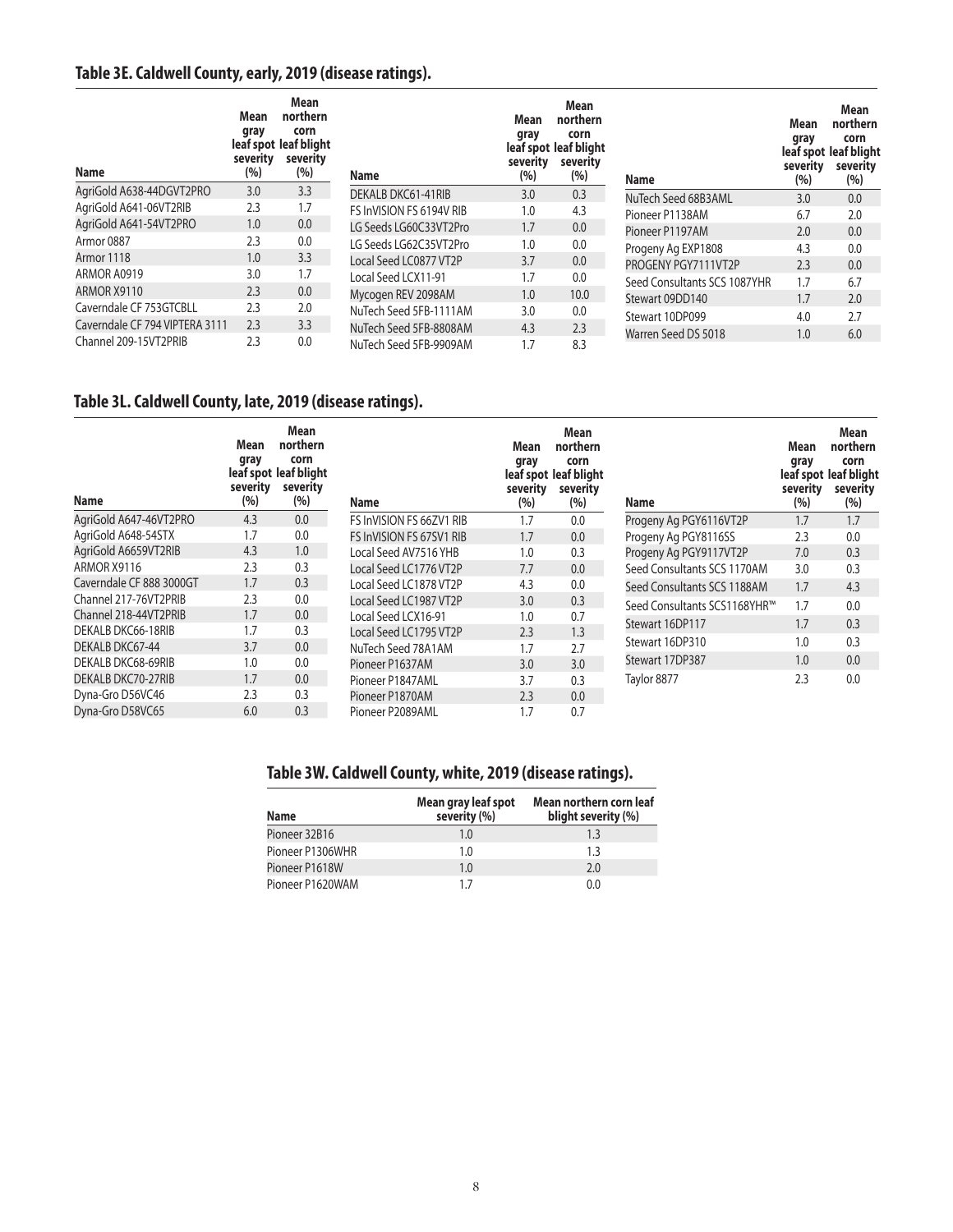# **Table 3M. Caldwell County, medium, 2019 (disease ratings).**

| <b>Name</b>                    | Mean<br>gray<br>severity<br>(%) | <b>Mean</b><br>northern<br>corn<br>leaf spot leaf blight<br>severity<br>(%) | <b>Name</b>              | Mean<br>gray<br>severity<br>(%) | <b>Mean</b><br>northern<br>corn<br>leaf spot leaf blight<br>severity<br>(%) | <b>Name</b>                  | Mean<br>gray<br>severity<br>(%) | Mean<br>northern<br>corn<br>leaf spot leaf blight<br>severity<br>(%) |
|--------------------------------|---------------------------------|-----------------------------------------------------------------------------|--------------------------|---------------------------------|-----------------------------------------------------------------------------|------------------------------|---------------------------------|----------------------------------------------------------------------|
| AgriGold A642-59VT2RIB         | 3.0                             | 0.0                                                                         | FS InVISION FS 63ZV1 RIB | 5.3                             | 0.0                                                                         | NuTech Seed 75D2AM           | 2.3                             | 1.0                                                                  |
| AgriGold A644-32TRCRIB         | 2.0                             | 0.5                                                                         | FS InVISION FS 64SV1 RIB | 2.3                             | 0.3                                                                         | NuTech Seed 75G1AM           | 1.7                             | 0.0                                                                  |
| AgriGold A645-16VT2PRO         | 1.7                             | 0.3                                                                         | FS InVISION FS 6595V RIB | 1.7                             | 0.0                                                                         | Pioneer P1442YHR             | 3.0                             | 1.0                                                                  |
| AgriGold A6544VT2RIB           | 1.0                             | 2.0                                                                         | LG Seeds LG5643VT2RIB    | 2.3                             | 0.0                                                                         | Pioneer P1464VYHR            | 1.7                             | 4.7                                                                  |
| AgriGold A6572VT2RIB           | 2.3                             | 0.0                                                                         | LG Seeds LG5650VT2RIB    | 1.7                             | 2.0                                                                         | Progeny Ag EXP1912           | 1.0                             | 0.0                                                                  |
| ARMOR A1299                    | 1.0                             | 0.3                                                                         | LG Seeds LG62C02VT2RIB   | 1.7                             | 2.0                                                                         | Progeny Ag EXP1913           | 1.0                             | 0.3                                                                  |
| ARMOR X9115                    | 1.0                             | 0.3                                                                         | LG Seeds LG64C30TRCRIB   | 1.7                             | 0.0                                                                         | Progeny Ag EXP1915           | 1.7                             | 0.3                                                                  |
| Augusta 4465                   | 1.7                             | 0.3                                                                         | Local Seed AV8614 YHB    | 1.0                             | 7.3                                                                         | Progeny Ag PGY 9114VT2P      | 3.0                             | 1.3                                                                  |
| Augusta 4565                   | 3.0                             | 0.0                                                                         | Local Seed LC1289 VT2P   | 5.7                             | 0.3                                                                         | Seed Consultants SCS 1139AM  | 1.7                             | 3.3                                                                  |
| Caverndale CF 824 3120 E-Z     | 6.7                             | 5.0                                                                         | Local Seed LC1488 VT2P   | 2.3                             | 1.0                                                                         | Seed Consultants SCS1158YHR™ | 1.0                             | 1.0                                                                  |
| Refuge                         |                                 |                                                                             | Local Seed LC1577 VT2P   | 2.3                             | 0.3                                                                         | Stewart 13DD360              | 2.3                             | 0.0                                                                  |
| Caverndale CF 859 VIPTERA 3111 | 2.3                             | 0.3                                                                         | Local Seed LC1586 TC     | 1.0                             | 1.0                                                                         | Stewart 14DD339              | 1.0                             | 0.0                                                                  |
| Channel 215-60TRERIB           | 1.0                             | 0.3                                                                         | Mycogen MY14H95RA        | 1.0                             | 0.7                                                                         | Stewart 15DP519              | 1.0                             | 0.0                                                                  |
| <b>DEKALB DKC62-53RIB</b>      | 1.0                             | 0.3                                                                         | Mycogen REV 2358AM       | 1.0                             | 0.7                                                                         | Stewart 8E623RIB             | 2.3                             | 1.0                                                                  |
| DEKALB DKC63-57RIB             | 1.7                             | 0.3                                                                         | Mycogen REV 2397AM       | 1.0                             | 5.0                                                                         | Taylor 8824                  | 2.3                             | 0.3                                                                  |
| DEKALB DKC63-91RIB             | 3.7                             | 0.0                                                                         | Mycogen REV 2499AM       | 1.0                             | 1.5                                                                         | Taylor 8835                  | 3.0                             | 1.3                                                                  |
| DEKALB DKC64-35RIB             | 2.3                             | 0.0                                                                         | NK Seed NK1354 3220EZ1   | 3.0                             | 2.3                                                                         | Warren Seed DS 5319          | 1.0                             | 2.0                                                                  |
| DEKALB DKC65-95RIB             | 2.3                             | 0.0                                                                         | NK Seed NK1573-3330EZ1   | 3.7                             | 1.0                                                                         | Warren Seed DS 5329          | 1.7                             | 0.0                                                                  |
| <b>DEKALB DKC65-99RIB</b>      | 1.0                             | 0.7                                                                         | NuTech Seed 5FB-2213AM   | 1.7                             | 1.3                                                                         | Warren Seed DS 5510          | 1.0                             | 1.3                                                                  |
| Dyna-Gro D52VC15               | 2.3                             | 0.3                                                                         | NuTech Seed 5FB-7215AM   | 2.3                             | 4.0                                                                         | Warren Seed DS 7215          | 2.3                             | 0.3                                                                  |
| Dyna-Gro D54VC14               | 1.0                             | 1.0                                                                         | NuTech Seed 5TB-6313AM   | 3.0                             | 0.0                                                                         | Warren Seed DS 7513          | 13.3                            | 0.0                                                                  |
| FS InVISION FS 62ZV1 RIB       | 3.0                             | 0.3                                                                         | NuTech Seed 74J1AML      | 3.7                             | 0.3                                                                         |                              |                                 |                                                                      |

# **Table 3C. Caldwell County, conventional, 2019 (disease ratings).**

| Name                     | Mean<br>gray<br>leaf spot<br>severity<br>(%) | Mean<br>northern<br>corn<br>leaf blight<br>severity<br>(%) | <b>Name</b>          | Mean<br>gray<br>severity<br>(%) | Mean<br>northern<br>corn<br>leaf spot leaf blight<br>severity<br>(%) | <b>Name</b>             | Mean<br>gray<br>leaf spot<br>severity<br>(%) | Mean<br>northern<br>corn<br>leaf blight<br>severity<br>(%) |
|--------------------------|----------------------------------------------|------------------------------------------------------------|----------------------|---------------------------------|----------------------------------------------------------------------|-------------------------|----------------------------------------------|------------------------------------------------------------|
| Blue River Hybrids 66G25 | 2.3                                          | 2.0                                                        | DEKALB DKC64-85      | 3.7                             | 1.0                                                                  | Pioneer P1870           | 4.3                                          | 0.7                                                        |
| Blue River Hybrids 74B75 | 2.3                                          | 0.0                                                        | FS InVISION FS 62Z00 | 3.7                             | 0.0                                                                  | Spectrum Non-GMO 6115   | 8.0                                          | 0.0                                                        |
| Caverndale CF 800        | 1.7                                          | 0.3                                                        | FS InVISION FS 67500 | 2.3                             | 0.0                                                                  | Spectrum Non-GMO 6244   | 2.3                                          | 0.3                                                        |
| Caverndale CF 805        | 3.0                                          | 0.3                                                        | NuTech Seed 0A-308   | 5.0                             | 0.0                                                                  | Spectrum Non-GMO 6416   | 3.0                                          | 0.0                                                        |
| Caverndale CF 855        | 1.7                                          | 1.3                                                        | NuTech Seed 0A-7215  | 3.7                             | 9.3                                                                  | Spectrum Non-GMO EXP112 | 1.7                                          | 0.0                                                        |
| DEKALB DKC60-84          | 3.0                                          | 0.3                                                        | Pioneer P1197        | 3.0                             | 0.0                                                                  |                         |                                              |                                                            |
| DEKALB DKC64-32          | 1.7                                          | 1.0                                                        | Pioneer P1442        | 1.0                             | 3.0                                                                  |                         |                                              |                                                            |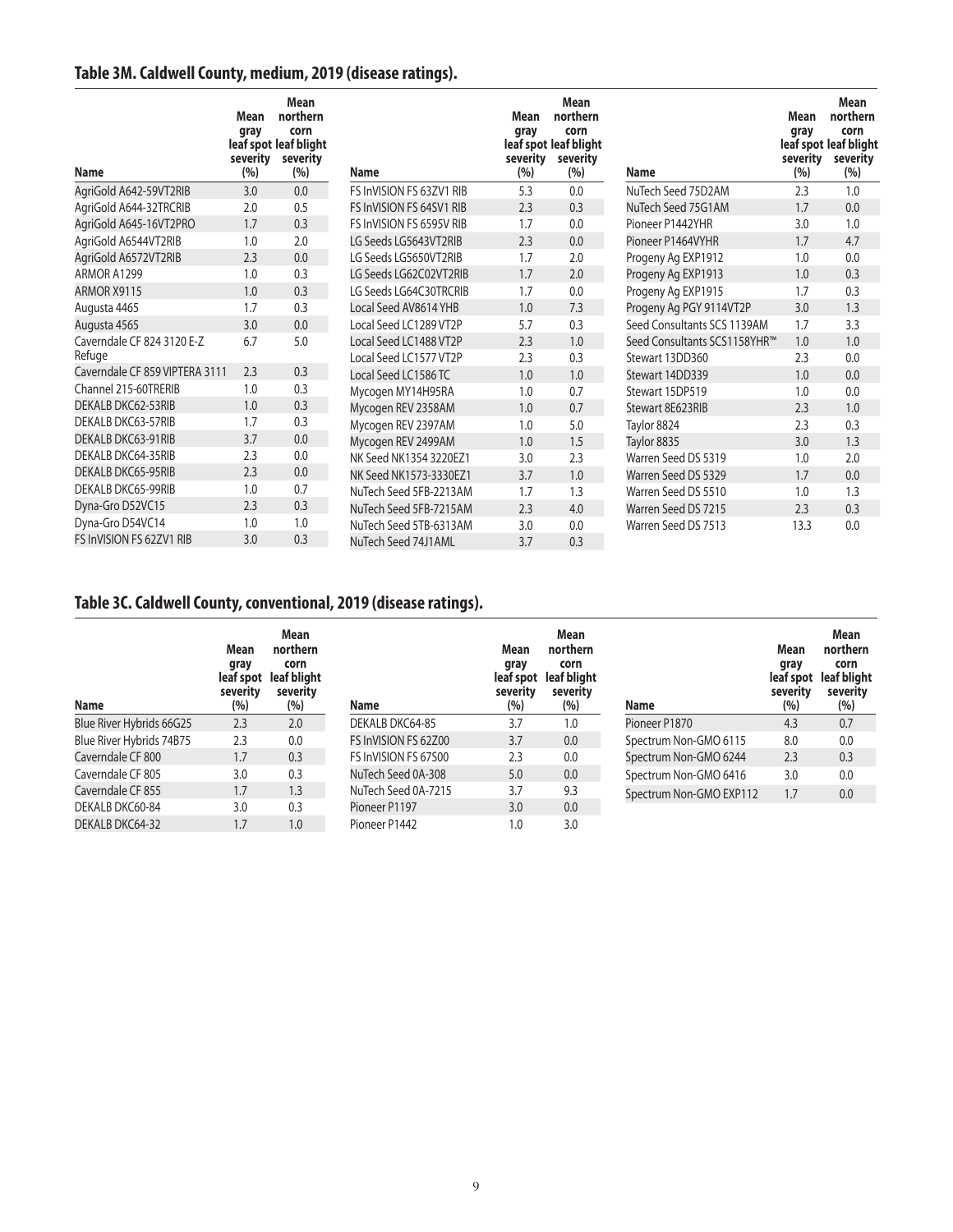#### **Table 4E. Caldwell County, early, 2019.**

|                                   |       | YIELD (BU/AC) |             | TWT     | MST  |     | STD LODG     |
|-----------------------------------|-------|---------------|-------------|---------|------|-----|--------------|
| Name                              | 2019  |               | 18-19 17-19 | (LB/BU) | (%)  | (%) | (%)          |
| Stewart 09DD140                   | 244.4 |               |             | 58.5    | 14.7 | 95  | $\mathbf{0}$ |
| Progeny Ag EXP1808                | 238.0 |               |             | 58.5    | 14.2 | 99  | $\Omega$     |
| Stewart 10DP099                   | 236.8 | 213.3         |             | 60.1    | 15.0 | 90  | $\mathbf{0}$ |
| Caverndale CF 794 VIPTERA<br>3111 | 228.4 |               |             | 62.7    | 16.3 | 93  | 0            |
| Armor 0887                        | 227.6 | 186.6         |             | 59.5    | 14.2 | 96  | 0            |
| NuTech Seed 5FB-8808AM            | 227.6 |               |             | 60.2    | 14.6 | 97  | 0            |
| Channel 209-15VT2PRIB             | 227.4 | 184.4         |             | 60.4    | 15.2 | 95  | $\mathbf{0}$ |
| NuTech Seed 5FB-9909AM            | 217.3 |               |             | 58.9    | 13.9 | 96  | 0            |
| Warren Seed DS 5018               | 216.5 |               |             | 59.2    | 14.1 | 96  | $\mathbf{0}$ |
| LG Seeds LG62C35VT2Pro            | 213.9 |               |             | 59.7    | 14.7 | 85  | 0            |
| FS InVISION FS 6194V RIB          | 213.5 |               |             | 59.9    | 15.3 | 93  | $\mathbf{0}$ |
| Local Seed LC0877 VT2P            | 213.3 |               |             | 58.4    | 13.8 | 92  | 0            |
| ARMOR X9110                       | 213.3 |               |             | 58.9    | 14.9 | 93  | $\mathbf{0}$ |
| Caverndale CF 753GTCBLL           | 212.1 | 194.1         |             | 60.5    | 14.4 | 88  | 0            |
| LG Seeds LG60C33VT2Pro            | 210.4 |               |             | 60.2    | 15.1 | 94  | $\mathbf{0}$ |
| Mycogen REV 2098AM                | 207.9 |               |             | 59.6    | 13.7 | 95  | 0            |
| Armor 1118                        | 206.4 | 178.7         |             | 60.3    | 14.7 | 92  | $\mathbf{0}$ |
| AgriGold A641-06VT2RIB            | 203.2 | 179.6         |             | 60.5    | 14.5 | 100 | 0            |

|                                 |       | YIELD (BU/AC) |       | TWT                 | MST  |     | STD LODG     |
|---------------------------------|-------|---------------|-------|---------------------|------|-----|--------------|
| Name                            | 2019  |               |       | 18-19 17-19 (LB/BU) | (%)  | (%) | (%)          |
| AgriGold A638-44DGVT2PRO        | 203.0 |               |       | 40.3                | 13.1 | 97  | $\mathbf{0}$ |
| Pioneer P1197AM                 | 202.3 | 173.8         | 187.2 | 59.7                | 14.4 | 91  | $\mathbf{0}$ |
| NuTech Seed 5FB-1111AM          | 201.1 |               |       | 60.7                | 15.1 | 87  | $\mathbf{0}$ |
| AgriGold A641-54VT2PRO          | 200.6 |               |       | 60.1                | 14.7 | 96  | 0            |
| DEKALB DKC61-41RIB              | 188.0 |               |       | 57.9                | 13.6 | 99  | $\mathbf{0}$ |
| PROGENY PGY7111VT2P             | 179.9 | 141.8         | 160.4 | 58.2                | 14.0 | 90  | $\mathbf{0}$ |
| Pioneer P1138AM                 | 179.9 | 173.4         |       | 61.5                | 14.7 | 89  | $\mathbf{0}$ |
| Seed Consultants SCS<br>1087YHR | 176.2 | 167.6         |       | 59.1                | 13.9 | 88  | 0            |
| NuTech Seed 68B3AML             | 170.8 |               |       | 60.1                | 14.4 | 91  | $\mathbf{0}$ |
| ARMOR A0919                     | 164.6 |               |       | 59.7                | 14.3 | 91  | 0            |
| Local Seed LCX11-91             | 160.6 |               |       | 59.1                | 13.6 | 88  | $\mathbf{0}$ |
| Average                         | 205.3 | 179.3         | 173.8 | 59.1                | 14.4 | 93  | 0            |
| C.V.                            | 15.0  | 20.7          | 17.5  | 10.9                | 4.9  | 5   | $\mathbf{0}$ |
| <b>LSD</b>                      | 60.4  | 54.4          | 37.3  | 12.5                | 1.4  | 10  | 0            |

Early varieties: 111 days or less to maturity

Shaded cells are not significantly different from top yield (0.10)

Planted: April 10, 2019; Harvested: September 19, 2019

Soil type: Crider silt loam; Previous crop: soybean; Fertilizer: 182/0/50

## **Table 4L. Caldwell County, late, 2019.**

|                                   |       | YIELD (BU/AC) |         | <b>TWT</b> | MST  | <b>STD</b> | <b>LODG</b>  |
|-----------------------------------|-------|---------------|---------|------------|------|------------|--------------|
| Name                              | 2019  | 18-19         | $17-19$ | (LB/BU)    | (%)  | (%)        | (%)          |
| Channel 217-76VT2PRIB             | 265.7 |               |         | 60.7       | 10.5 | 98         | $\mathbf{0}$ |
| Dyna-Gro D58VC65                  | 263.6 | 222.4         | 217.0   | 62.1       | 16.4 | 100        | 0            |
| Pioneer P1847AML                  | 254.6 | 203.0         |         | 62.0       | 17.8 | 98         | $\mathbf{0}$ |
| Channel 218-44VT2PRIB             | 254.5 | 205.0         | 208.5   | 59.1       | 15.7 | 94         | 0            |
| Pioneer P2089AML                  | 253.0 | 188.0         |         | 60.4       | 16.3 | 99         | $\mathbf{0}$ |
| Seed Consultants SCS<br>1170AM    | 252.3 |               |         | 62.5       | 16.5 | 96         | 0            |
| DEKALB DKC66-18RIB                | 250.5 |               |         | 60.5       | 16.1 | 96         | $\mathbf{0}$ |
| NuTech Seed 78A1AM                | 249.9 |               |         | 62.8       | 16.4 | 93         | $\mathbf{0}$ |
| Local Seed AV7516 YHB             | 249.6 |               |         | 62.9       | 16.5 | 96         | $\mathbf{0}$ |
| Local Seed LC1776 VT2P            | 248.3 |               |         | 61.8       | 16.2 | 95         | $\mathbf{0}$ |
| DEKALB DKC68-69RIB                | 247.4 |               |         | 63.0       | 18.0 | 96         | $\mathbf{0}$ |
| DEKALB DKC67-44                   | 247.0 | 212.4         | 208.1   | 60.4       | 16.3 | 93         | $\mathbf{0}$ |
| Pioneer P1870AM                   | 245.1 | 179.7         |         | 61.6       | 16.9 | 98         | $\mathbf{0}$ |
| Seed Consultants SC-<br>S1168YHR™ | 244.4 | 191.2         | 186.3   | 60.5       | 14.7 | 98         | $\Omega$     |
| AgriGold A648-54STX               | 243.4 |               |         | 61.1       | 16.5 | 97         | $\mathbf{0}$ |
| Pioneer P1637AM                   | 243.3 | 200.1         | 198.7   | 62.4       | 15.3 | 97         | 0            |
| Stewart 16DP117                   | 241.6 | 197.4         |         | 61.2       | 18.2 | 97         | $\mathbf{0}$ |
| AgriGold A647-46VT2PRO            | 239.4 |               |         | 61.4       | 17.2 | 95         | 0            |
| Stewart 16DP310                   | 238.0 |               |         | 61.3       | 16.4 | 95         | $\mathbf{0}$ |
| Taylor 8877                       | 236.8 |               |         | 62.4       | 17.8 | 100        | 0            |
| Progeny Ag PGY9117VT2P            | 234.9 |               |         | 61.6       | 16.4 | 92         | 0            |

|                                |       | YIELD (BU/AC) |             | TWT     | MST  | <b>STD</b> | <b>LODG</b>  |
|--------------------------------|-------|---------------|-------------|---------|------|------------|--------------|
| Name                           | 2019  |               | 18-19 17-19 | (LB/BU) | (%)  | (%)        | (%)          |
| Local Seed LCX16-91            | 233.7 |               |             | 62.3    | 16.4 | 98         | 0            |
| Stewart 17DP387                | 233.2 | 191.0         | 196.9       | 62.2    | 17.6 | 92         | $\mathbf{0}$ |
| Local Seed LC1795 VT2P         | 232.8 |               |             | 59.9    | 17.0 | 96         | $\Omega$     |
| AgriGold A6659VT2RIB           | 232.6 | 194.9         | 196.4       | 61.1    | 16.2 | 97         | $\mathbf{0}$ |
| Dyna-Gro D56VC46               | 232.3 | 204.9         |             | 61.4    | 17.0 | 92         | $\mathbf{0}$ |
| ARMOR X9116                    | 232.0 |               |             | 60.3    | 17.1 | 92         | $\mathbf{0}$ |
| Local Seed LC1878 VT2P         | 229.9 |               |             | 61.8    | 17.2 | 91         | $\Omega$     |
| Seed Consultants SCS<br>1188AM | 227.8 |               |             | 61.1    | 16.4 | 95         | $\Omega$     |
| DEKALB DKC70-27RIB             | 227.0 | 192.4         | 198.0       | 61.1    | 16.1 | 94         | 0            |
| Caverndale CF 888 3000GT       | 226.9 | 187.0         | 186.0       | 60.0    | 17.7 | 91         | $\mathbf{0}$ |
| Progeny Ag PGY6116VT2P         | 226.1 | 202.9         | 202.1       | 59.7    | 16.6 | 93         | $\mathbf{0}$ |
| FS InVISION FS 66ZV1 RIB       | 224.1 | 198.6         | 197.4       | 61.0    | 17.0 | 87         | $\mathbf{0}$ |
| Local Seed LC1987 VT2P         | 223.5 |               |             | 62.2    | 17.0 | 93         | 0            |
| Progeny Ag PGY8116SS           | 223.0 | 205.1         |             | 62.4    | 16.3 | 94         | $\mathbf{0}$ |
| FS InVISION FS 67SV1 RIB       | 222.3 | 204.6         |             | 60.2    | 16.9 | 90         | 0            |
| Average                        | 239.7 | 198.9         | 199.6       | 61.3    | 16.5 | 95         | $\bf{0}$     |
| C.V.                           | 4.4   | 12.5          | 11.2        | 1.0     | 9.2  | 3          | 0            |
| LSD                            | 20.6  | 36.3          | 26.1        | 1.2     | 3.0  | 6          | $\mathbf{0}$ |

Late varieties: 116 days or more to maturity

Shaded cells are not significantly different from top yield (0.10)

Planted: April 10, 2019; Harvested: September 19, 2019

Soil type: Crider silt loam; Previous crop: soybean; Fertilizer: 182/0/50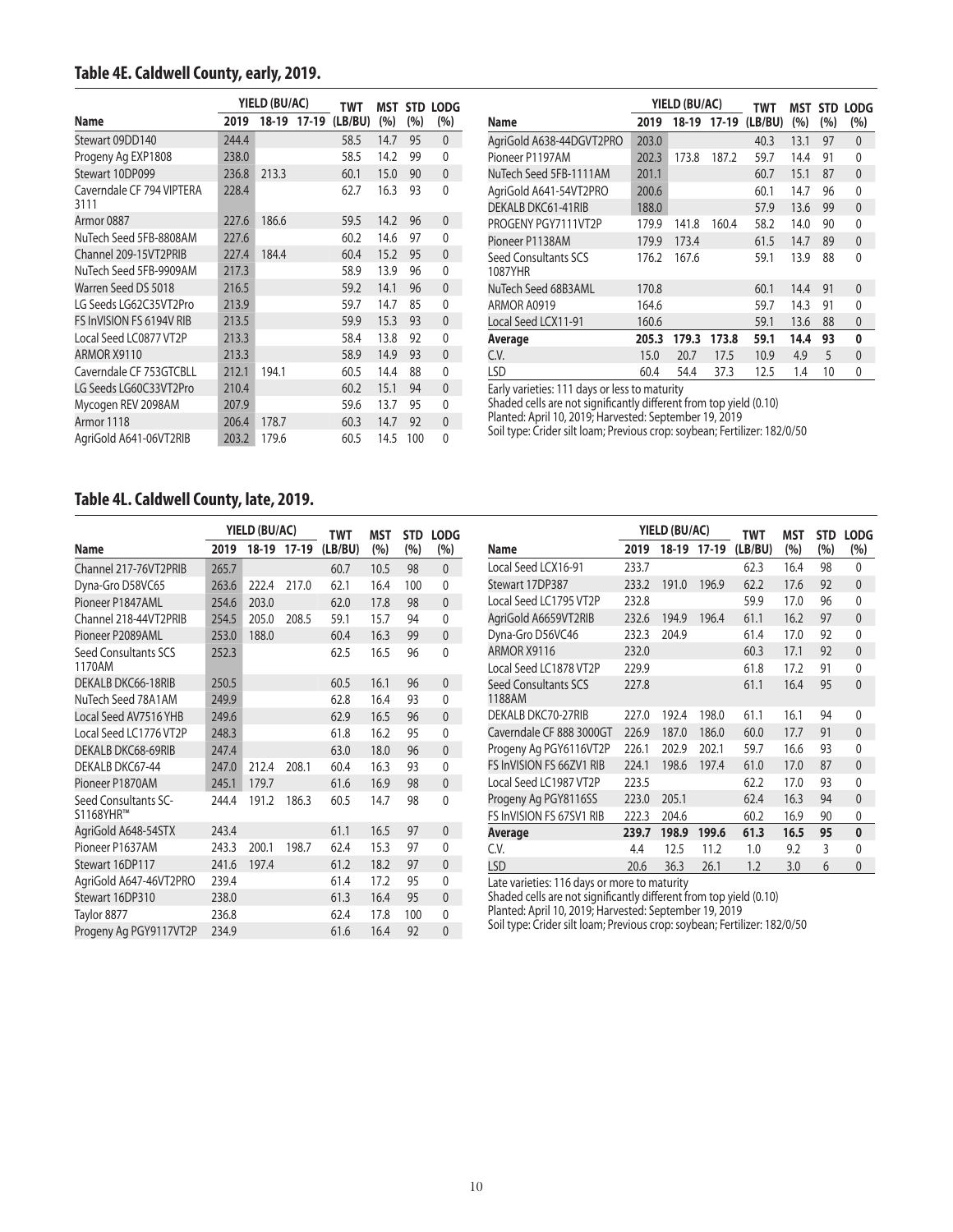## **Table 4W. Caldwell County, white, 2019.**

|                  |       | YIELD (BU/AC) |         | TWT     | MST  | <b>STD</b> | <b>LODG</b>  |
|------------------|-------|---------------|---------|---------|------|------------|--------------|
| <b>Name</b>      | 2019  | 18-19         | $17-19$ | (LB/BU) | (%)  | (%)        | $(\% )$      |
| Pioneer P1306WHR | 228.6 | 219.7         | 211.4   | 63.7    | 16.0 | 98         | $\theta$     |
| Pioneer P1620WAM | 228.1 | 215.2         | 200.9   | 64.1    | 16.6 | 100        | $\mathbf{0}$ |
| Pioneer P1618W   | 222.4 |               |         | 66.6    | 15.7 | 101        | $\theta$     |
| Pioneer 32B16    | 216.9 | 210.4         | 196.6   | 61.5    | 17.0 | 91         | 0            |
| Average          | 222.9 | 215.1         | 203.0   | 63.8    | 16.2 | 98         | $\bf{0}$     |
| C.V.             | 4.3   | 6.3           | 7.2     | 3.7     | 3.0  | 2          | 0            |
| LSD              | 21.5  | 20.5          | 17.7    | 5.3     | 1.1  | 5          | $\mathbf{0}$ |

Shaded cells are not significantly different from top yield (0.10)

Planted: April 10, 2019; Harvested: September 18, 2019

Soil type: Crider silt loam; Previous crop: soybean; Fertilizer: 182/0/50

## **Table 4M. Caldwell County, medium, 2019.**

|                                      | YIELD (BU/AC) |       |             |                       | MST  | <b>STD</b> | <b>LODG</b>    |                                                                                                                              | YIELD (BU/AC)<br><b>TWT</b> |       | <b>MST</b>  | <b>STD</b> | <b>LODG</b> |                |              |
|--------------------------------------|---------------|-------|-------------|-----------------------|------|------------|----------------|------------------------------------------------------------------------------------------------------------------------------|-----------------------------|-------|-------------|------------|-------------|----------------|--------------|
| Name                                 | 2019          |       | 18-19 17-19 | <b>TWT</b><br>(LB/BU) | (%)  | (%)        | (%)            | Name                                                                                                                         | 2019                        |       | 18-19 17-19 | (LB/BU)    | (%)         | (%)            | (%)          |
| NK Seed NK1573-3330EZ1               | 267.2         |       |             | 61.0                  | 16.5 | 96         | $\mathbf{0}$   | Dyna-Gro D52VC15                                                                                                             | 247.2                       | 202.4 |             | 61.4       | 17.0        | 96             | $\mathbf{0}$ |
| Stewart 13DD360                      | 265.9         |       |             | 60.1                  | 16.7 | 96         | $\mathbf{0}$   | NK Seed NK1354 3220EZ1                                                                                                       | 247.1                       |       |             | 60.0       | 16.3        | 100            | $\mathbf{0}$ |
| NuTech Seed 75G1AM                   | 264.8         |       |             | 63.0                  | 18.2 | 95         | $\mathbf{0}$   | Stewart 8E623RIB                                                                                                             | 247.0                       | 207.0 | 205.6       | 60.5       | 15.7        | 96             | $\mathbf{0}$ |
| Local Seed AV8614 YHB                | 264.2         |       |             | 60.6                  | 16.5 | 98         | $\mathbf{0}$   | Progeny Ag PGY 9114VT2P                                                                                                      | 245.1                       | 214.3 |             | 62.1       | 16.2        | 93             | $\Omega$     |
| NuTech Seed 5TB-6313AM               | 263.6         |       |             | 60.4                  | 17.1 | 99         | $\mathbf{0}$   | <b>DEKALB DKC63-57RIB</b>                                                                                                    | 244.6                       | 218.3 |             | 61.1       | 16.3        | 92             | $\mathbf{0}$ |
| Stewart 14DD339                      | 262.8         | 215.8 |             | 60.8                  | 17.0 | 96         | $\mathbf{0}$   | LG Seeds LG5643VT2RIB                                                                                                        | 244.3                       | 196.6 | 209.2       | 60.0       | 16.5        | 99             | $\mathbf{0}$ |
| Dyna-Gro D54VC14                     | 260.7         | 221.0 |             | 63.0                  | 16.5 | 99         | $\mathbf{0}$   | Augusta 4465                                                                                                                 | 243.8                       | 218.0 |             | 60.8       | 16.1        | 94             | $\mathbf{0}$ |
| DEKALB DKC63-91RIB                   | 260.7         |       |             | 59.7                  | 16.0 | 100        | $\mathbf{0}$   | NuTech Seed 5FB-7215AM                                                                                                       | 243.7                       |       |             | 60.9       | 16.8        | 93             | $\mathbf{0}$ |
| <b>DEKALB DKC65-99RIB</b>            | 259.2         |       |             | 62.0                  | 17.0 | 97         | $\Omega$       | Mycogen REV 2499AM                                                                                                           | 243.1                       |       |             | 61.2       | 16.2        | 96             | $\mathbf{0}$ |
| Taylor 8824                          | 259.1         |       |             | 62.8                  | 17.3 | 93         | 0              | ARMOR A1299                                                                                                                  | 243.0                       |       |             | 61.3       | 15.4        | 94             | $\mathbf{0}$ |
| Pioneer P1464VYHR                    | 259.1         |       |             | 61.8                  | 17.1 | 99         | $\mathbf{0}$   | Mycogen REV 2358AM                                                                                                           | 242.3                       |       |             | 60.7       | 17.0        | 91             | $\Omega$     |
| FS InVISION FS 62ZV1 RIB             | 258.8         |       |             | 61.0                  | 16.1 | 99         | 0              | AgriGold A6572VT2RIB                                                                                                         | 241.5                       | 217.3 | 209.7       | 63.2       | 16.4        | 100            | $\mathbf{0}$ |
| AgriGold A644-32TRCRIB               | 256.4         |       |             | 61.2                  | 16.4 | 88         | $\mathbf{0}$   | Mycogen MY14H95RA                                                                                                            | 241.4                       |       |             | 59.8       | 17.5        | 96             | $\Omega$     |
| Warren Seed DS 5510                  | 255.7         |       |             | 62.9                  | 17.6 | 99         | $\mathbf{0}$   | Mycogen REV 2397AM                                                                                                           | 240.5                       |       |             | 61.8       | 16.3        | 97             | $\mathbf{0}$ |
| Stewart 15DP519                      | 255.4         | 208.6 |             | 61.3                  | 17.4 | 99         | $\mathbf{0}$   | Augusta 4565                                                                                                                 | 239.6                       |       |             | 60.3       | 16.6        | 99             | $\mathbf{0}$ |
| NuTech Seed 75D2AM                   | 255.1         |       |             | 60.7                  | 15.3 | 96         | $\mathbf{0}$   | Local Seed LC1488 VT2P                                                                                                       | 237.7                       |       |             | 61.3       | 15.7        | 97             | $\mathbf{0}$ |
| FS InVISION FS 64SV1 RIB             | 254.9         | 221.9 |             | 61.6                  | 16.5 | 100        | $\overline{0}$ | Warren Seed DS 5319                                                                                                          | 236.0                       |       |             | 62.1       | 16.4        | 96             | $\mathbf{0}$ |
| Channel 215-60TRERIB                 | 254.7         | 228.4 |             | 60.0                  | 16.7 | 95         | $\mathbf{0}$   | FS InVISION FS 63ZV1 RIB                                                                                                     | 235.3                       | 208.6 |             | 64.2       | 16.6        | 100            | $\mathbf{0}$ |
| AgriGold A6544VT2RIB                 | 254.1         | 224.5 | 220.7       | 61.0                  | 15.9 | 97         | $\mathbf{0}$   | NuTech Seed 74J1AML                                                                                                          | 234.3                       |       |             | 61.6       | 17.5        | 100            | $\mathbf{0}$ |
| LG Seeds LG62C02VT2RIB               | 254.1         | 205.4 |             | 61.9                  | 15.9 | 101        | $\mathbf{0}$   | Caverndale CF 859 VIPTERA                                                                                                    | 232.6                       |       |             | 61.3       | 17.6        | 91             | $\Omega$     |
| Local Seed LC1289 VT2P               | 253.4         |       |             | 61.2                  | 17.0 | 93         | $\mathbf{0}$   | 3111                                                                                                                         |                             |       |             |            |             |                |              |
| Progeny Ag EXP1915                   | 252.9         |       |             | 63.0                  | 18.2 | 101        | $\mathbf{0}$   | DEKALB DKC64-35RIB                                                                                                           | 230.1                       | 199.0 | 195.5       | 62.6       | 16.8        | 89             | $\mathbf{0}$ |
| Pioneer P1442YHR                     | 252.9         |       |             | 62.0                  | 17.4 | 97         | $\mathbf{0}$   | Warren Seed DS 7513                                                                                                          | 229.7                       | 214.3 | 207.8       | 59.0       | 17.5        | 91             | $\mathbf{0}$ |
| Warren Seed DS 5329                  | 252.3         |       |             | 60.1                  | 16.2 | 98         | $\mathbf{0}$   | NuTech Seed 5FB-2213AM                                                                                                       | 229.0                       |       |             | 62.6       | 16.1        | 93             | $\mathbf{0}$ |
| AgriGold A642-59VT2RIB               | 252.2         | 207.3 |             | 60.1                  | 16.7 | 96         | $\mathbf{0}$   | Seed Consultants SC-                                                                                                         | 228.6                       | 199.7 | 204.9       | 61.8       | 16.6        | 97             | $\mathbf{0}$ |
| Progeny Ag EXP1912                   | 251.8         |       |             | 61.8                  | 16.7 | 94         | $\mathbf{0}$   | S1158YHR™<br>AgriGold A645-16VT2PRO                                                                                          | 228.3                       |       |             | 61.5       | 17.9        | 98             | $\mathbf{0}$ |
| Local Seed LC1577 VT2P               | 251.1         |       |             | 63.3                  | 16.7 | 98         | $\Omega$       | Seed Consultants SCS                                                                                                         | 218.1                       |       |             | 62.2       | 16.5        | 97             | $\Omega$     |
| DEKALB DKC62-53RIB                   | 250.8         | 226.4 |             | 60.1                  | 16.4 | 96         | 0              | 1139AM                                                                                                                       |                             |       |             |            |             |                |              |
| FS InVISION FS 6595V RIB             | 250.5         |       |             | 61.6                  | 18.0 | 99         | $\mathbf{0}$   | LG Seeds LG64C30TRCRIB                                                                                                       | 216.9                       | 190.6 |             | 61.3       | 17.2        | 83             | $\mathbf{0}$ |
| <b>DEKALB DKC65-95RIB</b>            | 249.8         | 222.1 |             | 62.7                  | 17.7 | 95         | 0              | Local Seed LC1586 TC                                                                                                         | 206.4                       |       |             | 62.8       | 18.1        | 88             | 0            |
| Caverndale CF 824 3120 E-Z<br>Refuge | 248.8         | 208.3 | 208.8       | 58.8                  | 16.4 | 94         | $\Omega$       | <b>Average</b>                                                                                                               | 246.4                       | 213.0 | 209.1       | 61.4       | 16.8        | 96             | $\mathbf{0}$ |
| Taylor 8835                          | 248.7         |       |             | 62.1                  | 17.6 | 94         | $\mathbf{0}$   | C.V.                                                                                                                         | 7.2                         | 10.5  | 10.1        | 1.3        | 3.7         | $\overline{4}$ | 0            |
| ARMOR X9115                          | 247.7         |       |             | 61.3                  | 18.2 | 97         | $\mathbf{0}$   | <b>LSD</b>                                                                                                                   | 34.2                        | 32.5  | 25.2        | 1.5        | 1.2         | $\overline{7}$ | $\mathbf{0}$ |
| LG Seeds LG5650VT2RIB                | 247.5         | 221.9 | 219.8       | 62.9                  | 17.5 | 98         | $\mathbf{0}$   | Medium varieties: 112-115 days to maturity                                                                                   |                             |       |             |            |             |                |              |
| Progeny Ag EXP1913                   | 247.5         |       |             | 61.3                  | 16.7 | 94         | $\mathbf{0}$   | Shaded cells are not significantly different from top yield (0.10)<br>Planted: April 10, 2019; Harvested: September 18, 2019 |                             |       |             |            |             |                |              |
| Warren Seed DS 7215                  | 247.4         | 228.0 |             | 58.3                  | 18.1 | 98         | $\Omega$       | Soil type: Crider silt loam; Previous crop: soybean; Fertilizer: 182/0/50                                                    |                             |       |             |            |             |                |              |

Soil type: Crider silt loam; Previous crop: soybean; Fertilizer: 182/0/50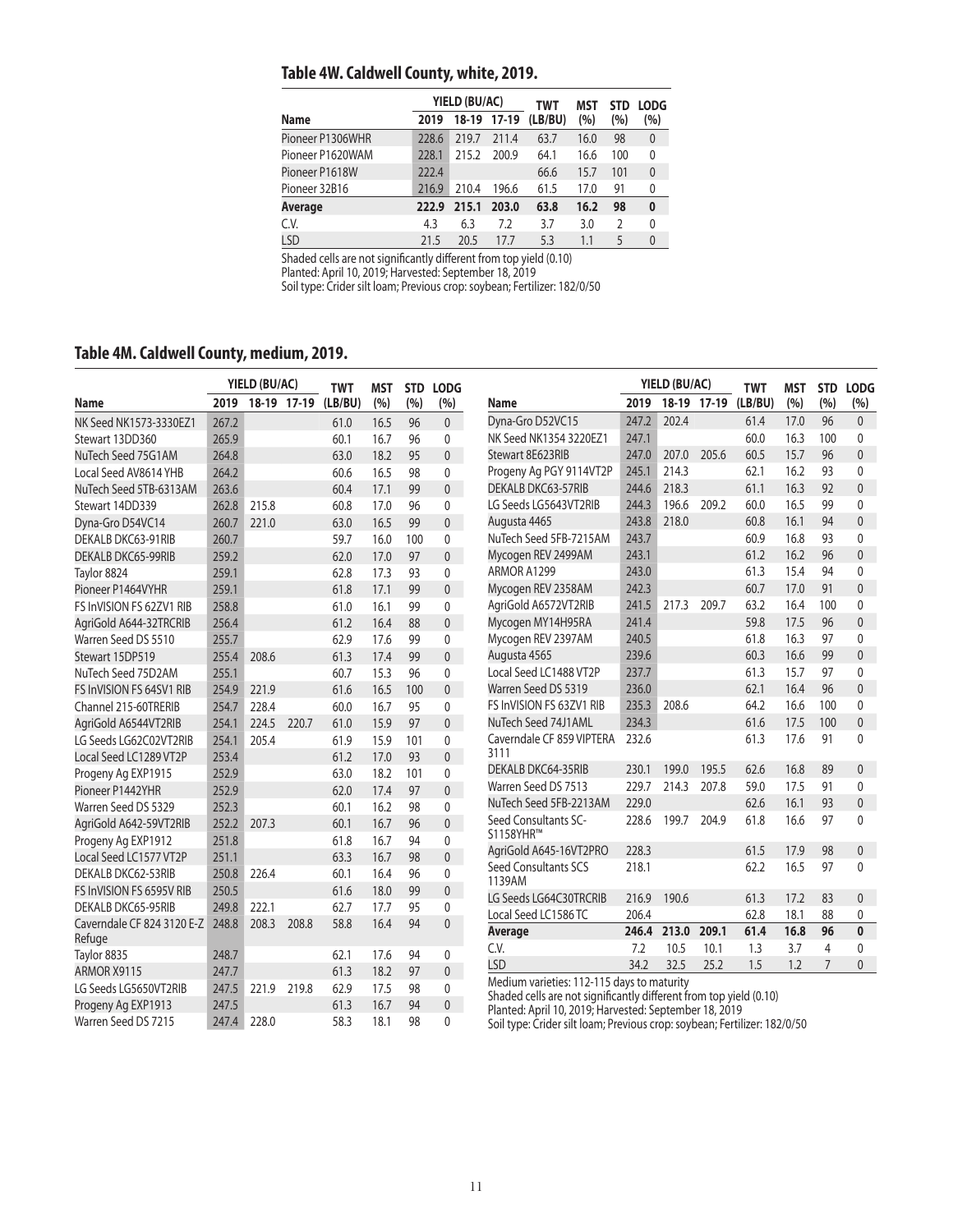|                          |       | YIELD (BU/AC) |       | TWT                 | <b>MST</b> | <b>STD</b>     | <b>LODG</b>  |
|--------------------------|-------|---------------|-------|---------------------|------------|----------------|--------------|
| Name                     | 2019  |               |       | 18-19 17-19 (LB/BU) | (%)        | (%)            | (%)          |
| FS InVISION FS 62Z00     | 258.4 |               |       | 61.2                | 16.2       | 99             | $\mathbf{0}$ |
| Pioneer P1870            | 256.4 |               |       | 62.2                | 16.6       | 106            | $\mathbf{0}$ |
| DEKALB DKC60-84          | 250.3 |               |       | 61.6                | 15.8       | 97             | $\mathbf{0}$ |
| DEKALB DKC64-32          | 243.1 | 228.7         |       | 62.8                | 16.4       | 95             | 0            |
| Pioneer P1197            | 241.7 | 221.6         |       | 60.3                | 14.8       | 98             | $\mathbf{0}$ |
| NuTech Seed 0A-7215      | 240.4 |               |       | 61.7                | 16.2       | 95             | $\mathbf{0}$ |
| Spectrum Non-GMO EXP112  | 236.0 |               |       | 61.4                | 15.3       | 99             | $\mathbf{0}$ |
| Blue River Hybrids 74B75 | 232.9 |               |       | 59.0                | 15.8       | 98             | $\mathbf{0}$ |
| DEKALB DKC64-85          | 231.4 | 211.1         | 202.3 | 61.9                | 15.6       | 96             | $\mathbf{0}$ |
| Spectrum Non-GMO 6416    | 231.3 |               |       | 59.0                | 16.1       | 94             | $\mathbf{0}$ |
| Pioneer P1442            | 230.9 |               |       | 62.1                | 16.3       | 92             | $\mathbf{0}$ |
| Spectrum Non-GMO 6244    | 227.3 |               |       | 60.3                | 15.2       | 92             | 0            |
| Spectrum Non-GMO 6115    | 224.3 |               |       | 60.8                | 14.8       | 96             | $\mathbf{0}$ |
| Caverndale CF 805        | 223.2 |               |       | 61.6                | 15.2       | 96             | 0            |
| FS InVISION FS 67500     | 219.9 |               |       | 63.4                | 16.9       | 93             | $\mathbf{0}$ |
| Caverndale CF 855        | 219.7 | 214.9         |       | 63.3                | 17.1       | 90             | 0            |
| Caverndale CF 800        | 214.5 |               |       | 60.9                | 14.9       | 92             | $\mathbf{0}$ |
| NuTech Seed 0A-308       | 212.7 |               |       | 61.9                | 14.6       | 99             | 1            |
| Blue River Hybrids 66G25 | 207.2 |               |       | 61.7                | 15.9       | 97             | 0            |
| Average                  | 232.1 | 219.1         | 202.3 | 61.4                | 15.8       | 96             | 0            |
| C.V.                     | 5.4   | 5.8           | 8.0   | 0.8                 | 3.0        | $\overline{4}$ | 330          |
| LSD                      | 24.8  | 18.1          | 20.2  | 1.0                 | 0.9        | 7              | 0            |

## **Table 4C. Caldwell County, conventional, 2019.**

Shaded cells are not significantly different from top yield (0.10)

Planted: April 10, 2019; Harvested: September 18, 2019

Soil type: Crider silt loam; Previous crop: soybean; Fertilizer: 182/0/50

## **Table 5. Caldwell County weather, 2019.**

|           | <b>Monthly</b><br><b>Precipitation</b> | <b>Temperature</b><br>Average |
|-----------|----------------------------------------|-------------------------------|
| March     | 3.36                                   | 43.7                          |
| April     | 4.49                                   | 58.9                          |
| May       | 5.6                                    | 68.7                          |
| June      | 4.32                                   | 73.4                          |
| July      | 3.13                                   | 77.3                          |
| August    | 6.31                                   | 75.8                          |
| September | 0.35                                   | 75.3                          |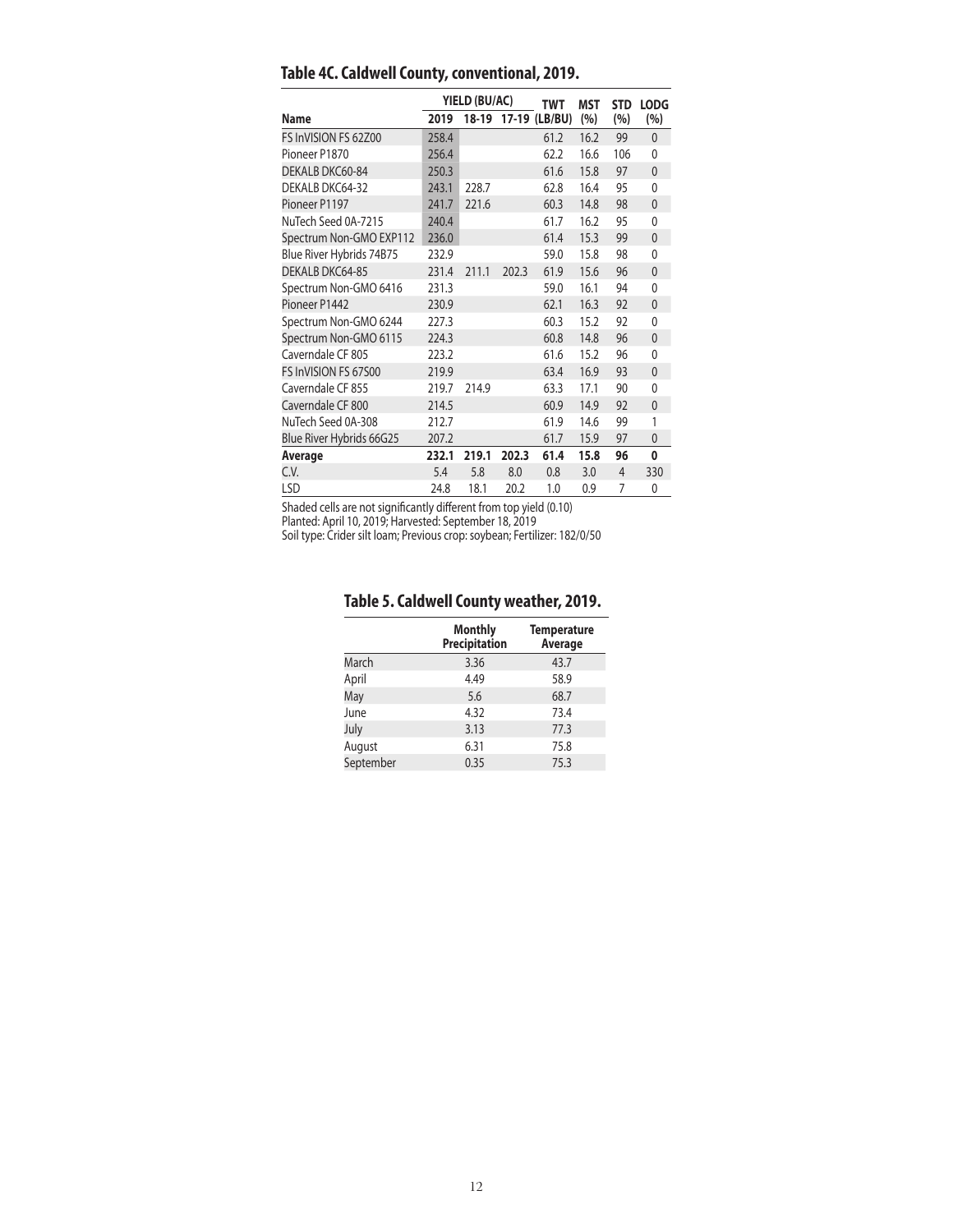## **Table 6E. Daviess County, early, 2019.**

|                                 |       | YIELD (BU/AC) |             | TWT     | MST  |     |              | STD LODG GNS   |
|---------------------------------|-------|---------------|-------------|---------|------|-----|--------------|----------------|
| Name                            | 2019  |               | 18-19 17-19 | (LB/BU) | (%)  | (%) | (%)          | (%)            |
| Pioneer P1138AM                 | 243.1 | 231.6         |             | 61.0    | 17.0 | 87  | $\Omega$     | 3              |
| NuTech Seed 5FB-1111AM          | 243.1 |               |             | 61.8    | 16.8 | 83  | 0            | 1              |
| Progeny Ag EXP1808              | 241.1 |               |             | 61.5    | 15.1 | 86  | $\mathbf{0}$ | 1              |
| Stewart 09DD140                 | 240.5 |               |             | 60.0    | 14.8 | 83  | 0            | 0              |
| PROGENY PGY7111VT2P             | 240.2 | 237.1         | 244.6       | 61.5    | 16.5 | 88  | 0            | 1              |
| LG Seeds LG60C33VT2Pro          | 233.5 |               |             | 60.6    | 17.0 | 87  | 0            | 0              |
| LG Seeds LG62C35VT2Pro          | 232.9 |               |             | 61.0    | 16.6 | 86  | $\mathbf{0}$ | $\overline{4}$ |
| AgriGold A641-06VT2RIB          | 232.8 | 229.1         |             | 62.4    | 16.1 | 88  | 0            | 6              |
| DEKALB DKC61-41RIB              | 231.2 |               |             | 59.8    | 16.7 | 84  | $\mathbf{0}$ | $\overline{2}$ |
| Local Seed LC0877 VT2P          | 230.8 |               |             | 61.3    | 16.0 | 87  | 0            | 0              |
| NuTech Seed 5FB-8808AM          | 228.5 |               |             | 61.7    | 16.1 | 86  | $\mathbf{0}$ | 1              |
| Armor 1118                      | 227.4 | 241.5         |             | 62.5    | 16.6 | 83  | 0            | 1              |
| Pioneer P1197AM                 | 225.4 | 209.2         | 222.1       | 61.9    | 16.5 | 87  | $\mathbf{0}$ | $\overline{0}$ |
| ARMOR X9110                     | 225.2 |               |             | 61.5    | 16.1 | 85  | 0            | 9              |
| Channel 209-15VT2PRIB           | 224.4 | 232.8         |             | 61.0    | 16.5 | 87  | $\mathbf{0}$ | 8              |
| Armor 0887                      | 224.2 | 215.1         |             | 61.6    | 15.7 | 86  | 0            | $\overline{2}$ |
| Mycogen REV 2098AM              | 223.6 |               |             | 60.9    | 15.1 | 87  | $\mathbf{0}$ | 8              |
| FS InVISION FS 6194V RIB        | 222.6 |               |             | 61.7    | 16.1 | 85  | 0            | 3              |
| Seed Consultants SCS<br>1087YHR | 222.0 | 226.1         |             | 61.2    | 15.1 | 87  | 0            | 1              |

|                                   |       | YIELD (BU/AC) |             | TWT     | MST  |     | STD LODG GNS |                |
|-----------------------------------|-------|---------------|-------------|---------|------|-----|--------------|----------------|
| <b>Name</b>                       | 2019  |               | 18-19 17-19 | (LB/BU) | (%)  | (%) | (%)          | (%)            |
| NuTech Seed 68B3AML               | 221.3 |               |             | 61.8    | 17.0 | 88  | 0            | 0              |
| Stewart 10DP099                   | 220.2 | 235.2         |             | 62.9    | 15.8 | 85  | $\mathbf{0}$ | 10             |
| Caverndale CF 753GTCBLL           | 216.8 | 222.6         |             | 62.1    | 14.8 | 90  | 0            | 3              |
| NuTech Seed 5FB-9909AM            | 215.5 |               |             | 60.4    | 14.9 | 87  | $\mathbf{0}$ | $\overline{2}$ |
| Warren Seed DS 5018               | 213.5 |               |             | 60.8    | 14.8 | 90  | 0            | 3              |
| AgriGold A641-54VT2PRO            | 212.9 |               |             | 62.7    | 16.7 | 87  | $\mathbf{0}$ | $\overline{2}$ |
| AgriGold A638-44DGVT-<br>2PRO     | 207.8 |               |             | 62.3    | 14.8 | 86  | $\Omega$     | 6              |
| Caverndale CF 794 VIPTERA<br>3111 | 203.4 |               |             | 63.3    | 17.6 | 88  | $\mathbf{0}$ | 3              |
| Local Seed LCX11-91               | 194.0 |               |             | 62.3    | 15.9 | 84  | 0            | 10             |
| ARMOR A0919                       | 185.0 |               |             | 63.0    | 15.1 | 89  | 0            | 14             |
| Average                           | 222.1 | 228.0         | 233.4       | 61.6    | 15.9 | 86  | 0            | 3              |
| C.V.                              | 11.1  | 10.9          | 10.2        | 1.6     | 4.4  | 4   | $\mathbf{0}$ | 160            |
| <b>LSD</b>                        | 48.4  | 33.4          | 25.4        | 1.9     | 1.4  | 6   | 0            | 11             |

Early varieties: 111 days or less to maturity

Shaded cells are not significantly different from top yield (0.10)

Planted: May 15, 2019; Harvested: September 24, 2019

Soil type: Weinbach silt loam; Previous crop: soybean; Fertilizer: 180/98/128  $GNS =$  Green snap

#### **Table 6L. Daviess County, late, 2019.**

|                                       |       | YIELD (BU/AC) |       | <b>TWT</b>          | <b>MST</b> |     | STD LODG GNS |                |
|---------------------------------------|-------|---------------|-------|---------------------|------------|-----|--------------|----------------|
| <b>Name</b>                           | 2019  |               |       | 18-19 17-19 (LB/BU) | (%)        | (%) | (%)          | (%)            |
| DEKALB DKC67-44                       | 247.7 | 223.5         | 234.4 | 62.3                | 19.0       | 97  | $\mathbf{0}$ | 5              |
| Channel 218-44VT2PRIB                 | 242.6 | 227.0         | 235.5 | 61.8                | 18.3       | 97  | 0            | 1              |
| Pioneer P2089AML                      | 236.5 | 230.1         |       | 60.7                | 20.1       | 98  | $\mathbf{0}$ | 8              |
| Pioneer P1847AML                      | 235.6 | 246.2         |       | 62.7                | 21.5       | 97  | $\mathbf{0}$ | 4              |
| DEKALB DKC66-18RIB                    | 235.3 |               |       | 62.1                | 18.3       | 95  | $\mathbf{0}$ | 1              |
| Pioneer P1870AM                       | 233.8 | 232.4         |       | 61.8                | 21.3       | 96  | $\mathbf{0}$ | $\overline{2}$ |
| <b>DEKALB DKC70-27RIB</b>             | 233.5 | 246.0         | 243.1 | 61.2                | 19.9       | 94  | $\mathbf{0}$ | 1              |
| Progeny Ag PGY8116SS                  | 231.4 | 209.6         |       | 63.2                | 20.2       | 97  | $\mathbf{0}$ | 3              |
| AgriGold A648-54STX                   | 228.2 |               |       | 61.6                | 20.6       | 98  | $\mathbf{0}$ | 3              |
| Local Seed LC1987 VT2P                | 227.8 |               |       | 61.8                | 20.8       | 98  | 0            | $\overline{3}$ |
| Progeny Ag PGY9117VT2P                | 227.6 |               |       | 62.1                | 19.4       | 95  | $\mathbf{0}$ | $\overline{4}$ |
| NuTech Seed 78A1AM                    | 227.1 |               |       | 62.7                | 20.4       | 95  | 0            | 1              |
| <b>Seed Consultants SCS</b><br>1170AM | 225.2 |               |       | 64.0                | 19.7       | 95  | $\mathbf{0}$ | 8              |
| Channel 217-76VT2PRIB                 | 224.6 |               |       | 61.3                | 18.2       | 98  | $\mathbf{0}$ | 3              |
| Stewart 17DP387                       | 222.9 | 208.6         | 230.9 | 62.9                | 20.2       | 94  | $\mathbf{0}$ | 15             |
| Taylor 8877                           | 221.8 |               |       | 62.4                | 20.7       | 99  | $\mathbf{0}$ | $\overline{2}$ |
| Local Seed LCX16-91                   | 221.2 |               |       | 64.1                | 19.8       | 98  | $\mathbf{0}$ | $\overline{4}$ |
| Caverndale CF 888 3000GT              | 219.0 | 230.5         | 235.9 | 60.1                | 22.8       | 93  | $\mathbf{0}$ | 0              |
| Seed Consultants SCS<br>1188AM        | 218.8 |               |       | 62.3                | 19.9       | 98  | $\mathbf{0}$ | $\overline{7}$ |
| DEKALB DKC68-69RIB                    | 218.7 |               |       | 62.9                | 22.5       | 95  | 0            | 13             |
| ARMOR X9116                           | 218.4 |               |       | 61.3                | 19.8       | 94  | $\mathbf{0}$ | 11             |

|                                   |       | YIELD (BU/AC) |       |                     | MST  |     | <b>STD LODG</b> | <b>GNS</b>     |
|-----------------------------------|-------|---------------|-------|---------------------|------|-----|-----------------|----------------|
| Name                              | 2019  |               |       | 18-19 17-19 (LB/BU) | (%)  | (%) | (%)             | (%)            |
| Local Seed LC1878 VT2P            | 216.6 |               |       | 63.5                | 19.6 | 97  | 0               | 20             |
| Pioneer P1637AM                   | 215.4 | 210.8         | 219.8 | 62.8                | 18.6 | 96  | $\mathbf{0}$    | 8              |
| AgriGold A647-46VT2PRO            | 206.6 |               |       | 62.3                | 19.5 | 100 | 0               | 5              |
| FS InVISION FS 66ZV1 RIB          | 206.1 | 215.3         | 223.7 | 62.4                | 19.6 | 94  | $\mathbf{0}$    | 1              |
| Local Seed LC1795 VT2P            | 201.4 |               |       | 60.9                | 21.2 | 95  | 0               | $\overline{2}$ |
| FS InVISION FS 67SV1 RIB          | 200.8 | 216.8         |       | 62.1                | 20.3 | 92  | 0               | 3              |
| Stewart 16DP117                   | 200.2 | 217.1         |       | 61.4                | 21.6 | 97  | 0               | 4              |
| Local Seed AV7516 YHB             | 197.0 |               |       | 62.3                | 20.4 | 96  | $\mathbf{0}$    | $\mathbf{0}$   |
| Seed Consultants SC-<br>S1168YHR™ | 193.0 | 202.1         | 219.4 | 61.8                | 17.8 | 96  | 0               | 5              |
| Stewart 16DP310                   | 192.2 |               |       | 62.2                | 19.6 | 97  | 0               | 21             |
| Dyna-Gro D58VC65                  | 189.0 | 216.8         | 235.9 | 62.0                | 19.6 | 96  | 0               | $\overline{2}$ |
| Progeny Ag PGY6116VT2P            | 188.1 | 218.3         | 221.6 | 59.4                | 22.9 | 95  | $\mathbf{0}$    | 1              |
| Dyna-Gro D56VC46                  | 187.3 | 215.4         |       | 61.3                | 20.4 | 98  | 0               | 4              |
| AgriGold A6659VT2RIB              | 183.9 | 219.2         | 232.3 | 61.6                | 19.8 | 100 | $\mathbf{0}$    | 18             |
| Local Seed LC1776 VT2P            | 159.1 |               |       | 62.6                | 20.0 | 98  | 0               | 0              |
| Average                           | 214.8 | 221.4         | 230.2 | 62.0                | 20.1 | 96  | 0               | 5              |
| C.V.                              | 11.9  | 12.4          | 11.9  | 1.7                 | 4.3  | 3   | 600             | 126            |
| <b>LSD</b>                        | 50.1  | 37.1          | 29.7  | 2.1                 | 1.7  | 5   | $\mathbf{0}$    | 13             |

Late varieties: 115 or more days to maturity

Shaded cells are not significantly different from top yield (0.10)

Planted: May 15, 2019; Harvested: September 24, 2019

Soil type: Weinbach silt loam; Previous crop: soybean; Fertilizer: 180/98/128 GNS = Green snap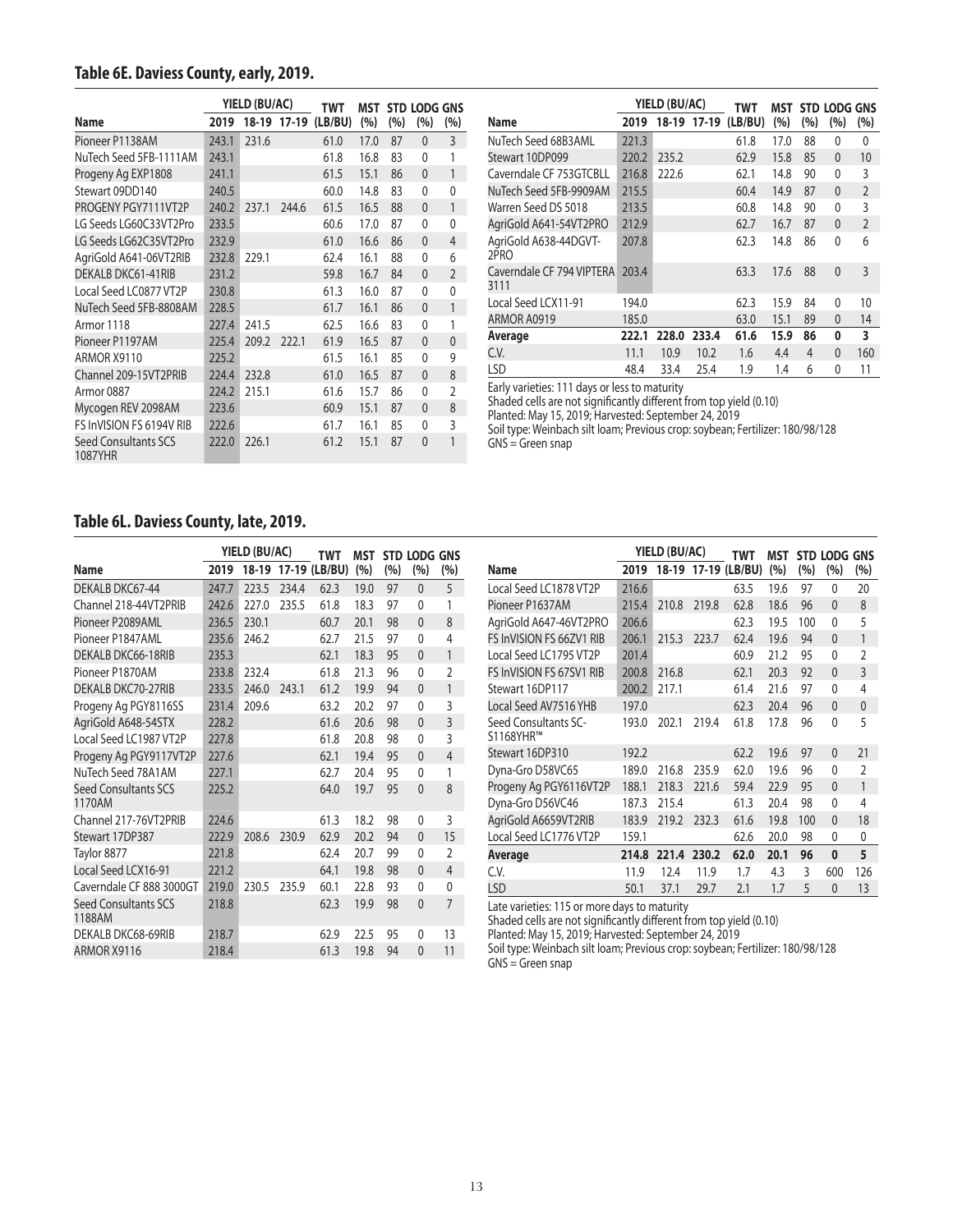## **Table 6W. Daviess County, white, 2019.**

|                  |       | YIELD (BU/AC) |             | <b>TWT</b> | MST  | <b>STD</b> | <b>LODG</b> | <b>GNS</b>     |
|------------------|-------|---------------|-------------|------------|------|------------|-------------|----------------|
| Name             | 2019  |               | 18-19 17-19 | (LB/BU)    | (%)  | (%)        | (%)         | (%)            |
| Pioneer P1618W   | 231.1 |               |             | 64.7       | 17.3 | 100        | $\theta$    | 4              |
| Pioneer P1620WAM | 216.9 | 187.2         | 206.4       | 64.5       | 19.1 | 99         | 0           | 12             |
| Pioneer P1306WHR | 211.5 | 192.6         | 213.5       | 63.7       | 16.9 | 98         | $\theta$    | 2              |
| Pioneer 32B16    | 178.9 | 187.0         | 210.3       | 61.5       | 21.1 | 95         | 0           | $\overline{2}$ |
| Average          | 208.3 | 188.9         | 210.1       | 63.7       | 18.1 | 98         | $\bf{0}$    | 5              |
| C.V.             | 4.9   | 6.1           | 6.3         | 1.8        | 4.4  | 3          | 0           | 65             |
| LSD              | 25.2  | 18.4          | 15.7        | 2.6        | 1.8  | 6          | $\Omega$    | 7              |

Shaded cells are not significantly different from top yield (0.10)

Planted: May 15, 2019; Harvested: September 24, 2019

Soil type: Weinbach silt loam; Previous crop: soybean; Fertilizer: 180/98/128

#### GNS = Green snap

Progeny Ag EXP1915 226.0 62.5 21.3 100 0 0

## **Table 6M. Daviess County, medium, 2019.**

|                           |       | YIELD (BU/AC) |             | <b>TWT</b>          |      |     | <b>MST STD LODG GNS</b> |                          |                                                                               |       | YIELD (BU/AC)            | <b>TWT</b> |      |      | <b>MST STD LODG GNS</b> |                |
|---------------------------|-------|---------------|-------------|---------------------|------|-----|-------------------------|--------------------------|-------------------------------------------------------------------------------|-------|--------------------------|------------|------|------|-------------------------|----------------|
| <b>Name</b>               | 2019  |               |             | 18-19 17-19 (LB/BU) | (%)  | (%) | (%)                     | (%)                      | Name                                                                          |       | 2019 18-19 17-19 (LB/BU) |            | (%)  | (%)  | (%)                     | (%)            |
| AgriGold A642-59VT2RIB    | 253.9 | 231.0         |             | 61.0                | 18.9 | 99  | $\mathbf{0}$            | 6                        | FS InVISION FS 62ZV1 RIB                                                      | 225.4 |                          | 61.3       | 18.0 | 101  | $\mathbf{0}$            | $\mathbf{1}$   |
| Progeny Ag PGY 9114VT2P   | 250.2 | 218.2         |             | 62.5                | 19.4 | 98  | $\mathbf{0}$            | 12                       | Local Seed LC1488 VT2P                                                        | 224.1 |                          | 62.2       | 17.2 | 95   | $\Omega$                | 4              |
| Stewart 8E623RIB          | 245.7 | 234.0 247.5   |             | 60.1                | 18.4 | 100 | $\mathbf{0}$            | 1                        | Augusta 4565                                                                  | 223.0 |                          | 60.1       | 19.1 | 97   | $\mathbf{0}$            | $\mathbf{0}$   |
| AgriGold A645-16VT2PRO    | 245.5 |               |             | 61.4                | 19.7 | 98  | $\mathbf{0}$            | 4                        | Mycogen REV 2499AM                                                            | 223.0 |                          | 61.7       | 20.4 | 98   | $\Omega$                | 16             |
| Channel 215-60TRERIB      | 243.3 | 236.1         |             | 59.5                | 20.0 | 99  | $\Omega$                | 10 <sup>1</sup>          | Augusta 4465                                                                  | 222.9 | 228.1                    | 60.6       | 18.1 | 96   | 5                       | $\mathbf{1}$   |
| LG Seeds LG5643VT2RIB     | 242.6 |               | 206.4 220.3 | 61.3                | 18.6 | 98  | $\mathbf{0}$            | $\mathbf{0}$             | Caverndale CF 859 VIPTERA                                                     | 222.1 |                          | 63.8       | 19.1 | 94   | $\Omega$                | $\mathbf{0}$   |
| NuTech Seed 75G1AM        | 241.5 |               |             | 63.0                | 19.7 | 97  | $\mathbf{0}$            | 5                        | 3111                                                                          |       |                          |            |      |      |                         |                |
| AgriGold A6572VT2RIB      | 241.1 | 214.6 234.7   |             | 63.4                | 18.6 | 100 | $\mathbf{0}$            | $\overline{2}$           | Local Seed AV8614 YHB                                                         | 221.2 |                          | 61.8       | 18.6 | 96   | $\mathbf{0}$            | $\mathbf{0}$   |
| <b>DEKALB DKC65-95RIB</b> | 240.2 | 235.4         |             | 62.8                | 19.2 | 99  | $\Omega$                | $\overline{3}$           | Local Seed LC1586 TC                                                          | 219.9 |                          | 62.8       | 19.7 | 92   | $\Omega$                | 4              |
| Warren Seed DS 5329       | 239.4 |               |             | 60.7                | 17.7 | 97  | $\Omega$                | $\mathbf{1}$             | Warren Seed DS 5319                                                           | 217.9 |                          | 62.6       | 19.5 | 95   | $\overline{0}$          | $\overline{0}$ |
| FS InVISION FS 6595V RIB  | 238.0 |               |             | 61.0                | 19.2 | 100 | $\mathbf{0}$            | 7 <sup>7</sup>           | ARMOR A1299                                                                   | 217.6 |                          | 62.6       | 16.9 | 97   | $\Omega$                | $\overline{2}$ |
| Taylor 8824               | 237.7 |               |             | 62.1                | 19.7 | 94  | $\mathbf{0}$            | $\overline{2}$           | Warren Seed DS 7513                                                           | 216.4 | 235.7 237.4              | 57.4       | 21.3 | 89   | $\mathbf{0}$            | $\overline{0}$ |
| Stewart 13DD360           | 237.7 |               |             | 60.2                | 18.0 | 99  | $\mathbf{0}$            | $\mathbf 0$              | Pioneer P1442YHR                                                              | 215.9 |                          | 63.0       | 18.9 | 92   | 0                       | 8              |
| Taylor 8835               | 237.5 |               |             | 61.0                | 20.6 | 92  | $\mathbf{0}$            | 1                        | NuTech Seed 5FB-2213AM                                                        | 215.0 |                          | 63.9       | 17.6 | 98   | $\mathbf{0}$            | $\overline{0}$ |
| <b>DEKALB DKC63-57RIB</b> | 235.5 | 240.3         |             | 62.4                | 18.0 | 98  | $\mathbf{0}$            | $\overline{3}$           | Seed Consultants SCS                                                          | 214.2 |                          | 63.2       | 18.5 | 98   | $\mathbf{0}$            | $\mathbf{0}$   |
| Progeny Ag EXP1913        | 234.8 |               |             | 61.6                | 19.1 | 99  | $\mathbf{0}$            | $\overline{3}$           | 1139AM                                                                        |       |                          |            |      |      |                         |                |
| Progeny Ag EXP1912        | 234.6 |               |             | 61.6                | 18.0 | 98  | $\mathbf{0}$            | $\overline{4}$           | Seed Consultants SC-                                                          | 213.2 | 200.2 220.9              | 61.2       | 20.0 | 101  | $\mathbf{0}$            | 8              |
| ARMOR X9115               | 234.5 |               |             | 61.0                | 19.4 | 97  | $\mathbf{0}$            | 5                        | S1158YHR™                                                                     |       |                          |            |      |      |                         |                |
| Warren Seed DS 5510       | 234.4 |               |             | 62.6                | 20.6 | 98  | $\mathbf{0}$            | 7 <sup>7</sup>           | LG Seeds LG64C30TRCRIB                                                        | 211.4 | 225.4                    | 62.7       | 19.4 | 92   | $\Omega$                | 8              |
| Dyna-Gro D52VC15          | 233.7 | 248.6         |             | 61.7                | 17.2 | 98  | $\mathbf{0}$            | $\mathbf{0}$             | NK Seed NK1573-3330EZ1                                                        | 210.9 |                          | 60.6       | 18.0 | 99   | $\mathbf{0}$            | $\mathbf{1}$   |
| Mycogen REV 2358AM        | 232.3 |               |             | 59.3                | 20.0 | 89  | $\mathbf{0}$            | $\mathbf{0}$             | LG Seeds LG62C02VT2RIB                                                        | 208.6 | 210.4                    | 62.6       | 17.1 | 98   | $\mathbf{0}$            | 3              |
| Stewart 15DP519           | 232.2 | 219.1         |             | 59.7                | 21.2 | 98  | $\mathbf{0}$            | $\overline{2}$           | Warren Seed DS 7215                                                           | 205.5 | 197.7                    | 58.0       | 19.7 | 101  | $\Omega$                | $\overline{2}$ |
| NK Seed NK1354 3220EZ1    | 232.2 |               |             | 60.3                | 18.6 | 100 | $\mathbf{0}$            | $\mathbf{0}$             | NuTech Seed 5FB-7215AM                                                        | 202.7 |                          | 61.6       | 19.5 | 95   | $\mathbf{0}$            | 11             |
| DEKALB DKC62-53RIB        | 230.7 | 235.9         |             | 61.1                | 18.9 | 98  | $\Omega$                | 8                        | Stewart 14DD339                                                               | 202.7 | 207.7                    | 59.7       | 19.3 | 97   | $\Omega$                | $\mathbf{1}$   |
| FS InVISION FS 64SV1 RIB  | 230.6 | 240.8         |             | 61.3                | 18.0 | 98  | $\mathbf{0}$            | $\overline{4}$           | Pioneer P1464VYHR                                                             | 198.5 |                          | 60.5       | 20.5 | 99   | $\Omega$                | 7              |
| LG Seeds LG5650VT2RIB     | 229.2 |               | 223.6 237.2 | 63.3                | 18.9 | 101 | $\mathbf{0}$            | 10                       | Caverndale CF 824 3120<br>E-Z Refuge                                          | 193.5 | 202.6 218.3              | 59.2       | 17.2 | 96   | $\mathbf{0}$            | 15             |
| Mycogen REV 2397AM        | 229.0 |               |             | 63.6                | 18.5 | 97  | $\mathbf{0}$            | 1                        | FS InVISION FS 63ZV1 RIB                                                      | 180.8 | 191.5                    | 63.8       | 19.1 | 98   | 0                       | 32             |
| DEKALB DKC64-35RIB        | 229.0 |               | 234.3 252.0 | 63.3                | 18.2 | 96  | $\mathbf{0}$            | 18                       | AgriGold A644-32TRCRIB                                                        | 180.2 |                          | 62.7       | 18.7 | 93   | $\Omega$                | 32             |
| NuTech Seed 5TB-6313AM    | 228.6 |               |             | 61.0                | 19.4 | 96  | $\mathbf{0}$            | $\mathbf{0}$             | NuTech Seed 74J1AML                                                           | 156.5 |                          | 61.3       | 21.2 | 96   | $\mathbf{0}$            | $\mathbf{0}$   |
| DEKALB DKC63-91RIB        | 228.5 |               |             | 61.7                | 16.6 | 98  | $\Omega$                | $\overline{7}$           | Average                                                                       | 223.6 | 222.8 233.8              | 61.6       | 18.9 | 96.9 | $\mathbf{0}$            | 5              |
| Local Seed LC1289 VT2P    | 227.7 |               |             | 61.1                | 17.8 | 96  | $\mathbf{0}$            | $2^{\circ}$              | C.V.                                                                          | 10.1  | 11.9<br>10.9             | 1.5        | 4.9  | 2.8  | 985                     | 144            |
| NuTech Seed 75D2AM        | 227.5 |               |             | 61.2                | 17.7 | 97  | $\mathbf{0}$            | 1                        | <b>LSD</b>                                                                    | 43.7  | 35.9<br>27.1             | 1.8        | 1.8  | 5.1  | $\overline{2}$          | 13             |
| AgriGold A6544VT2RIB      | 227.2 | 223.9 235.5   |             | 60.8                | 19.2 | 97  | $\mathbf{0}$            | $\mathbf{0}$             | Medium varieties: 112-115 days to maturity                                    |       |                          |            |      |      |                         |                |
| Mycogen MY14H95RA         | 227.1 |               |             | 58.4                | 19.9 | 97  | 0                       | $\mathbf 0$              | Shaded cells are not significantly different from top yield (0.10)            |       |                          |            |      |      |                         |                |
| <b>DEKALB DKC65-99RIB</b> | 226.4 |               |             | 61.6                | 19.6 | 98  | $\Omega$                | 5 <sup>7</sup>           | Planted: May 15, 2019; Harvested: September 24, 2019                          |       |                          |            |      |      |                         |                |
| Dyna-Gro D54VC14          | 226.3 | 228.9         |             | 62.9                | 18.4 | 94  | $\Omega$                | $\overline{2}$           | Soil type: Weinbach silt loam; Previous crop: soybean; Fertilizer: 180/98/128 |       |                          |            |      |      |                         |                |
| Local Seed LC1577 VT2P    | 226.3 |               |             | 62.7                | 18.8 | 98  | $\Omega$                | $\overline{\phantom{a}}$ | $GNS = Green$ snap                                                            |       |                          |            |      |      |                         |                |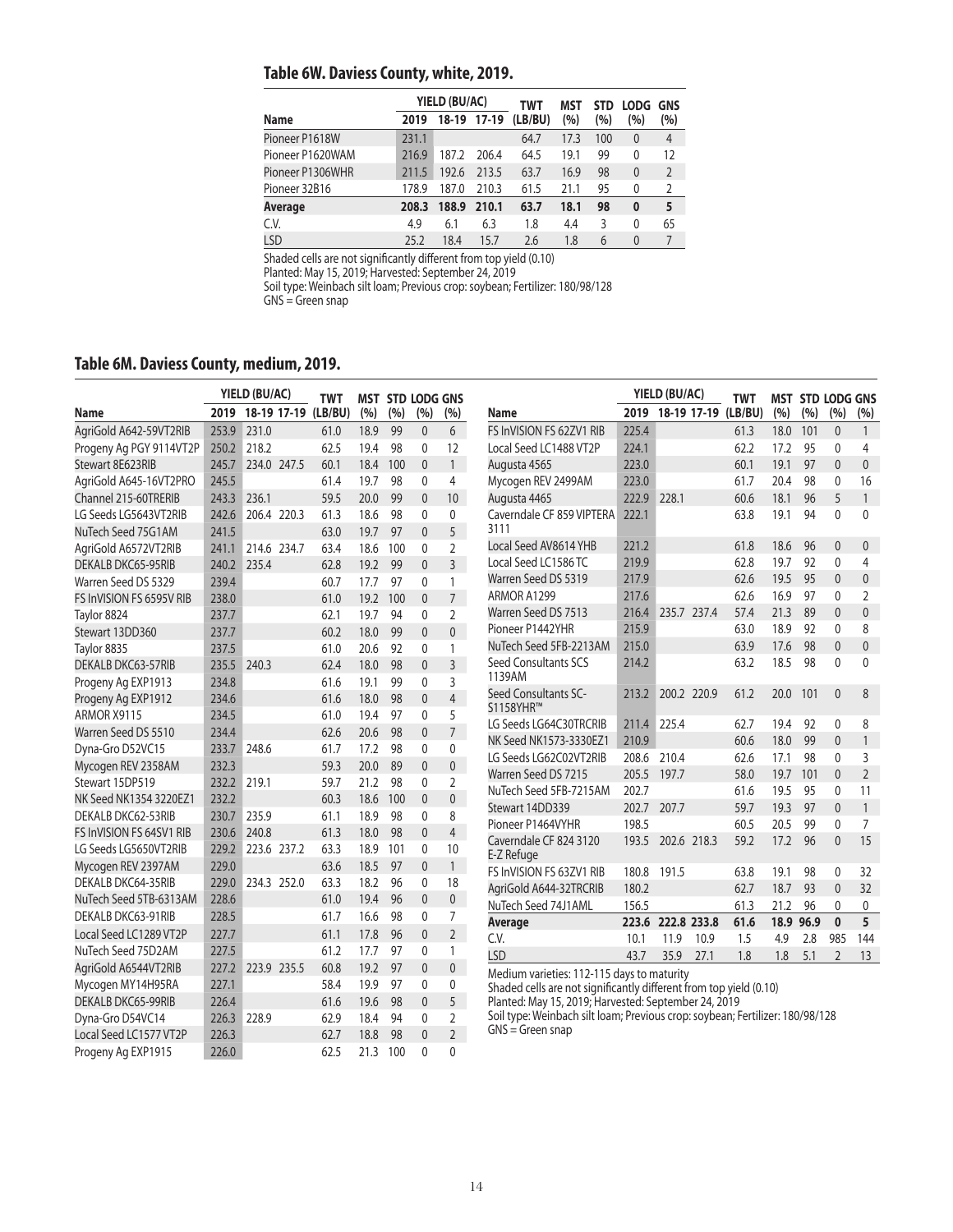|                                   |       | YIELD (BU/AC) |         | <b>TWT</b> | <b>MST</b> |     | STD LODG GNS   |                |
|-----------------------------------|-------|---------------|---------|------------|------------|-----|----------------|----------------|
| <b>Name</b>                       | 2019  | 18-19         | $17-19$ | (LB/BU)    | (%)        | (%) | (%)            | (%)            |
| Pioneer P1197                     | 256.6 | 258.4         |         | 60.6       | 16.2       | 96  | $\mathbf{0}$   | 1              |
| DEKALB DKC64-32                   | 248.9 | 231.4         |         | 62.8       | 17.2       | 98  | $\mathbf{0}$   | 12             |
| FS InVISION FS 62Z00              | 245.1 |               |         | 61.1       | 17.1       | 94  | $\overline{2}$ | $\overline{2}$ |
| Pioneer P1442                     | 244.9 |               |         | 63.0       | 17.9       | 99  | 5              | 5              |
| Caverndale CF 855                 | 237.8 | 229.0         |         | 63.7       | 18.9       | 88  | $\mathbf{0}$   | $\overline{0}$ |
| NuTech Seed 0A-308                | 237.3 |               |         | 63.0       | 14.9       | 97  | 6              | $\mathbf{0}$   |
| DEKALB DKC60-84                   | 235.0 |               |         | 62.7       | 16.6       | 96  | 9              | $\mathbf{0}$   |
| Spectrum Non-GMO 6115             | 234.8 |               |         | 61.0       | 16.1       | 96  | $\mathbf{0}$   | 8              |
| NuTech Seed 0A-7215               | 234.6 |               |         | 62.0       | 18.2       | 97  | $\mathbf{0}$   | $\overline{4}$ |
| Spectrum Non-GMO<br><b>EXP112</b> | 232.9 |               |         | 61.8       | 16.2       | 98  | $\mathbf{0}$   | $\mathbf{0}$   |
| FS InVISION FS 67500              | 230.1 |               |         | 62.8       | 20.0       | 93  | $\mathbf{0}$   | 1              |
| DEKALB DKC64-85                   | 225.2 | 237.7         | 217.5   | 63.1       | 15.8       | 97  | $\overline{2}$ | 6              |
| Spectrum Non-GMO 6416             | 224.7 |               |         | 58.4       | 18.8       | 95  | $\mathbf{0}$   | $\mathbf{0}$   |
| Pioneer P1870                     | 219.2 |               |         | 62.1       | 18.8       | 100 | $\mathbf{0}$   | 1              |
| Caverndale CF 800                 | 208.2 |               |         | 61.6       | 16.6       | 89  | $\mathbf{0}$   | 5              |
| Spectrum Non-GMO 6244             | 208.2 |               |         | 60.4       | 18.2       | 94  | $\mathbf{0}$   | 6              |
| Blue River Hybrids 66G25          | 204.5 |               |         | 62.3       | 17.4       | 98  | $\mathbf{0}$   | $\overline{2}$ |
| Blue River Hybrids 74B75          | 196.7 |               |         | 57.2       | 18.0       | 96  | 0              | $\overline{2}$ |
| Caverndale CF 805                 | 166.5 |               |         | 62.6       | 17.0       | 98  | $\mathbf{0}$   | 10             |
| Average                           | 229.1 | 239.1         | 217.5   | 61.6       | 17.4       | 96  | 1              | 3              |
| C.V.                              | 8.2   | 9.2           | 11.1    | 1.5        | 3.6        | 3   | 186            | 132            |
| <b>LSD</b>                        | 37.6  | 29.4          | 28.3    | 1.9        | 1.2        | 5   | 5              | 8              |

**Table 6C. Daviess County, conventional, 2019.**

Shaded cells are not significantly different from top yield (0.10)

Planted: May 15, 2019; Harvested: September 24, 2019

Soil type: Weinbach silt loam; Previous crop: soybean; Fertilizer: 180/98/128

GNS = Green snap

## **Table 7. Daviess County weather, 2019.**

|           | <b>Monthly</b><br>Precipitation | <b>Irrigation</b> | <b>Temperature</b><br>Average |
|-----------|---------------------------------|-------------------|-------------------------------|
| March     | 5.42                            | 0                 | 41.7                          |
| April     | 5.22                            | 0                 | 58.2                          |
| May       | 4.86                            | 0                 | 68.8                          |
| June      | 5.73                            | 0                 | 73.1                          |
| July      | 2.39                            | 1.5               | 76.8                          |
| August    | 3.25                            | 3                 | 75                            |
| September | 0.01                            | 0                 | 74.1                          |
|           |                                 |                   |                               |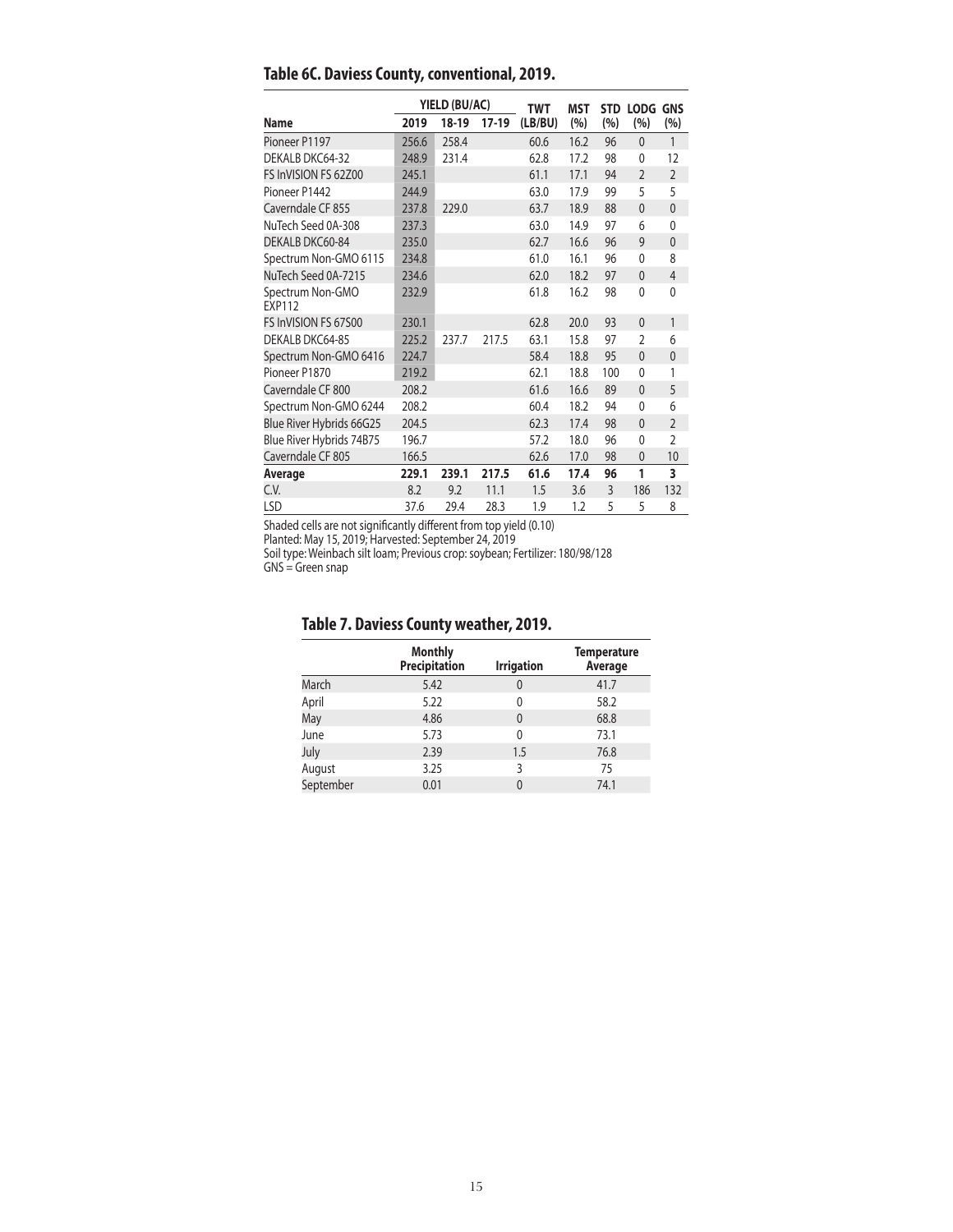#### **Table 8E. Fayette County, early, 2019.**

|                          | YIELD (BU/AC) |       |                          | TWT  | MST  |     | STD LODG     |
|--------------------------|---------------|-------|--------------------------|------|------|-----|--------------|
| Name                     |               |       | 2019 18-19 17-19 (LB/BU) |      | (%)  | (%) | (%)          |
| LG Seeds LG62C35VT2Pro   | 190.9         |       |                          | 58.7 | 16.2 | 100 | $\mathbf{0}$ |
| DEKALB DKC61-41RIB       | 187.2         |       |                          | 57.6 | 15.6 | 98  | 0            |
| AgriGold A641-06VT2RIB   | 175.5         | 196.8 |                          | 60.4 | 16.6 | 103 | $\mathbf{0}$ |
| Stewart 10DP099          | 175.4         | 203.9 |                          | 58.7 | 15.7 | 98  | $\Omega$     |
| Channel 209-15VT2PRIB    | 175.2         | 209.0 |                          | 59.8 | 15.7 | 99  | $\mathbf{0}$ |
| Caverndale CF 753GTCBLL  | 173.3         | 193.4 |                          | 59.1 | 15.5 | 93  | $\Omega$     |
| Progeny Ag EXP1808       | 171.3         |       |                          | 58.1 | 14.4 | 99  | $\mathbf{0}$ |
| Stewart 09DD140          | 171.0         |       |                          | 57.0 | 15.4 | 98  | 0            |
| PROGENY PGY7111VT2P      | 168.5         |       | 193.2 207.2              | 57.5 | 16.4 | 101 | $\mathbf{0}$ |
| ARMOR X9110              | 165.6         |       |                          | 59.3 | 15.7 | 99  | $\Omega$     |
| LG Seeds LG60C33VT2Pro   | 163.8         |       |                          | 59.4 | 17.0 | 98  | $\mathbf{0}$ |
| Armor 1118               | 163.8         | 191.2 |                          | 59.3 | 16.9 | 99  | $\Omega$     |
| FS InVISION FS 6194V RIB | 162.8         |       |                          | 59.0 | 15.9 | 99  | $\mathbf{0}$ |
| AgriGold A641-54VT2PRO   | 159.4         |       |                          | 58.0 | 17.2 | 96  | 0            |
| NuTech Seed 5FB-8808AM   | 156.6         |       |                          | 57.5 | 14.6 | 100 | $\mathbf{0}$ |
| Pioneer P1138AM          | 155.8         | 177.7 |                          | 59.5 | 15.6 | 98  | $\Omega$     |
| Local Seed LC0877 VT2P   | 153.5         |       |                          | 56.9 | 15.0 | 94  | $\mathbf{0}$ |
| Armor 0887               | 153.4         | 190.0 |                          | 58.3 | 14.5 | 101 | $\Omega$     |

|                                |       | YIELD (BU/AC) |             | TWT                      | MST  | <b>STD</b> | <b>LODG</b>  |
|--------------------------------|-------|---------------|-------------|--------------------------|------|------------|--------------|
| Name                           |       |               |             | 2019 18-19 17-19 (LB/BU) | (%)  | (%)        | (%)          |
| NuTech Seed 5FB-1111AM         | 152.9 |               |             | 59.7                     | 16.3 | 92         | 0            |
| ARMOR A0919                    | 152.6 |               |             | 59.8                     | 14.9 | 98         | 0            |
| Local Seed LCX11-91            | 151.8 |               |             | 58.4                     | 14.9 | 101        | $\mathbf{0}$ |
| AgriGold A638-44DGVT2PRO       | 148.3 |               |             | 59.5                     | 14.5 | 101        | 0            |
| NuTech Seed 68B3AML            | 145.3 |               |             | 58.7                     | 14.2 | 105        | $\mathbf{0}$ |
| Pioneer P1197AM                | 144.8 | 180.5         | 199.2       | 58.3                     | 14.7 | 97         | 0            |
| Warren Seed DS 5018            | 143.5 |               |             | 57.1                     | 13.4 | 100        | $\mathbf{0}$ |
| Caverndale CF 794 VIPTERA 3111 | 141.6 |               |             | 61.5                     | 18.7 | 96         | 0            |
| Seed Consultants SCS 1087YHR   | 138.7 | 174.0         |             | 57.7                     | 13.8 | 98         | $\mathbf{0}$ |
| Mycogen REV 2098AM             | 136.7 |               |             | 56.8                     | 13.6 | 99         | 0            |
| NuTech Seed 5FB-9909AM         | 127.1 |               |             | 57.7                     | 14.1 | 100        | $\mathbf{0}$ |
| Average                        | 158.1 |               | 191.0 203.2 | 58.6                     | 15.4 | 98         | 0            |
| C.V.                           | 8.3   | 9.2           | 8.5         | 1.4                      | 4.7  | 4          | 676          |
| <b>LSD</b>                     | 32.5  | 24.5          | 17.9        | 1.7                      | 1.4  | 7          | 0            |

Early varieties: 111 days or less to maturity

Shaded cells are not significantly different from top yield (0.10)

Planted: April 17, 2019; Harvested: September 16, 2019

Soil type: Lanton silt loam; Previous crop: soybean; Fertilizer: 182/0/30

#### **Table 8L. Fayette County, late, 2019.**

|                                |       | YIELD (BU/AC) |                          |      | <b>MST</b> |     | <b>STD LODG</b> |
|--------------------------------|-------|---------------|--------------------------|------|------------|-----|-----------------|
| Name                           |       |               | 2019 18-19 17-19 (LB/BU) |      | (%)        | (%) | (%)             |
| DEKALB DKC66-18RIB             | 194.8 |               |                          | 60.8 | 15.8       | 96  | $\mathbf{0}$    |
| DEKALB DKC67-44                | 194.6 |               | 213.9 224.5              | 60.3 | 17.5       | 101 | 0               |
| Channel 218-44VT2PRIB<br>192.7 |       | 180.0         | 199.6                    | 60.3 | 16.7       | 97  | 0               |
| Caverndale CF 888 3000GT       | 187.1 | 184.2         |                          | 60.3 | 19.1       | 96  | $\mathbf{0}$    |
| Local Seed AV7516 YHB          | 187.1 |               |                          | 63.0 | 17.5       | 97  | 0               |
| NuTech Seed 78A1AM             | 184.6 |               |                          | 62.2 | 18.5       | 99  | 0               |
| Channel 217-76VT2PRIB          | 183.0 |               |                          | 59.1 | 17.8       | 95  | 0               |
| Stewart 16DP310                | 179.8 |               |                          | 61.7 | 16.9       | 98  | $\mathbf{0}$    |
| AgriGold A648-54STX            | 178.2 |               |                          | 60.5 | 19.8       | 100 | $\overline{0}$  |
| AgriGold A647-46VT2PRO         | 176.0 |               |                          | 61.4 | 17.5       | 97  | 0               |
| Stewart 16DP117                | 176.0 | 184.3         |                          | 60.6 | 21.5       | 100 | 0               |
| Seed Consultants SCS1168YHR™   | 173.4 | 177.3 200.1   |                          | 59.4 | 17.7       | 97  | 0               |
| Local Seed LC1878 VT2P         | 172.2 |               |                          | 61.7 | 18.5       | 96  | $\mathbf{0}$    |
| ARMOR X9116                    | 171.8 |               |                          | 60.7 | 18.6       | 96  | $\mathbf{0}$    |
| Stewart 17DP387                | 171.4 |               | 195.4 209.2              | 60.7 | 19.3       | 96  | $\mathbf{0}$    |
| DEKALB DKC70-27RIB             | 171.1 | 177.8         | 199.4                    | 60.3 | 19.0       | 98  | 0               |
| Pioneer P1870AM                | 170.5 | 180.2         |                          | 61.1 | 17.8       | 101 | $\mathbf{0}$    |
| Dyna-Gro D58VC65               | 167.6 | 181.0         | 198.4                    | 59.3 | 18.9       | 99  | $\mathbf{0}$    |
| Seed Consultants SCS 1170AM    | 166.6 |               |                          | 61.0 | 17.9       | 100 | $\mathbf{0}$    |
| Local Seed LC1795 VT2P         | 165.5 |               |                          | 60.1 | 21.0       | 97  | 0               |
| Dyna-Gro D56VC46               | 165.4 | 184.8         |                          | 59.9 | 19.7       | 96  | $\mathbf{0}$    |

|       |       |       | TWT                                                        | MST                      | <b>STD</b> | <b>LODG</b>    |
|-------|-------|-------|------------------------------------------------------------|--------------------------|------------|----------------|
|       |       |       |                                                            | (%)                      | (%)        | (%)            |
| 164.7 |       |       | 60.8                                                       | 21.8                     | 98         | $\mathbf{0}$   |
| 163.5 |       |       | 60.9                                                       | 17.3                     | 96         | $\mathbf{0}$   |
| 162.6 |       |       | 61.4                                                       | 19.2                     | 100        | 0              |
| 162.4 |       |       | 60.1                                                       | 19.1                     | 98         | $\overline{0}$ |
| 162.4 |       |       | 60.5                                                       | 18.8                     | 97         | $\mathbf{0}$   |
| 161.4 | 180.3 |       | 58.9                                                       | 20.3                     | 98         | $\mathbf{0}$   |
| 160.9 | 177.8 |       | 61.4                                                       | 17.8                     | 100        | 0              |
| 156.7 |       |       | 61.7                                                       | 18.7                     | 101        | $\mathbf{0}$   |
| 154.8 | 171.2 |       | 60.5                                                       | 20.0                     | 100        | 0              |
| 153.0 | 162.3 |       | 58.6                                                       | 17.8                     | 101        | $\mathbf{0}$   |
| 152.4 |       |       | 60.9                                                       | 19.6                     | 96         | 0              |
| 151.0 | 171.0 | 183.5 | 64.5                                                       | 16.3                     | 96         | $\mathbf{0}$   |
| 146.5 | 164.8 | 193.3 | 59.4                                                       | 18.9                     | 96         | $\mathbf{0}$   |
| 144.9 |       |       | 60.3                                                       | 20.2                     | 97         | $\mathbf{0}$   |
| 141.2 | 168.7 |       | 60.8                                                       | 19.9                     | 96         | 0              |
|       |       |       | 60.7                                                       | 18.7                     | 98         | 0              |
| 11.4  | 11.7  | 10.5  | 2.4                                                        | 4.4                      | 3          | 0              |
| 37.3  | 28.0  | 21.6  | 2.9                                                        | 1.6                      | 6          | $\mathbf 0$    |
|       |       |       | YIELD (BU/AC)<br>163.9 184.1<br>198.2<br>168.5 178.8 199.1 | 2019 18-19 17-19 (LB/BU) |            |                |

Late varieties: 116 days or more to maturity

Shaded cells are not significantly different from top yield (0.10)

Planted: April 17, 2019; Harvested: September 16, 2019

Soil type: Lanton silt loam; Previous crop: soybean; Fertilizer: 182/0/30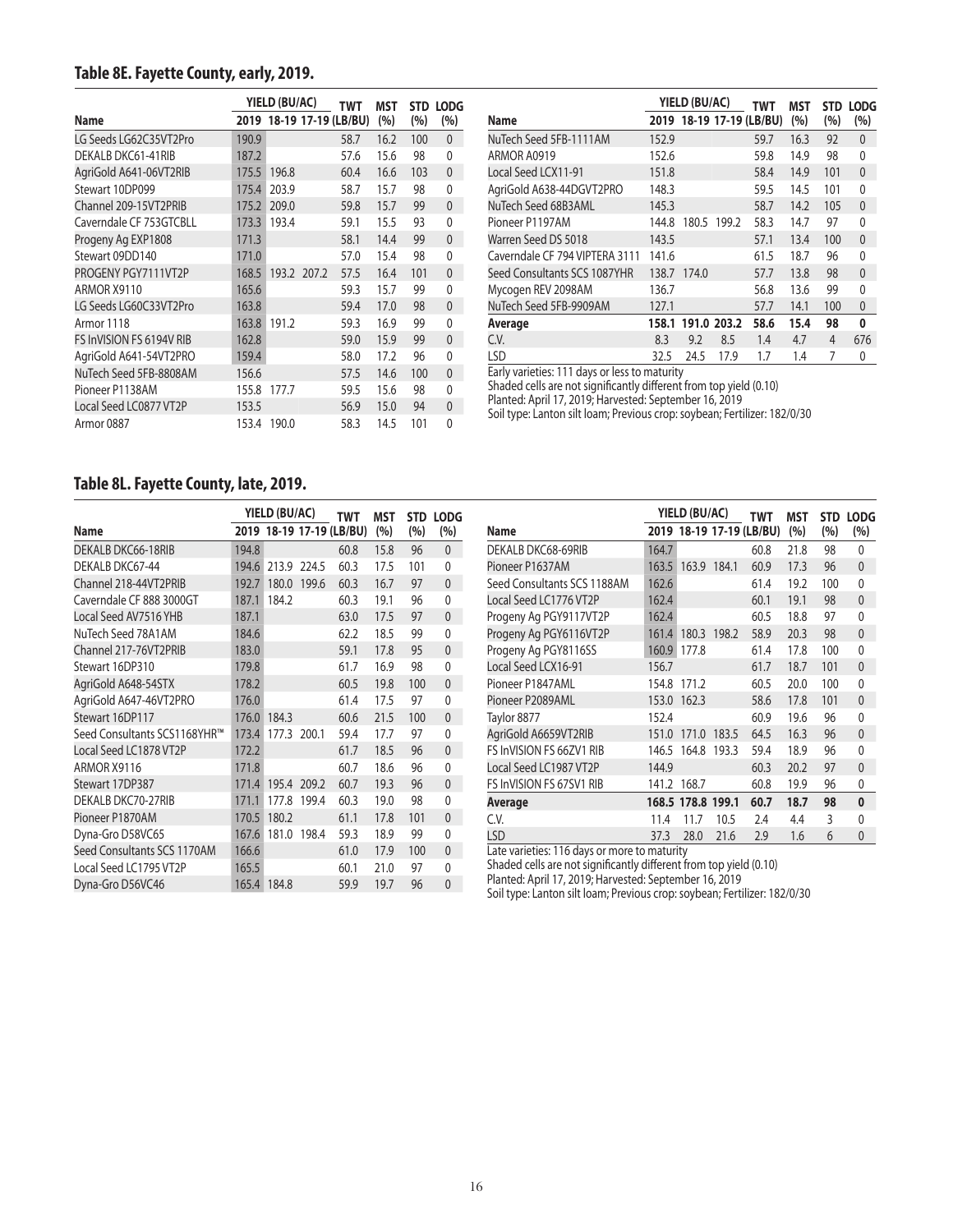## **Table 8W. Fayette County, white, 2019.**

|                  |       | YIELD (BU/AC) |       | TWT     | MST  | <b>STD</b> | <b>LODG</b>  |
|------------------|-------|---------------|-------|---------|------|------------|--------------|
| <b>Name</b>      | 2019  | 18-19         | 17-19 | (LB/BU) | (%)  | (%)        | (%)          |
| Pioneer 32B16    | 172.5 | 178.2         | 184.4 | 60.0    | 19.1 | 94         | $\mathbf{0}$ |
| Pioneer P1306WHR | 152.6 | 174.1         | 195.7 | 62.0    | 16.3 | 98         | 0            |
| Pioneer P1618W   | 140.6 |               |       | 62.7    | 17.6 | 98         | $\mathbf{0}$ |
| Pioneer P1620WAM | 137.5 | 159.5         | 178.0 | 62.3    | 18.2 | 99         | 0            |
| Average          | 154.9 | 170.6         | 186.0 | 61.9    | 17.3 | 99         | $\bf{0}$     |
| C.V.             | 14.1  | 10.3          | 9.5   | 0.9     | 3.5  | 3          | $\Omega$     |
| <b>LSD</b>       | 51.8  | 25.7          | 19.8  | 1.2     | 1.4  | 7          | $\theta$     |

Shaded cells are not significantly different from top yield (0.10)

Planted: April 17, 2019; Harvested: September 16, 2019

Soil type: Lanton silt loam; Previous crop: soybean; Fertilizer: 182/0/30

## **Table 8M. Fayette County, medium, 2019.**

|                            |       | YIELD (BU/AC)     |             | <b>TWT</b>               |      |     | <b>MST STD LODG</b> |                                                                                                                              | YIELD (BU/AC) |                   | <b>TWT</b> | <b>MST</b>               |      | STD LODG       |              |
|----------------------------|-------|-------------------|-------------|--------------------------|------|-----|---------------------|------------------------------------------------------------------------------------------------------------------------------|---------------|-------------------|------------|--------------------------|------|----------------|--------------|
| <b>Name</b>                |       |                   |             | 2019 18-19 17-19 (LB/BU) | (%)  | (%) | (%)                 | Name                                                                                                                         |               |                   |            | 2019 18-19 17-19 (LB/BU) | (%)  | (%)            | (%)          |
| Stewart 15DP519            |       | 197.8 207.6       |             | 59.9                     | 17.3 | 99  | $\overline{0}$      | LG Seeds LG62C02VT2RIB                                                                                                       | 167.4         | 188.2             |            | 60.1                     | 16.3 | 100            | $\mathbf{0}$ |
| Mycogen MY14H95RA          | 196.4 |                   |             | 57.3                     | 19.9 | 102 | $\mathbf{0}$        | Local Seed LC1586 TC                                                                                                         | 167.1         |                   |            | 61.7                     | 18.1 | 91             | $\Omega$     |
| ARMOR X9115                | 196.0 |                   |             | 60.2                     | 16.8 | 102 | $\mathbf{0}$        | Warren Seed DS 7215                                                                                                          |               | 166.5 185.4       |            | 56.6                     | 21.3 | 100            | $\mathbf{0}$ |
| Progeny Ag PGY 9114VT2P    |       | 193.8 206.1       |             | 60.5                     | 17.5 | 101 | $\Omega$            | Warren Seed DS 5510                                                                                                          | 166.2         |                   |            | 60.7                     | 17.6 | 101            | $\Omega$     |
| Local Seed AV8614 YHB      | 192.2 |                   |             | 59.7                     | 16.9 | 102 | $\overline{0}$      | Mycogen REV 2397AM                                                                                                           | 166.1         |                   |            | 61.3                     | 17.1 | 100            | $\mathbf{0}$ |
| Taylor 8824                | 192.0 |                   |             | 61.5                     | 17.0 | 98  | 0                   | NuTech Seed 75G1AM                                                                                                           | 165.6         |                   |            | 61.2                     | 17.4 | 99             | $\mathbf{0}$ |
| AgriGold A6544VT2RIB       |       | 191.2 211.2 216.0 |             | 59.3                     | 17.3 | 102 | 0                   | Augusta 4465                                                                                                                 |               | 164.5 187.4       |            | 59.0                     | 16.0 | 100            | $\mathbf 0$  |
| Stewart 13DD360            | 191.0 |                   |             | 59.2                     | 16.9 | 96  | 0                   | FS InVISION FS 64SV1 RIB                                                                                                     |               | 164.3 175.9       |            | 59.7                     | 18.8 | 101            | $\mathbf{0}$ |
| Stewart 14DD339            |       | 190.1 205.2       |             | 59.3                     | 16.2 | 99  | $\overline{0}$      | DEKALB DKC63-91RIB                                                                                                           | 163.2         |                   |            | 58.4                     | 15.8 | 97             | $\mathbf{0}$ |
| FS InVISION FS 6595V RIB   | 189.8 |                   |             | 59.4                     | 17.2 | 100 | 0                   | AgriGold A644-32TRCRIB                                                                                                       | 162.8         |                   |            | 60.8                     | 17.5 | 97             | $\mathbf{0}$ |
| AgriGold A642-59VT2RIB     |       | 189.5 199.6       |             | 59.8                     | 16.3 | 98  | $\overline{0}$      | Dyna-Gro D54VC14                                                                                                             | 162.5         | 185.6             |            | 60.7                     | 17.3 | 96             | $\mathbf{0}$ |
| LG Seeds LG64C30TRCRIB     |       | 188.3 203.2       |             | 60.6                     | 18.1 | 98  | 0                   | Mycogen REV 2499AM                                                                                                           | 162.3         |                   |            | 59.0                     | 18.6 | 97             | $\mathbf{0}$ |
| Warren Seed DS 5329        | 187.7 |                   |             | 59.2                     | 16.4 | 101 | $\Omega$            | Local Seed LC1488 VT2P                                                                                                       | 162.0         |                   |            | 59.4                     | 15.9 | 101            | $\mathbf{0}$ |
| Progeny Ag EXP1913         | 186.4 |                   |             | 60.6                     | 16.7 | 103 | 0                   | Taylor 8835                                                                                                                  | 162.0         |                   |            | 60.0                     | 19.3 | 96             | $\mathbf{0}$ |
| DEKALB DKC63-57RIB         |       | 185.0 194.8       |             | 59.8                     | 16.3 | 99  | $\overline{0}$      | NK Seed NK1354 3220EZ1                                                                                                       | 161.7         |                   |            | 57.6                     | 17.3 | 101            | $\Omega$     |
| Mycogen REV 2358AM         | 184.2 |                   |             | 59.6                     | 16.6 | 99  | 0                   | DEKALB DKC62-53RIB                                                                                                           | 159.9         | 174.0             |            | 60.6                     | 16.7 | 98             | $\mathbf{0}$ |
| FS InVISION FS 62ZV1 RIB   | 184.1 |                   |             | 59.7                     | 16.4 | 102 | $\overline{0}$      | Channel 215-60TRERIB                                                                                                         | 159.6         | 186.3             |            | 58.3                     | 17.3 | 94             | $\mathbf{0}$ |
| Progeny Ag EXP1912         | 183.6 |                   |             | 59.3                     | 16.5 | 99  | 0                   | NuTech Seed 75D2AM                                                                                                           | 159.2         |                   |            | 59.4                     | 15.2 | 100            | $\mathbf{0}$ |
| <b>DEKALB DKC64-35RIB</b>  |       | 182.0 199.1 217.6 |             | 61.2                     | 16.4 | 96  | $\overline{0}$      | Seed Consultants SCS 1139AM                                                                                                  | 156.0         |                   |            | 61.1                     | 17.3 | 99             | $\mathbf{0}$ |
| AgriGold A645-16VT2PRO     | 181.0 |                   |             | 59.8                     | 16.9 | 102 | $\mathbf{0}$        | NuTech Seed 5TB-6313AM                                                                                                       | 155.8         |                   |            | 59.6                     | 17.8 | 96             | $\mathbf{0}$ |
| Caverndale CF 824 3120 E-Z |       | 180.5 188.0 202.5 |             | 56.6                     | 17.0 | 99  | $\Omega$            | Stewart 8E623RIB                                                                                                             |               | 155.4 171.0 188.1 |            | 59.5                     | 18.3 | 98             | $\mathbf{0}$ |
| Refuge                     |       |                   |             |                          |      |     |                     | Caverndale CF 859 VIPTERA 3111                                                                                               | 152.4         |                   |            | 62.7                     | 18.3 | 94             | $\Omega$     |
| NK Seed NK1573-3330EZ1     | 179.4 |                   |             | 57.9                     | 15.6 | 100 | 0                   | Augusta 4565                                                                                                                 | 151.2         |                   |            | 58.2                     | 17.5 | 101            | $\mathbf{0}$ |
| Dyna-Gro D52VC15           |       | 179.2 195.4       |             | 59.4                     | 17.0 | 99  | $\overline{0}$      | Progeny Ag EXP1915                                                                                                           | 150.1         |                   |            | 62.3                     | 19.3 | 102            | $\Omega$     |
| Local Seed LC1289 VT2P     | 178.6 |                   |             | 59.7                     | 16.6 | 94  | 0                   | Pioneer P1442YHR                                                                                                             | 147.2         |                   |            | 61.2                     | 18.9 | 99             | $\mathbf{0}$ |
| ARMOR A1299                | 178.5 |                   |             | 59.3                     | 16.5 | 96  | $\overline{0}$      | Warren Seed DS 7513                                                                                                          |               | 142.5 174.8 193.2 |            | 56.8                     | 21.6 | 91             | $\mathbf{0}$ |
| <b>DEKALB DKC65-95RIB</b>  |       | 178.0 193.1       |             | 60.9                     | 17.4 | 99  | $\mathbf{0}$        | Seed Consultants SCS1158YHR™                                                                                                 | 141.8         | 179.6 199.6       |            | 59.5                     | 18.9 | 99             | $\mathbf 0$  |
| DEKALB DKC65-99RIB         | 177.8 |                   |             | 60.5                     | 16.3 | 103 | $\mathbf{0}$        | NuTech Seed 5FB-7215AM                                                                                                       | 137.8         |                   |            | 59.6                     | 19.1 | 100            | $\mathbf{0}$ |
| LG Seeds LG5650VT2RIB      | 176.3 |                   | 180.6 196.9 | 61.6                     | 17.3 | 102 | $\mathbf{0}$        | NuTech Seed 5FB-2213AM                                                                                                       | 134.7         |                   |            | 61.4                     | 17.5 | 94             | 0            |
| LG Seeds LG5643VT2RIB      | 175.7 |                   | 185.9 202.8 | 59.1                     | 17.6 | 100 | $\mathbf{0}$        | Average                                                                                                                      |               | 170.4 189.9 201.8 |            | 60.0                     | 17.4 | 99             | $\mathbf{0}$ |
| Pioneer P1464VYHR          | 173.5 |                   |             | 59.8                     | 16.9 | 104 | 0                   | C.V.                                                                                                                         | 11.8          | 10.6              | 9.4        | 0.9                      | 3.8  | $\overline{4}$ | 998          |
| AgriGold A6572VT2RIB       | 172.8 |                   | 181.6 199.4 | 61.4                     | 17.9 | 101 | $\overline{0}$      | <b>LSD</b>                                                                                                                   | 38.9          | 25.8              | 19.2       | 1.1                      | 1.3  | $\overline{7}$ | $\mathbf{0}$ |
| FS InVISION FS 63ZV1 RIB   | 172.0 | 186.8             |             | 62.4                     | 16.4 | 101 | 0                   | Medium varieties: 112-115 days to maturity                                                                                   |               |                   |            |                          |      |                |              |
| Local Seed LC1577 VT2P     | 169.5 |                   |             | 60.8                     | 17.6 | 101 | $\overline{0}$      | Shaded cells are not significantly different from top yield (0.10)<br>Planted: April 17, 2019; Harvested: September 16, 2019 |               |                   |            |                          |      |                |              |
| NuTech Seed 74J1AML        | 168.0 |                   |             | 61.7                     | 18.2 | 103 | $\mathbf{0}$        | Soil type: Lanton silt loam; Previous crop: soybean; Fertilizer: 182/0/30                                                    |               |                   |            |                          |      |                |              |
| Warren Seed DS 5319        | 167.5 |                   |             | 60.8                     | 18.0 | 98  | $\Omega$            |                                                                                                                              |               |                   |            |                          |      |                |              |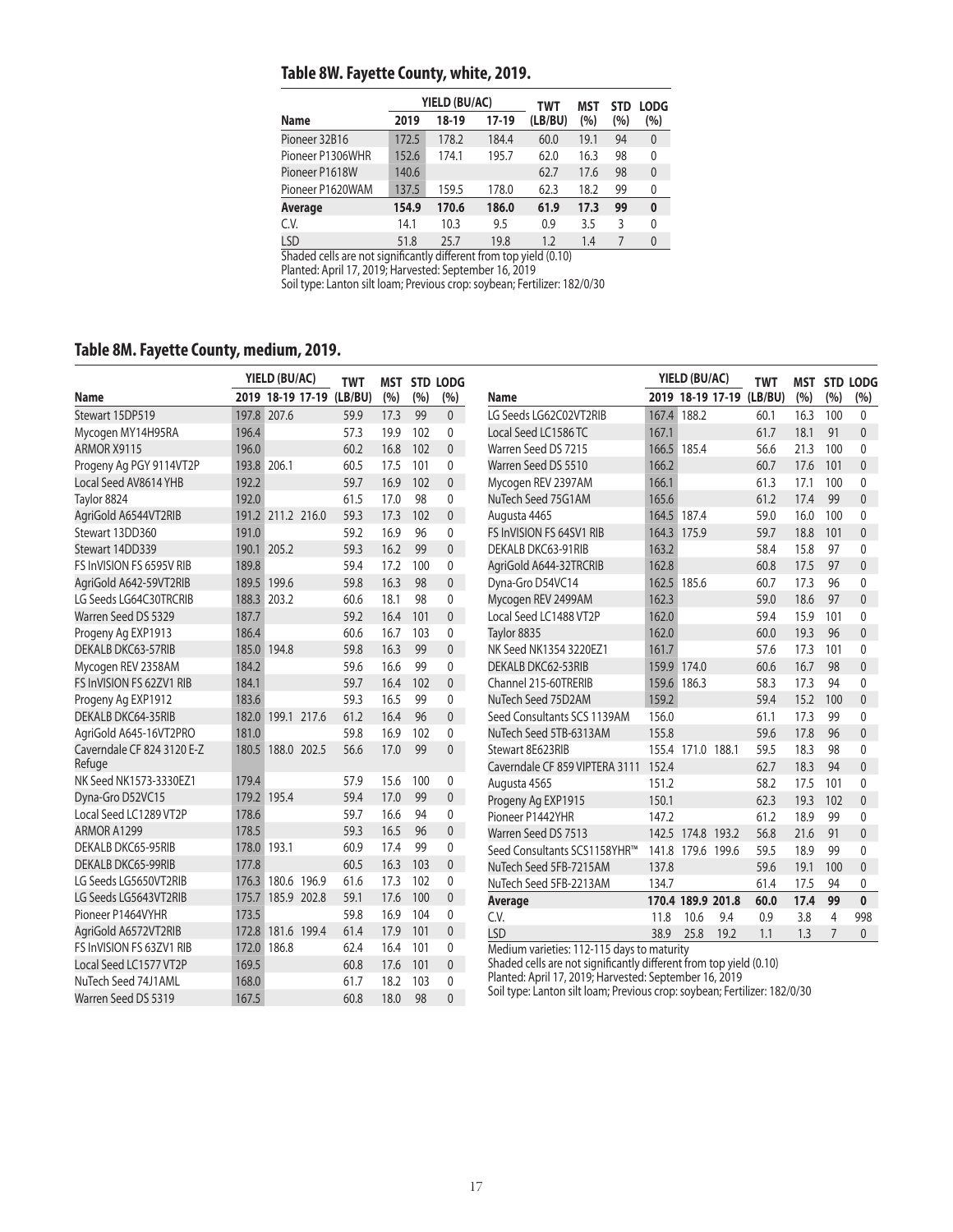|                          |       | YIELD (BU/AC)    |             | <b>TWT</b> |      |     | <b>MST STD LODG</b> |
|--------------------------|-------|------------------|-------------|------------|------|-----|---------------------|
| <b>Name</b>              |       | 2019 18-19 17-19 |             | (LB/BU)    | (%)  | (%) | (%)                 |
| Spectrum Non-GMO EXP112  | 210.0 |                  |             | 59.5       | 16.8 | 93  | $\mathbf{0}$        |
| Blue River Hybrids 74B75 | 202.5 |                  |             | 66.2       | 17.3 | 96  | 0                   |
| DEKALB DKC60-84          | 201.3 |                  |             | 60.1       | 15.1 | 100 | $\mathbf{0}$        |
| FS InVISION FS 62Z00     | 189.7 |                  |             | 58.7       | 16.2 | 97  | $\mathbf{0}$        |
| Pioneer P1870            | 188.7 |                  |             | 61.6       | 17.2 | 100 | $\mathbf{0}$        |
| Spectrum Non-GMO 6416    | 184.1 |                  |             | 56.9       | 19.5 | 87  | $\mathbf{0}$        |
| DEKALB DKC64-32          | 183.9 | 188.4            |             | 60.7       | 15.6 | 94  | $\mathbf{0}$        |
| Pioneer P1197            | 174.0 | 185.8            |             | 58.2       | 15.1 | 97  | $\mathbf{0}$        |
| NuTech Seed 0A-7215      | 171.5 |                  |             | 59.8       | 18.7 | 91  | $\mathbf{0}$        |
| DEKALB DKC64-85          | 171.1 |                  | 172.3 184.0 | 59.7       | 15.2 | 91  | $\mathbf{0}$        |
| Spectrum Non-GMO 6244    | 168.3 |                  |             | 57.8       | 16.7 | 87  | $\mathbf{0}$        |
| FS InVISION FS 67500     | 167.4 |                  |             | 60.9       | 19.3 | 84  | 0                   |
| Spectrum Non-GMO 6115    | 167.1 |                  |             | 59.0       | 15.3 | 91  | $\mathbf{0}$        |
| Pioneer P1442            | 165.3 |                  |             | 60.8       | 19.5 | 96  | 0                   |
| Caverndale CF 800        | 164.5 |                  |             | 58.3       | 17.0 | 81  | $\mathbf{0}$        |
| Blue River Hybrids 66G25 | 158.6 |                  |             | 59.6       | 18.5 | 96  | 0                   |
| NuTech Seed 0A-308       | 153.1 |                  |             | 58.9       | 14.0 | 96  | $\mathbf{0}$        |
| Caverndale CF 855        | 152.9 | 175.1            |             | 63.6       | 17.6 | 81  | 0                   |
| Caverndale CF 805        | 121.4 |                  |             | 60.2       | 15.6 | 100 | $\mathbf{0}$        |
| Average                  | 176.3 | 180.4 184.0      |             | 60.0       | 16.9 | 92  | 0                   |
| C.V.                     | 11.5  | 14.9             | 13.5        | 6.2        | 8.1  | 8   | 341                 |
| LSD                      | 40.5  | 36.7             | 27.3        | 7.4        | 2.7  | 15  | 0                   |

## **Table 8C. Fayette County, conventional, 2019.**

Shaded cells are not significantly different from top yield (0.10)

Planted: April 17, 2019; Harvested: September 16, 2019

Soil type: Lanton silt loam; Previous crop: soybean; Fertilizer: 182/0/30

## **Table 9. Fayette County weather, 2019.**

|           | <b>Monthly</b><br><b>Precipitation</b> | <b>Temperature</b><br>Average |
|-----------|----------------------------------------|-------------------------------|
| March     | 3.14                                   | 42.2                          |
| April     | 4.34                                   | 57.8                          |
| May       | 3.36                                   | 67.6                          |
| June      | 9.12                                   | 71                            |
| July      | 5.48                                   | 76.9                          |
| August    | 2.69                                   | 75.4                          |
| September | 0.05                                   | 75.3                          |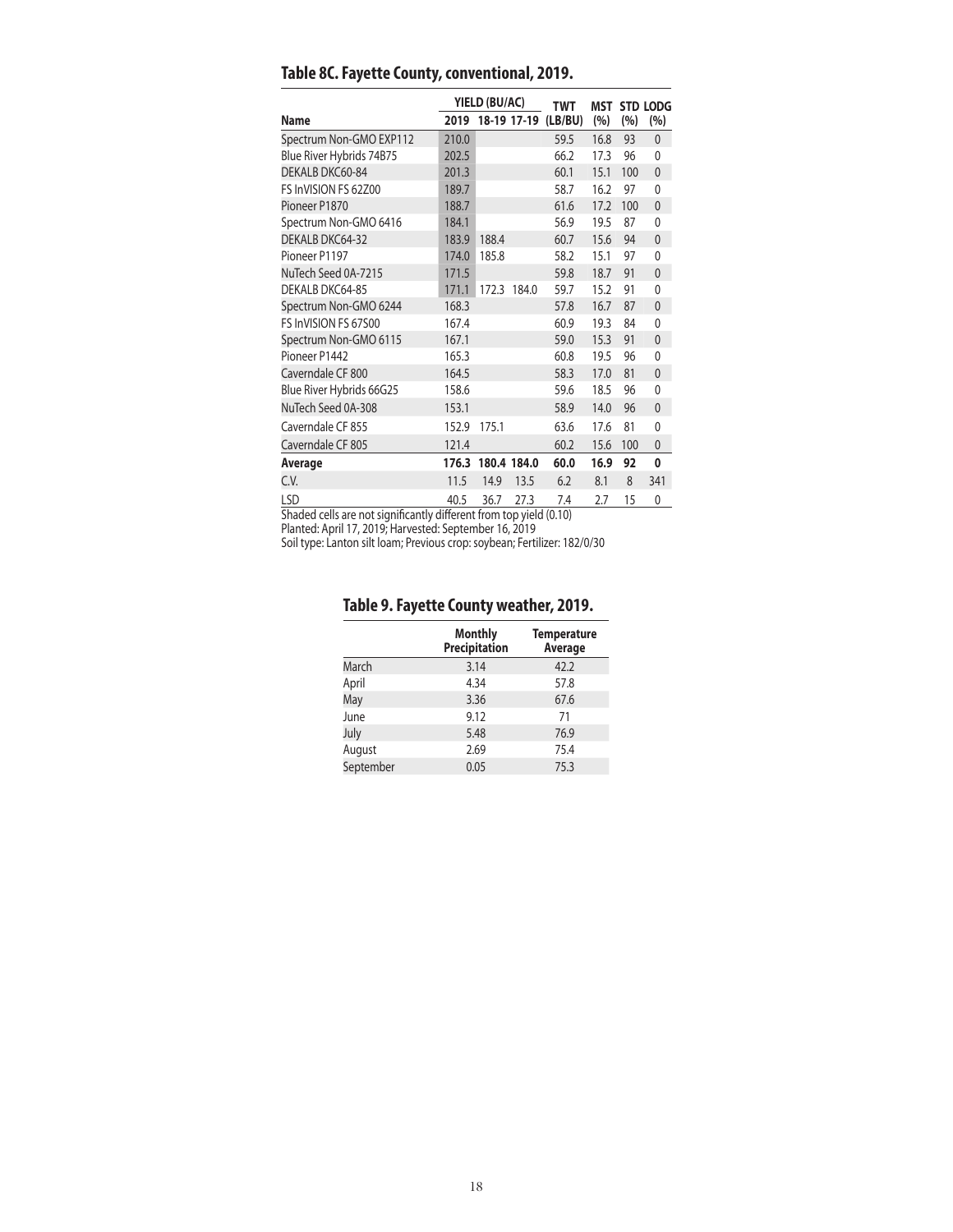#### **Table 10L. Graves County, late, 2019.**

|                              |       | YIELD (BU/AC) |         | <b>MST</b> | <b>STD</b> | <b>LODG</b>  |
|------------------------------|-------|---------------|---------|------------|------------|--------------|
| <b>Name</b>                  | 2019  | $17-19$       | (LB/BU) | (%)        | (%)        | (%)          |
| Channel 218-44VT2PRIB        | 269.4 | 202.0         | 62.1    | 15.0       | 96         | $\mathbf{0}$ |
| Local Seed LC1776 VT2P       | 263.7 |               | 63.8    | 15.6       | 92         | 0            |
| NuTech Seed 78A1AM           | 259.4 |               | 63.9    | 15.3       | 88         | $\mathbf{0}$ |
| DEKALB DKC67-44              | 258.5 | 201.3         | 63.4    | 14.6       | 89         | $\mathbf{0}$ |
| Seed Consultants SCS 1170AM  | 255.4 |               | 66.4    | 14.9       | 90         | $\mathbf{0}$ |
| Dyna-Gro D58VC65             | 253.2 | 212.3         | 64.2    | 15.7       | 90         | $\mathbf{0}$ |
| Dyna-Gro D56VC46             | 251.6 |               | 62.8    | 15.4       | 85         | $\mathbf{0}$ |
| Seed Consultants SCS 1188AM  | 249.9 |               | 62.9    | 15.4       | 89         | $\mathbf{0}$ |
| Stewart 16DP310              | 247.4 |               | 63.4    | 15.4       | 91         | $\mathbf{0}$ |
| AgriGold A647-46VT2PRO       | 246.7 |               | 63.1    | 15.8       | 94         | $\mathbf{0}$ |
| Channel 217-76VT2PRIB        | 245.6 |               | 62.5    | 15.2       | 92         | $\mathbf{0}$ |
| Pioneer P2089AML             | 240.7 |               | 61.7    | 15.1       | 77         | 0            |
| Pioneer P1847AML             | 238.1 |               | 63.6    | 16.1       | 83         | $\mathbf{0}$ |
| DEKALB DKC66-18RIB           | 235.2 |               | 62.6    | 14.7       | 98         | $\mathbf{0}$ |
| Pioneer P1637AM              | 235.0 | 186.3         | 63.4    | 14.0       | 90         | $\mathbf{0}$ |
| Progeny Ag PGY8116SS         | 234.2 |               | 63.9    | 15.2       | 93         | $\Omega$     |
| DEKALB DKC68-69RIB           | 227.7 |               | 64.1    | 17.6       | 87         | $\mathbf{0}$ |
| Progeny Ag PGY9117VT2P       | 226.7 |               | 63.7    | 15.2       | 94         | $\mathbf{0}$ |
| Stewart 16DP117              | 225.9 |               | 62.4    | 17.2       | 88         | $\mathbf{0}$ |
| Seed Consultants SCS1168YHR™ | 225.6 | 203.7         | 62.2    | 14.0       | 82         | 0            |
| Local Seed AV7516 YHB        | 224.5 |               | 63.9    | 15.6       | 93         | $\mathbf{0}$ |
| Local Seed LC1987 VT2P       | 222.8 |               | 64.0    | 15.9       | 87         | $\mathbf{0}$ |

|                                 |       | YIELD (BU/AC) | TWT     | MST  | <b>STD</b> | <b>LODG</b>  |
|---------------------------------|-------|---------------|---------|------|------------|--------------|
| Name                            | 2019  | 17-19         | (LB/BU) | (%)  | (%)        | (%)          |
| Taylor 8877                     | 220.0 |               | 63.8    | 15.8 | 96         | $\mathbf{0}$ |
| AgriGold A648-54STX             | 220.0 |               | 62.5    | 16.1 | 98         | 0            |
| FS InVISION FS 66ZV1 RIB        | 219.4 | 180.9         | 62.3    | 15.8 | 88         | $\mathbf{0}$ |
| Stewart 17DP387                 | 217.3 | 171.4         | 64.4    | 15.8 | 89         | 0            |
| Caverndale CF 888 3000GT        | 217.0 | 202.4         | 61.6    | 16.8 | 87         | $\mathbf{0}$ |
| Local Seed LC1795 VT2P          | 215.7 |               | 62.6    | 16.2 | 90         | $\mathbf{0}$ |
| Pioneer P1870AM                 | 215.3 |               | 63.9    | 16.5 | 84         | $\mathbf{0}$ |
| DEKALB DKC70-27RIB              | 212.6 | 181.7         | 62.8    | 14.9 | 94         | 0            |
| <b>FS InVISION FS 67SV1 RIB</b> | 210.3 |               | 64.3    | 15.5 | 88         | $\mathbf{0}$ |
| Local Seed LC1878 VT2P          | 209.1 |               | 64.2    | 15.3 | 90         | 0            |
| Local Seed LCX16-91             | 204.8 |               | 63.5    | 15.5 | 92         | $\mathbf{0}$ |
| ARMOR X9116                     | 201.3 |               | 62.0    | 15.4 | 84         | $\mathbf{0}$ |
| Progeny Ag PGY6116VT2P          | 200.2 | 195.5         | 61.7    | 16.1 | 90         | $\mathbf{0}$ |
| AgriGold A6659VT2RIB            | 173.8 | 180.5         | 63.0    | 15.0 | 90         | 0            |
| Average                         | 229.8 | 192.5         | 63.2    | 15.5 | 90         | 0            |
| C.V.                            | 10.0  | 14.0          | 1.5     | 3.6  | 5          | 0            |
| LSD                             | 44.8  | 40.8          | 1.8     | 1.1  | 9          | $\mathbf{0}$ |

Late varieties: 116 days or morre to maturity

Shaded cells are not significantly different from top yield (0.10) Planted: April 23, 2019; Harvested: September 23, 2019

Soil type: Grenada/Calloway silt loam; Previous crop: soybean;

Fertilizer: 216/92/120

#### **Table 10W. Graves County, white, 2019.**

|                  |       | YIELD (BU/AC) |       | TWT     | MST | <b>STD</b> | <b>LODG</b>  |
|------------------|-------|---------------|-------|---------|-----|------------|--------------|
| Name             | 2019  | 18-19         | 17-19 | (LB/BU) | (%) | (%)        | (%)          |
| Pioneer P1306WHR | 240.7 | 214.0         | 63.2  | 15.3    | 95  | $\theta$   | $\theta$     |
| Pioneer 32B16    | 240.0 | 211.9         | 62.8  | 16.5    | 90  | 0          | 0            |
| Pioneer P1620WAM | 222.5 | 204.9         | 64.1  | 15.3    | 88  | $\Omega$   | $\mathbf{0}$ |
| Pioneer P1618W   | 203.5 |               | 63.6  | 15.3    | 97  | 0          | 0            |
| Average          | 228.2 | 210.3         | 63.4  | 15.6    | 94  | $\bf{0}$   | $\bf{0}$     |
| C.V.             | 4.9   | 10.0          | 0.8   | 4.0     | 4   | 0          | 0            |
| LSD              | 28.9  | 31.8          | 1.2   | 1.4     | 8   | $\theta$   | $\theta$     |
|                  |       |               |       |         |     |            |              |

Shaded cells are not significantly different from top yield (0.10)

Planted: April 23, 2019; Harvested: September 23, 2019

Soil type: Grenada/Calloway silt loam; Previous crop: soybean;

Fertilizer: 216/92/120

#### **Table 10C. Graves County, conventional, 2019.**

|                          | YIELD (BU/AC) |         | TWT     | MST  |     | STD LODG     |
|--------------------------|---------------|---------|---------|------|-----|--------------|
| Name                     | 2019          | $17-19$ | (LB/BU) | (%)  | (%) | (%)          |
| DEKALB DKC64-32          | 275.1         |         | 62.9    | 14.8 | 95  | $\theta$     |
| FS InVISION FS 62Z00     | 264.5         |         | 60.7    | 14.8 | 93  | 0            |
| DEKALB DKC60-84          | 257.6         |         | 61.5    | 14.2 | 95  | $\mathbf{0}$ |
| Pioneer P1197            | 255.0         |         | 60.3    | 14.4 | 92  | 0            |
| Pioneer P1442            | 254.5         |         | 62.8    | 15.7 | 91  | 0            |
| Pioneer P1870            | 252.0         |         | 62.0    | 15.6 | 92  | 0            |
| Spectrum Non-GMO EXP112  | 245.7         |         | 61.9    | 14.7 | 96  | $\mathbf{0}$ |
| Blue River Hybrids 74B75 | 242.8         |         | 59.8    | 16.0 | 90  | 0            |
| Spectrum Non-GMO 6115    | 242.6         |         | 60.9    | 13.9 | 91  | $\Omega$     |
| Caverndale CF 855        | 240.9         |         | 63.7    | 16.2 | 85  | 0            |
| NuTech Seed 0A-7215      | 240.3         |         | 61.8    | 15.4 | 95  | $\Omega$     |
| Spectrum Non-GMO 6416    | 231.8         |         | 59.6    | 15.7 | 85  | 0            |
| DEKALB DKC64-85          | 231.2         | 190.6   | 61.8    | 14.3 | 86  | $\Omega$     |

|                                  |       | YIELD (BU/AC) | <b>TWT</b> | MST  | <b>STD</b> | <b>LODG</b>  |
|----------------------------------|-------|---------------|------------|------|------------|--------------|
| <b>Name</b>                      | 2019  | $17-19$       | (LB/BU)    | (%)  | (%)        | (%)          |
| NuTech Seed 0A-308               | 228.3 |               | 61.4       | 14.1 | 93         | 0            |
| Caverndale CF 800                | 224.8 |               | 61.1       | 14.2 | 84         | $\mathbf{0}$ |
| FS InVISION FS 67500             | 222.6 |               | 63.1       | 15.9 | 86         | 0            |
| Blue River Hybrids 66G25         | 216.5 |               | 62.5       | 16.0 | 89         | $\mathbf{0}$ |
| Spectrum Non-GMO 6244            | 213.3 |               | 60.9       | 14.5 | 82         | 0            |
| Caverndale CF 805                | 213.0 |               | 61.9       | 13.7 | 86         | $\mathbf{0}$ |
| Average                          | 241.1 | 190.6         | 61.6       | 15.0 | 90         | 0            |
| C.V.                             | 5.8   | 8.6           | 0.8        | 2.7  | 5          | $\mathbf{0}$ |
| LSD                              | 28.1  | 28.2          | 1.0        | 0.8  | 9          | 0            |
| <br>$\overline{\phantom{a}}$<br> |       |               | .          |      |            |              |

Shaded cells are not significantly different from top yield (0.10)

Planted: April 23, 2019; Harvested: September 23, 2019

Soil type: Grenada/Calloway silt loam; Previous crop: soybean; Fertilizer: 216/92/120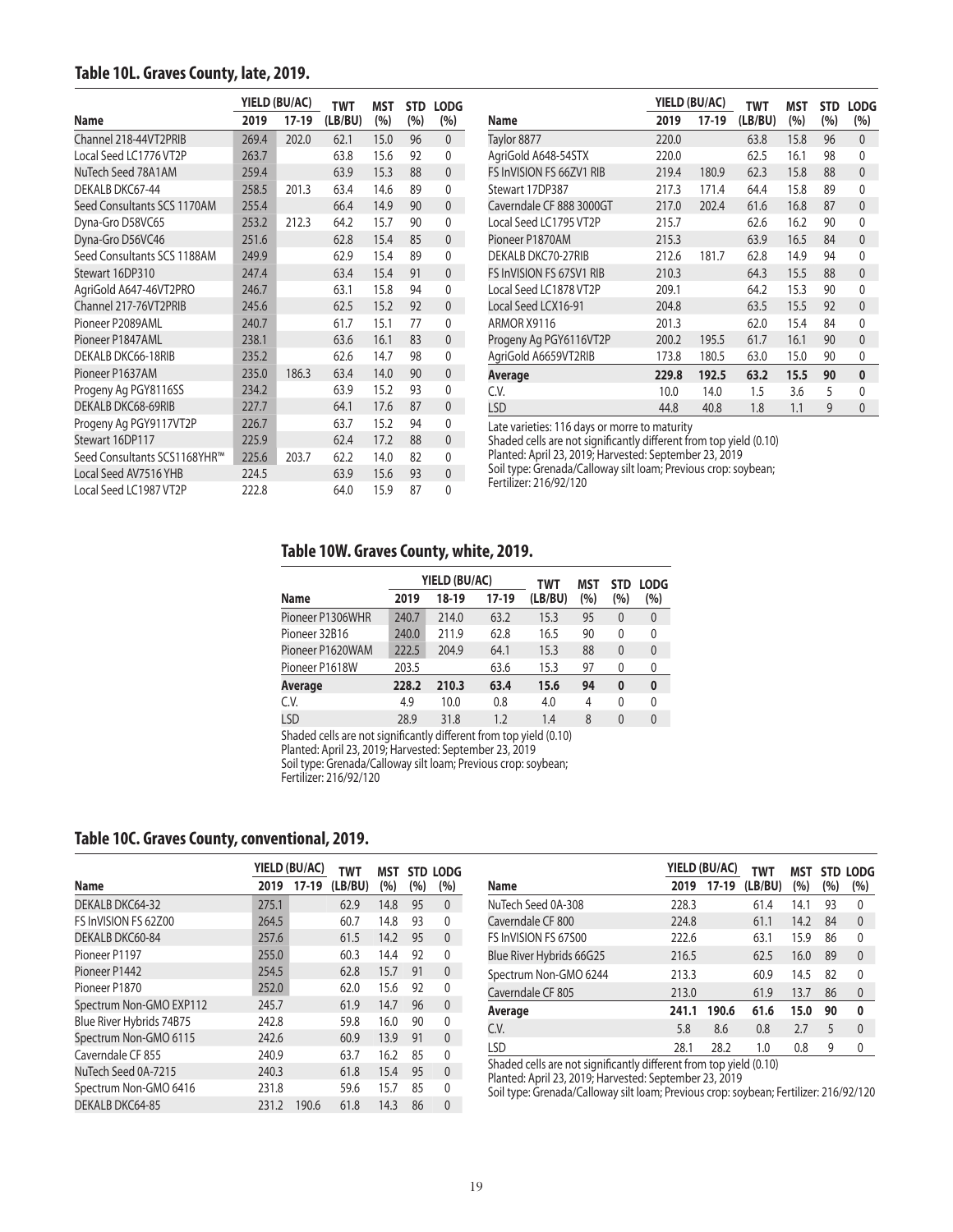#### **Table 10M. Graves County, medium, 2019.**

|                                |       | YIELD (BU/AC) | <b>TWT</b> |      | <b>MST STD LODG</b> |                |                                                                                          |       |         | YIELD (BU/AC) |      | <b>MST</b>   | <b>STD LOD</b> |  |
|--------------------------------|-------|---------------|------------|------|---------------------|----------------|------------------------------------------------------------------------------------------|-------|---------|---------------|------|--------------|----------------|--|
| Name                           | 2019  | $17-19$       | (LB/BU)    | (%)  | (%)                 | (%)            | Name                                                                                     | 2019  | $17-19$ | (LB/BU)       | (%)  | (%)          | (%)            |  |
| <b>DEKALB DKC65-99RIB</b>      | 264.8 |               | 62.8       | 15.4 | 97                  | $\overline{0}$ | Stewart 13DD360                                                                          | 216.0 |         | 58.9          | 14.5 | 91           | $\mathbf{0}$   |  |
| Progeny Ag EXP1912             | 252.8 |               | 62.0       | 14.4 | 88                  | 0              | Warren Seed DS 5329                                                                      | 215.9 |         | 61.1          | 14.9 | 91           | $\mathbf{0}$   |  |
| Warren Seed DS 5510            | 252.0 |               | 62.9       | 15.7 | 96                  | $\Omega$       | NuTech Seed 75D2AM                                                                       | 214.0 |         | 60.8          | 13.4 | 92           | $\overline{0}$ |  |
| ARMOR X9115                    | 247.8 |               | 62.3       | 15.8 | 97                  | 0              | Progeny Ag EXP1915                                                                       | 209.6 |         | 63.9          | 15.7 | 89           | $\mathbf{0}$   |  |
| Progeny Ag PGY 9114VT2P        | 241.6 |               | 63.4       | 15.3 | 89                  | $\overline{0}$ | AgriGold A644-32TRCRIB                                                                   | 208.1 |         | 61.3          | 15.1 | 83           | $\overline{0}$ |  |
| Local Seed LC1289 VT2P         | 241.6 |               | 60.6       | 14.4 | 83                  | 0              | LG Seeds LG5643VT2RIB                                                                    | 206.6 | 204.5   | 60.4          | 14.2 | 94           | 0              |  |
| Dyna-Gro D52VC15               | 241.0 |               | 62.0       | 15.2 | 90                  | $\overline{0}$ | Mycogen MY14H95RA                                                                        | 206.0 |         | 59.4          | 16.0 | 94           | $\mathbf{0}$   |  |
| AgriGold A6572VT2RIB           | 240.5 | 197.2         | 63.8       | 14.7 | 96                  | 0              | Local Seed LC1577 VT2P                                                                   | 205.1 |         | 63.5          | 14.5 | 90           | $\mathbf 0$    |  |
| Pioneer P1442YHR               | 240.0 |               | 61.9       | 14.4 | 87                  | $\overline{0}$ | FS InVISION FS 6595V RIB                                                                 | 203.4 |         | 61.9          | 15.8 | 92           | $\mathbf{0}$   |  |
| Warren Seed DS 7215            | 238.4 |               | 59.3       | 16.0 | 96                  | 0              | NuTech Seed 75G1AM                                                                       | 203.1 |         | 62.7          | 15.2 | 91           | $\mathbf{0}$   |  |
| DEKALB DKC64-35RIB             | 237.7 | 190.4         | 63.2       | 14.9 | 88                  | $\overline{0}$ | Warren Seed DS 5319                                                                      | 202.9 |         | 63.2          | 15.3 | 93           | $\mathbf{0}$   |  |
| ARMOR A1299                    | 236.8 |               | 61.6       | 15.1 | 90                  | 0              | FS InVISION FS 62ZV1 RIB                                                                 | 202.4 |         | 61.4          | 13.9 | 93           | $\mathbf{0}$   |  |
| Stewart 14DD339                | 234.7 |               | 61.6       | 14.6 | 93                  | $\overline{0}$ | Channel 215-60TRERIB                                                                     | 202.3 |         | 60.0          | 13.5 | 92           | $\mathbf{0}$   |  |
| Augusta 4465                   | 234.1 |               | 61.6       | 14.2 | 92                  | 0              | LG Seeds LG64C30TRCRIB                                                                   | 200.6 |         | 62.4          | 15.2 | 82           | $\mathbf{0}$   |  |
| NK Seed NK1573-3330EZ1         | 233.8 |               | 59.4       | 14.5 | 95                  | $\overline{0}$ | Local Seed LC1586 TC                                                                     | 198.7 |         | 62.8          | 15.8 | 82           | $\mathbf{0}$   |  |
| DEKALB DKC65-95RIB             | 232.6 |               | 62.8       | 15.3 | 89                  | 0              | Mycogen REV 2499AM                                                                       | 198.4 |         | 61.2          | 14.6 | 90           | $\mathbf{0}$   |  |
| Augusta 4565                   | 232.5 |               | 61.8       | 15.0 | 93                  | $\overline{0}$ | AgriGold A645-16VT2PRO                                                                   | 197.7 |         | 61.3          | 15.4 | 92           | $\mathbf{0}$   |  |
| Stewart 15DP519                | 231.1 |               | 62.1       | 15.1 | 89                  | 0              | NuTech Seed 5FB-2213AM                                                                   | 190.2 |         | 63.2          | 14.7 | 88           | 0              |  |
| DEKALB DKC62-53RIB             | 230.8 |               | 61.6       | 14.4 | 92                  | $\overline{0}$ | NuTech Seed 5FB-7215AM                                                                   | 189.0 |         | 61.8          | 14.8 | 92           | $\overline{0}$ |  |
| Caverndale CF 859 VIPTERA 3111 | 229.5 |               | 63.6       | 15.4 | 83                  | 0              | Caverndale CF 824 3120 E-Z Refuge                                                        | 186.3 | 148.3   | 58.4          | 13.7 | 94           | 0              |  |
| Progeny Ag EXP1913             | 228.1 |               | 62.4       | 15.0 | 88                  | $\overline{0}$ | NuTech Seed 74J1AML                                                                      | 183.0 |         | 62.4          | 15.2 | 93           | $\mathbf{0}$   |  |
| Taylor 8824                    | 227.7 |               | 63.8       | 15.9 | 86                  | 0              | Local Seed AV8614 YHB                                                                    | 180.3 |         | 60.6          | 14.7 | 85           | $\mathbf{0}$   |  |
| AgriGold A6544VT2RIB           | 227.6 | 190.0         | 61.6       | 14.5 | 97                  | $\overline{0}$ | Mycogen REV 2397AM                                                                       | 175.5 |         | 62.0          | 14.0 | 94           | $\mathbf{0}$   |  |
| DEKALB DKC63-91RIB             | 226.9 |               | 60.2       | 14.0 | 90                  | $\mathbf{0}$   | Seed Consultants SCS1158YHR™                                                             | 170.8 | 185.9   | 61.8          | 15.3 | 92           | $\mathbf{0}$   |  |
| Dyna-Gro D54VC14               | 226.7 |               | 63.4       | 15.4 | 82                  | $\overline{0}$ | DEKALB DKC63-57RIB                                                                       | 170.1 |         | 61.0          | 14.3 | 96           | $\mathbf{0}$   |  |
| LG Seeds LG5650VT2RIB          | 224.0 | 170.5         | 63.9       | 14.3 | 94                  | 0              | Stewart 8E623RIB                                                                         | 169.1 | 141.2   | 59.8          | 13.7 | 93           | $\mathbf{0}$   |  |
| Mycogen REV 2358AM             | 223.8 |               | 59.6       | 14.6 | 88                  | $\overline{0}$ | NuTech Seed 5TB-6313AM                                                                   | 167.7 |         | 60.9          | 15.3 | 82           | $\overline{0}$ |  |
| Taylor 8835                    | 223.2 |               | 62.2       | 15.7 | 88                  | 0              | FS InVISION FS 64SV1 RIB                                                                 | 151.9 |         | 60.0          | 13.5 | 93           | 0              |  |
| FS InVISION FS 63ZV1 RIB       | 222.9 |               | 63.6       | 15.4 | 92                  | $\overline{0}$ | <b>Average</b>                                                                           | 214.6 | 180.3   | 61.8          | 14.8 | 90           | $\mathbf{0}$   |  |
| AgriGold A642-59VT2RIB         | 222.3 |               | 61.3       | 15.1 | 89                  | 0              | C.V.                                                                                     | 16.2  | 19.4    | 1.5           | 5.0  | 5            | $\mathbf{0}$   |  |
| NK Seed NK1354 3220EZ1         | 222.0 |               | 60.5       | 15.2 | 90                  | $\overline{0}$ | <b>LSD</b>                                                                               | 67.1  | 54.3    | 1.8           | 1.4  | $\mathsf{q}$ | $\overline{0}$ |  |
| Local Seed LC1488 VT2P         | 221.2 |               | 61.5       | 14.4 | 88                  | 0              | Medium varieties: 112-115 days to maturity                                               |       |         |               |      |              |                |  |
| Pioneer P1464VYHR              | 219.5 |               | 62.5       | 14.4 | 86                  | $\overline{0}$ | Shaded cells are not significantly different from top yield (0.10)                       |       |         |               |      |              |                |  |
| LG Seeds LG62C02VT2RIB         | 218.9 |               | 62.7       | 14.9 | 93                  | $\mathbf{0}$   | Planted: April 23, 2019; Harvested: September 23, 2019                                   |       |         |               |      |              |                |  |
| Seed Consultants SCS 1139AM    | 217.6 |               | 63.2       | 15.0 | 95                  | $\mathbf{0}$   | Soil type: Grenada/Calloway silt loam; Previous crop: soybean;<br>Fertilizer: 216/92/120 |       |         |               |      |              |                |  |
| Warren Seed DS 7513            | 217.0 | 194.3         | 60.0       | 15.9 | 81                  | $\Omega$       |                                                                                          |       |         |               |      |              |                |  |

## **Table 11. Graves County weather, 2019.**

**MST STD LODG (%)**

|           | <b>Monthly</b><br>Precipitation Irrigation |          | <b>Temperature</b><br>Average |
|-----------|--------------------------------------------|----------|-------------------------------|
| March     | 5.97                                       | 0        | 44.1                          |
| April     | 4.79                                       | 0        | 58.7                          |
| May       | 6.48                                       | $\Omega$ | 69.5                          |
| June      | 3.59                                       | U        | 74.2                          |
| July      | 5.99                                       | $\Omega$ | 77.5                          |
| August    | 4.92                                       | 3        | 75.8                          |
| September | 0.1                                        | U        | 74.5                          |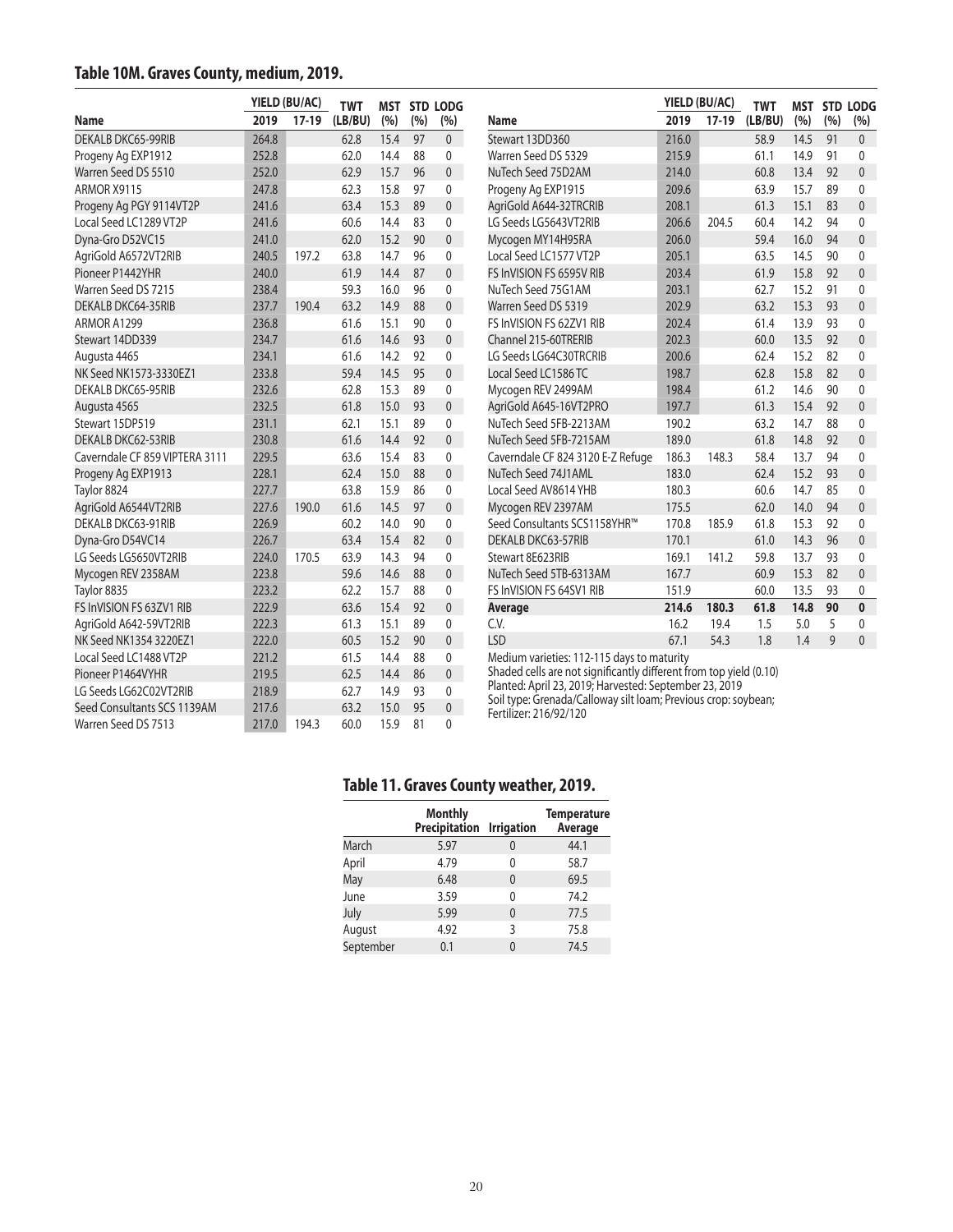## **Table 12E. Muhlenberg County, early, 2019.**

|                                |       | YIELD (BU/AC) |                          | TWT  | MST  | <b>STD</b> | <b>LODG</b>    |
|--------------------------------|-------|---------------|--------------------------|------|------|------------|----------------|
| Name                           |       |               | 2019 18-19 17-19 (LB/BU) |      | (%)  | (%)        | (%)            |
| NuTech Seed 68B3AML            | 208.8 |               |                          | 61.0 | 14.0 | 94         | $\mathbf{0}$   |
| Warren Seed DS 5018            | 202.9 |               |                          | 61.4 | 14.2 | 103        | 0              |
| Stewart 10DP099                | 202.1 | 216.8         |                          | 60.6 | 14.2 | 98         | $\overline{0}$ |
| FS InVISION FS 6194V RIB       | 197.4 |               |                          | 60.5 | 13.7 | 99         | $\Omega$       |
| Pioneer P1138AM                | 196.8 | 210.6         |                          | 60.7 | 14.2 | 97         | $\overline{0}$ |
| AgriGold A638-44DGVT2PRO       | 192.8 |               |                          | 60.4 | 13.3 | 100        | 0              |
| NuTech Seed 5FB-8808AM         | 192.7 |               |                          | 60.7 | 14.1 | 96         | $\overline{0}$ |
| NuTech Seed 5FB-9909AM         | 192.4 |               |                          | 59.7 | 13.4 | 95         | 0              |
| Armor 0887                     | 191.9 | 206.8         |                          | 60.0 | 13.7 | 99         | 0              |
| DEKALB DKC61-41RIB             | 191.7 |               |                          | 58.8 | 13.7 | 96         | $\Omega$       |
| Local Seed LCX11-91            | 190.4 |               |                          | 61.5 | 14.2 | 94         | $\mathbf{0}$   |
| Caverndale CF 794 VIPTERA 3111 | 189.8 |               |                          | 62.7 | 14.8 | 93         | 0              |
| NuTech Seed 5FB-1111AM         | 187.1 |               |                          | 61.4 | 14.1 | 89         | $\overline{0}$ |
| AgriGold A641-06VT2RIB         | 187.0 | 206.9         |                          | 61.3 | 14.2 | 100        | 0              |
| PROGENY PGY7111VT2P            | 187.0 |               | 218.0 233.7              | 59.3 | 13.3 | 96         | 0              |
| Mycogen REV 2098AM             | 186.9 |               |                          | 60.0 | 13.8 | 97         | 0              |
| AgriGold A641-54VT2PRO         | 185.8 |               |                          | 59.8 | 13.9 | 100        | $\mathbf{0}$   |
| Stewart 09DD140                | 185.2 |               |                          | 59.5 | 13.0 | 94         | 0              |

|                              |       | YIELD (BU/AC)     |       | TWT                 | MST  | <b>STD</b> | <b>LODG</b>  |
|------------------------------|-------|-------------------|-------|---------------------|------|------------|--------------|
| Name                         | 2019  |                   |       | 18-19 17-19 (LB/BU) | (%)  | (%)        | (%)          |
| LG Seeds LG60C33VT2Pro       | 182.4 |                   |       | 60.3                | 14.0 | 98         | $\mathbf{0}$ |
| Seed Consultants SCS 1087YHR | 181.6 | 221.4             |       | 59.8                | 13.4 | 93         | 0            |
| Local Seed LC0877 VT2P       | 179.4 |                   |       | 59.5                | 13.5 | 95         | $\mathbf{0}$ |
| Progeny Ag EXP1808           | 177.3 |                   |       | 59.6                | 13.6 | 98         | 0            |
| Channel 209-15VT2PRIB        | 175.5 | 215.7             |       | 60.4                | 13.9 | 97         | $\mathbf{0}$ |
| ARMOR X9110                  | 175.5 |                   |       | 59.7                | 13.9 | 94         | $\Omega$     |
| Caverndale CF 753GTCBLL      | 174.0 | 189.6             |       | 60.1                | 13.9 | 91         | $\mathbf{0}$ |
| ARMOR A0919                  | 171.4 |                   |       | 60.9                | 13.8 | 97         | 0            |
| Armor 1118                   | 169.3 | 200.8             |       | 60.2                | 13.7 | 98         | $\mathbf{0}$ |
| LG Seeds LG62C35VT2Pro       | 161.4 |                   |       | 60.0                | 13.9 | 95         | $\Omega$     |
| Pioneer P1197AM              | 156.1 | 196.3             | 177.8 | 60.2                | 13.6 | 98         | $\mathbf 0$  |
| Average                      |       | 184.7 208.3 205.7 |       | 60.3                | 13.8 | 96         | 0            |
| C.V.                         | 12.1  | 10.4              | 20.3  | 1.4                 | 2.6  | 4          | $\Omega$     |
| <b>LSD</b>                   | 43.7  | 27.8              | 44.2  | 1.6                 | 0.7  | 7          | 0            |

Early varieties: 111 days or less to maturity

Shaded cells are not significantly different from top yield (0.10)

Planted: April 29, 2019; Harvested: September 21, 2019

Soil type: Hosmer silt loam; Previous crop: soybean; Fertilizer: 200/0/0

#### **Table 12L. Muhlenberg County, late, 2019.**

|                                   | YIELD (BU/AC) |       |         | <b>TWT</b> |      |     | <b>MST STD LODG</b> |
|-----------------------------------|---------------|-------|---------|------------|------|-----|---------------------|
| Name                              | 2019          | 18-19 | $17-19$ | (LB/BU)    | (%)  | (%) | (%)                 |
| AgriGold A648-54STX               | 224.7         |       |         | 61.6       | 16.7 | 100 | $\mathbf{0}$        |
| DEKALB DKC66-18RIB                | 223.1         |       |         | 62.0       | 15.6 | 100 | $\mathbf{0}$        |
| Stewart 16DP117                   | 221.3         | 219.2 |         | 62.6       | 16.8 | 98  | $\mathbf{0}$        |
| DEKALB DKC67-44                   | 217.9         | 212.6 | 239.3   | 62.1       | 15.1 | 100 | 0                   |
| Stewart 16DP310                   | 217.2         |       |         | 62.4       | 15.4 | 99  | $\mathbf{0}$        |
| Seed Consultants SCS 1188AM       | 211.9         |       |         | 62.7       | 16.0 | 101 | 0                   |
| NuTech Seed 78A1AM                | 210.9         |       |         | 63.5       | 15.6 | 100 | $\mathbf{0}$        |
| Seed Consultants SC-<br>S1168YHR™ | 210.3         | 205.2 | 226.2   | 61.3       | 14.3 | 96  | $\Omega$            |
| Pioneer P2089AML                  | 209.0         | 214.1 |         | 60.8       | 14.4 | 101 | $\mathbf{0}$        |
| Channel 218-44VT2PRIB             | 208.1         | 209.3 | 233.2   | 61.4       | 14.6 | 99  | $\Omega$            |
| ARMOR X9116                       | 208.0         |       |         | 60.4       | 16.4 | 93  | $\mathbf{0}$        |
| Local Seed AV7516 YHB             | 205.2         |       |         | 63.8       | 15.3 | 98  | $\Omega$            |
| Channel 217-76VT2PRIB             | 200.3         |       |         | 61.1       | 16.0 | 92  | $\mathbf{0}$        |
| Stewart 17DP387                   | 198.9         | 193.7 | 209.2   | 63.1       | 16.6 | 98  | $\mathbf{0}$        |
| Dyna-Gro D58VC65                  | 196.8         | 206.9 | 218.7   | 62.6       | 15.9 | 98  | $\mathbf{0}$        |
| Local Seed LC1776 VT2P            | 195.9         |       |         | 62.5       | 15.4 | 99  | $\mathbf{0}$        |
| Seed Consultants SCS 1170AM       | 195.6         |       |         | 63.2       | 14.6 | 100 | $\mathbf{0}$        |
| Pioneer P1847AML                  | 195.5         | 200.3 |         | 62.5       | 15.8 | 100 | $\mathbf{0}$        |
| AgriGold A647-46VT2PRO            | 195.4         |       |         | 62.7       | 16.4 | 100 | $\mathbf{0}$        |
| Taylor 8877                       | 194.7         |       |         | 62.4       | 16.5 | 99  | 0                   |
| Pioneer P1870AM                   | 194.3         | 205.5 |         | 62.8       | 15.4 | 100 | $\overline{0}$      |

|       |       |         | TWT           | MST  |     | STD LODG     |
|-------|-------|---------|---------------|------|-----|--------------|
| 2019  | 18-19 | $17-19$ | (LB/BU)       | (%)  | (%) | (%)          |
| 193.6 |       |         | 62.7          | 14.7 | 95  | 0            |
| 191.8 |       |         | 63.7          | 16.9 | 100 | $\mathbf{0}$ |
| 190.7 |       |         | 62.0          | 16.1 | 96  | 0            |
| 189.3 |       |         | 63.3          | 15.9 | 97  | $\mathbf{0}$ |
| 188.5 | 207.3 |         | 61.5          | 15.6 | 93  | 0            |
| 187.5 |       |         | 62.8          | 16.4 | 100 | 0            |
| 187.1 | 194.1 | 217.2   | 60.5          | 15.4 | 94  | 0            |
| 179.6 | 203.4 | 222.4   | 61.2          | 17.1 | 91  | 0            |
| 178.5 |       |         | 62.3          | 16.5 | 97  | 0            |
| 177.3 | 198.6 | 225.0   | 61.3          | 15.8 | 94  | $\mathbf{0}$ |
| 177.1 | 174.6 |         | 62.6          | 16.6 | 97  | 0            |
| 177.0 | 191.8 |         | 62.7          | 16.2 | 98  | $\mathbf{0}$ |
| 169.9 | 183.9 | 209.4   | 61.0          | 14.4 | 102 | 0            |
| 169.0 | 165.1 | 192.7   | 62.4          | 14.0 | 99  | $\mathbf{0}$ |
| 162.7 | 184.8 | 209.2   | 60.8          | 15.8 | 92  | 0            |
| 196.0 | 198.4 | 218.4   | 62.2          | 15.7 | 98  | 0            |
| 8.3   | 9.5   | 12.6    | 0.9           | 3.1  | 4   | 0            |
| 31.8  | 25.8  | 29.3    | 1.1           | 0.9  | 7   | 0            |
|       |       |         | YIELD (BU/AC) |      |     |              |

Late varieties: 116 days or morre to maturity

Shaded cells are not significantly different from top yield (0.10)

Planted: April 29, 2019; Harvested: September 21, 2019

Soil type: Hosmer silt loam; Previous crop: soybean; Fertilizer: 200/0/0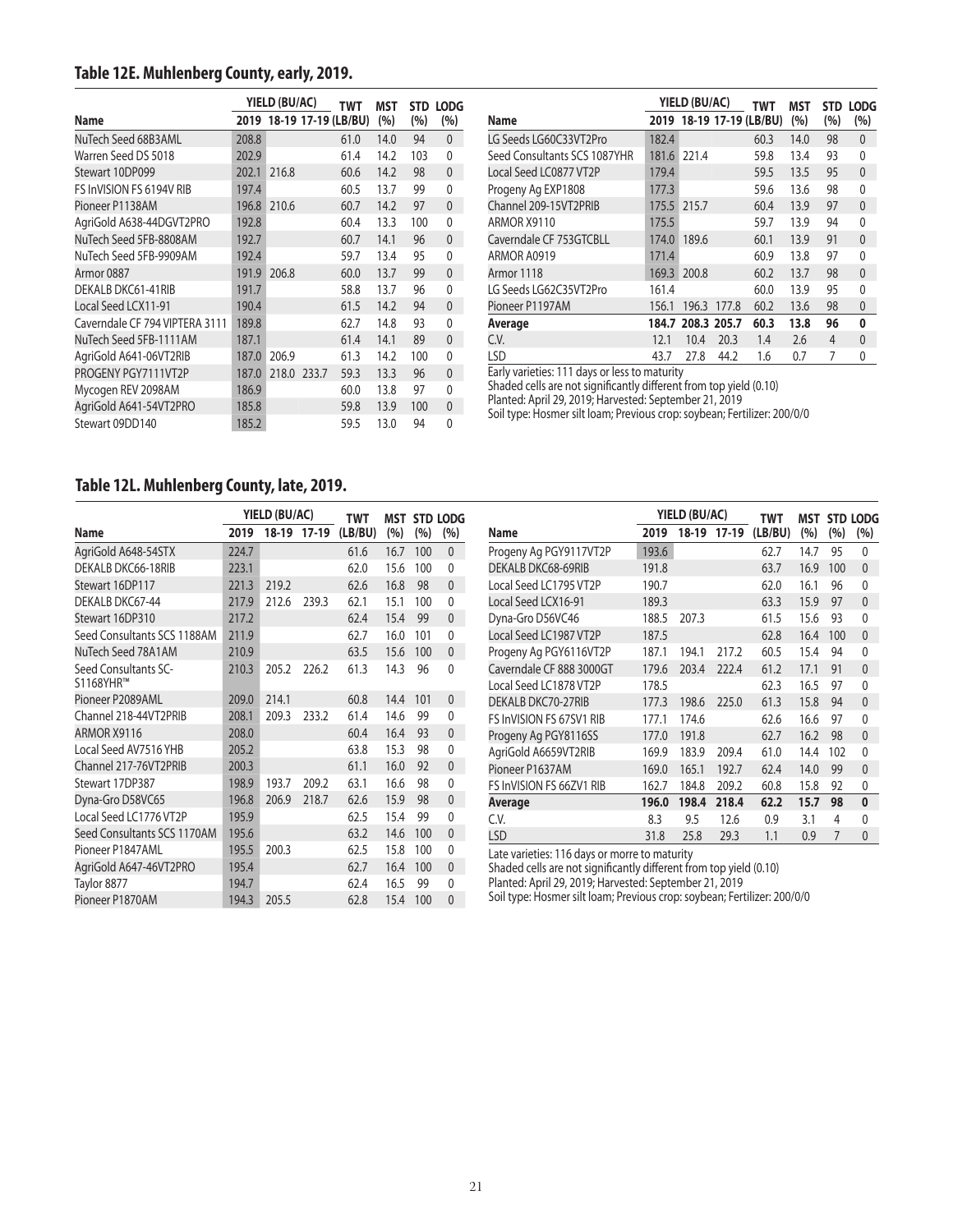## **Table 12W. Muhlenberg County, white, 2019.**

|                  |       | YIELD (BU/AC) |         | TWT     | <b>MST</b> | <b>STD</b> | <b>LODG</b>  |
|------------------|-------|---------------|---------|---------|------------|------------|--------------|
| <b>Name</b>      | 2019  | 18-19         | $17-19$ | (LB/BU) | (%)        | (%)        | (%)          |
| Pioneer P1620WAM | 199.4 | 218.4         | 229.9   | 63.0    | 14.6       | 101        | $\mathbf{0}$ |
| Pioneer P1306WHR | 180.2 | 196.1         | 214.8   | 62.6    | 14.4       | 98         | $\mathbf{0}$ |
| Pioneer P1618W   | 168.9 |               |         | 63.3    | 14.6       | 98         | $\mathbf{0}$ |
| Pioneer 32B16    | 167.7 | 200.9         | 213.6   | 61.6    | 14.9       | 92         | 0            |
| Average          | 187.1 | 205.2         | 219.4   | 62.7    | 14.6       | 98         | 0            |
| C.V.             | 5.5   | 5.2           | 8.7     | 0.5     | 1.0        | 4          | 424          |
| LSD              | 25.3  | 15.6          | 21.6    | 0.7     | 0.3        | 9          | $\mathbf{0}$ |

Shaded cells are not significantly different from top yield (0.10)

Planted: April 29, 2019; Harvested: September 21, 2019

Soil type: Hosmer silt loam; Previous crop: soybean; Fertilizer: 200/0/0

## **Table 12M. Muhlenberg County, medium, 2019.**

|                                 |       | YIELD (BU/AC) |             | <b>TWT</b> | MST  | <b>STD</b> | <b>LODG</b>  |                                                                                                                  | YIELD (BU/AC) |             |       | <b>TWT</b> | <b>MST</b>   | <b>STD</b>     | <b>LODG</b>              |
|---------------------------------|-------|---------------|-------------|------------|------|------------|--------------|------------------------------------------------------------------------------------------------------------------|---------------|-------------|-------|------------|--------------|----------------|--------------------------|
| Name                            | 2019  |               | 18-19 17-19 | (LB/BU)    | (%)  | (%)        | (%)          | <b>Name</b>                                                                                                      | 2019          | 18-19 17-19 |       | (LB/BU)    | (%)          | (%)            | (%)                      |
| Stewart 8E623RIB                | 219.5 |               | 223.2 215.6 | 60.5       | 14.8 | 99         | $\mathbf{0}$ | Local Seed LC1586 TC                                                                                             | 186.2         |             |       | 62.5       | 15.6         | 94             | $\mathbf{0}$             |
| Taylor 8824                     | 217.8 |               |             | 62.9       | 15.8 | 98         | 0            | Mycogen REV 2358AM                                                                                               | 185.8         |             |       | 59.9       | 14.5         | 97             | $\mathbf{0}$             |
| AgriGold A645-16VT2PRO          | 217.0 |               |             | 60.7       | 16.0 | 100        | $\Omega$     | Dyna-Gro D52VC15                                                                                                 | 184.5         | 206.9       |       | 60.9       | 14.6         | 101            | $\mathbf{0}$             |
| Medium Check - CF 790           | 216.7 |               |             | 64.0       | 15.1 | 96         | $\mathbf{0}$ | Caverndale CF 859 VIPTERA                                                                                        | 184.3         |             |       | 62.7       | 15.7         | 89             | $\mathbf{0}$             |
| Warren Seed DS 7215             | 216.6 | 214.5         |             | 58.3       | 17.1 | 101        | $\mathbf{0}$ | 3111                                                                                                             |               |             |       |            |              |                |                          |
| Progeny Ag PGY 9114VT2P         | 215.1 | 216.3         |             | 63.0       | 15.9 | 100        | $\mathbf{0}$ | NK Seed NK1354 3220EZ1                                                                                           | 183.0         |             |       | 60.1       | 14.8         | 98             | $\mathbf{0}$             |
| LG Seeds LG5643VT2RIB           | 211.4 | 231.4         | 238.7       | 61.3       | 14.9 | 101        | $\Omega$     | Caverndale CF 824 3120 E-Z                                                                                       | 182.5         | 196.7       | 212.6 | 58.4       | 15.1         | 96             | $\Omega$                 |
| DEKALB DKC63-91RIB              | 209.8 |               |             | 59.7       | 14.4 | 102        | $\mathbf{0}$ | Refuge                                                                                                           |               |             |       |            |              |                |                          |
| <b>FS InVISION FS 64SV1 RIB</b> | 209.5 | 219.9         |             | 60.4       | 14.7 | 102        | $\mathbf{0}$ | Warren Seed DS 5329                                                                                              | 181.9         |             |       | 60.5       | 14.4         | 97             | $\mathbf{0}$             |
| Local Seed LC1289 VT2P          | 208.9 |               |             | 61.3       | 15.3 | 100        | $\mathbf{0}$ | NuTech Seed 5FB-7215AM                                                                                           | 181.5         |             |       | 61.5       | 15.3         | 99             | $\mathbf{0}$             |
| Local Seed LC1488 VT2P          | 208.3 |               |             | 61.4       | 14.5 | 103        | $\mathbf{0}$ | NuTech Seed 5TB-6313AM                                                                                           | 181.4         |             |       | 60.4       | 15.0         | 98             | $\Omega$                 |
| AgriGold A644-32TRCRIB          | 208.2 |               |             | 61.3       | 15.5 | 98         | $\mathbf{0}$ | AgriGold A6572VT2RIB                                                                                             | 178.0         | 202.3       | 205.5 | 63.2       | 16.0         | 101            | $\mathbf{0}$             |
| NuTech Seed 75D2AM              | 207.3 |               |             | 61.4       | 14.1 | 99         | $\mathbf{0}$ | <b>DEKALB DKC65-95RIB</b>                                                                                        | 175.8         | 200.0       |       | 62.1       | 15.6         | 97             | $\Omega$                 |
| AgriGold A6544VT2RIB            | 206.4 | 224.0         | 242.3       | 61.2       | 14.8 | 100        | $\mathbf{0}$ | Augusta 4465                                                                                                     | 174.3         | 200.3       |       | 61.0       | 14.3         | 99             | $\mathbf{0}$             |
| AgriGold A642-59VT2RIB          | 206.2 | 200.8         |             | 61.2       | 14.9 | 99         | $\mathbf{0}$ | Warren Seed DS 5510                                                                                              | 173.5         |             |       | 63.5       | 15.5         | 100            | $\mathbf{0}$             |
| Channel 215-60TRERIB            | 205.2 | 221.6         |             | 60.2       | 15.7 | 99         | $\mathbf{0}$ | Pioneer P1464VYHR                                                                                                | 170.9         |             |       | 62.4       | 15.2         | 99             | $\mathbf{0}$             |
| DEKALB DKC63-57RIB              | 204.8 | 211.8         |             | 61.5       | 14.8 | 98         | $\mathbf{0}$ | Progeny Ag EXP1913                                                                                               | 169.1         |             |       | 61.6       | 15.8         | 100            | $\mathbf{0}$             |
| Mycogen MY14H95RA               | 204.3 |               |             | 58.5       | 16.6 | 100        | $\mathbf{0}$ | ARMOR X9115                                                                                                      | 168.9         |             |       | 60.6       | 15.4         | 102            | $\mathbf{0}$             |
| DEKALB DKC64-35RIB              | 203.9 | 210.5         | 228.8       | 62.8       | 15.2 | 97         | $\mathbf{0}$ | Taylor 8835                                                                                                      | 165.6         |             |       | 61.9       | 16.3         | 97             | $\mathbf{0}$             |
| FS InVISION FS 62ZV1 RIB        | 203.3 |               |             | 61.0       | 15.2 | 102        | $\Omega$     | Mycogen REV 2499AM                                                                                               | 162.6         |             |       | 61.5       | 15.5         | 99             | $\mathbf{0}$             |
| NuTech Seed 75G1AM              | 202.9 |               |             | 63.8       | 15.6 | 100        | $\mathbf{0}$ | LG Seeds LG64C30TRCRIB                                                                                           | 160.0         | 191.8       |       | 61.2       | 15.7         | 97             | $\mathbf{1}$             |
| Warren Seed DS 7513             | 202.6 | 208.5         | 219.1       | 58.3       | 17.9 | 94         | $\Omega$     | Local Seed AV8614 YHB                                                                                            | 158.4         |             |       | 61.1       | 14.7         | 96             | 0                        |
| Progeny Ag EXP1912              | 202.0 |               |             | 61.1       | 14.7 | 100        | $\mathbf{0}$ | Seed Consultants SC-                                                                                             | 158.2         | 173.2       | 195.9 | 69.4       | 13.8         | 100            | $\mathbf{0}$             |
| Dyna-Gro D54VC14                | 202.0 | 217.5         |             | 62.8       | 16.0 | 93         | $\mathbf{0}$ | S1158YHR™                                                                                                        |               |             |       |            |              |                |                          |
| Pioneer P1442YHR                | 201.6 |               |             | 63.2       | 15.3 | 93         | $\mathbf{0}$ | Warren Seed DS 5319                                                                                              | 158.2         |             |       | 63.3       | 14.9         | 95             | $\mathbf{1}$             |
| DEKALB DKC62-53RIB              | 201.4 | 205.3         |             | 61.2       | 15.4 | 98         | $\mathbf{0}$ | FS InVISION FS 63ZV1 RIB                                                                                         | 152.8         | 178.8       |       | 63.3       | 15.4         | 101            | $\Omega$                 |
| ARMOR A1299                     | 200.9 |               |             | 61.4       | 14.5 | 97         | $\mathbf{0}$ | NuTech Seed 74J1AML                                                                                              | 151.3         |             |       | 62.0       | 15.6         | 99             | $\mathbf{0}$             |
| Stewart 14DD339                 | 199.1 | 212.9         |             | 61.3       | 15.8 | 101        | $\mathbf{0}$ | Mycogen REV 2397AM                                                                                               | 147.8         |             |       | 62.7       | 14.8         | 100            | $\mathbf{0}$             |
| NK Seed NK1573-3330EZ1          | 198.3 |               |             | 60.6       | 14.3 | 99         | $\mathbf{0}$ | Seed Consultants SCS<br>1139AM                                                                                   | 144.4         |             |       | 63.1       | 14.8         | 100            | $\mathbf{0}$             |
| Stewart 15DP519                 | 198.0 | 212.1         |             | 61.4       | 15.5 | 96         | 0            | NuTech Seed 5FB-2213AM                                                                                           | 140.3         |             |       | 62.8       |              |                |                          |
| LG Seeds LG62C02VT2RIB          | 197.3 | 201.3         |             | 61.7       | 15.3 | 100        | $\mathbf{0}$ |                                                                                                                  | 188.8         | 207.5       | 219.0 | 61.6       | 15.1<br>15.3 | 96<br>99       | $\theta$<br>$\mathbf{0}$ |
| Stewart 13DD360                 | 197.1 |               |             | 60.1       | 14.6 | 95         | 0            | Average<br>C.V.                                                                                                  | 15.7          | 12.1        | 14.0  | 2.8        | 3.8          | $\overline{3}$ | 634                      |
| FS InVISION FS 6595V RIB        | 195.4 |               |             | 61.5       | 16.5 | 99         | $\mathbf{0}$ | <b>LSD</b>                                                                                                       | 57.1          | 32.3        | 31.0  | 3.3        | 1.1          | 6              | 0                        |
| Progeny Ag EXP1915              | 194.3 |               |             | 63.7       | 16.0 | 99         | $\mathbf{0}$ |                                                                                                                  |               |             |       |            |              |                |                          |
| LG Seeds LG5650VT2RIB           | 194.1 | 206.8         | 212.9       | 63.3       | 15.5 | 99         | $\mathbf{0}$ | Medium varieties: 112-115 days to maturity<br>Shaded cells are not significantly different from top yield (0.10) |               |             |       |            |              |                |                          |
| Local Seed LC1577 VT2P          | 192.3 |               |             | 62.5       | 15.7 | 97         | 0            | Planted: April 29, 2019; Harvested: September 21, 2019                                                           |               |             |       |            |              |                |                          |
| <b>DEKALB DKC65-99RIB</b>       | 192.1 |               |             | 61.6       | 15.5 | 107        | $\Omega$     | Soil type: Hosmer silt loam; Previous crop: soybean; Fertilizer: 200/0/0                                         |               |             |       |            |              |                |                          |
| Augusta 4565                    | 188.6 |               |             | 60.2       | 15.2 | 101        | $\Omega$     |                                                                                                                  |               |             |       |            |              |                |                          |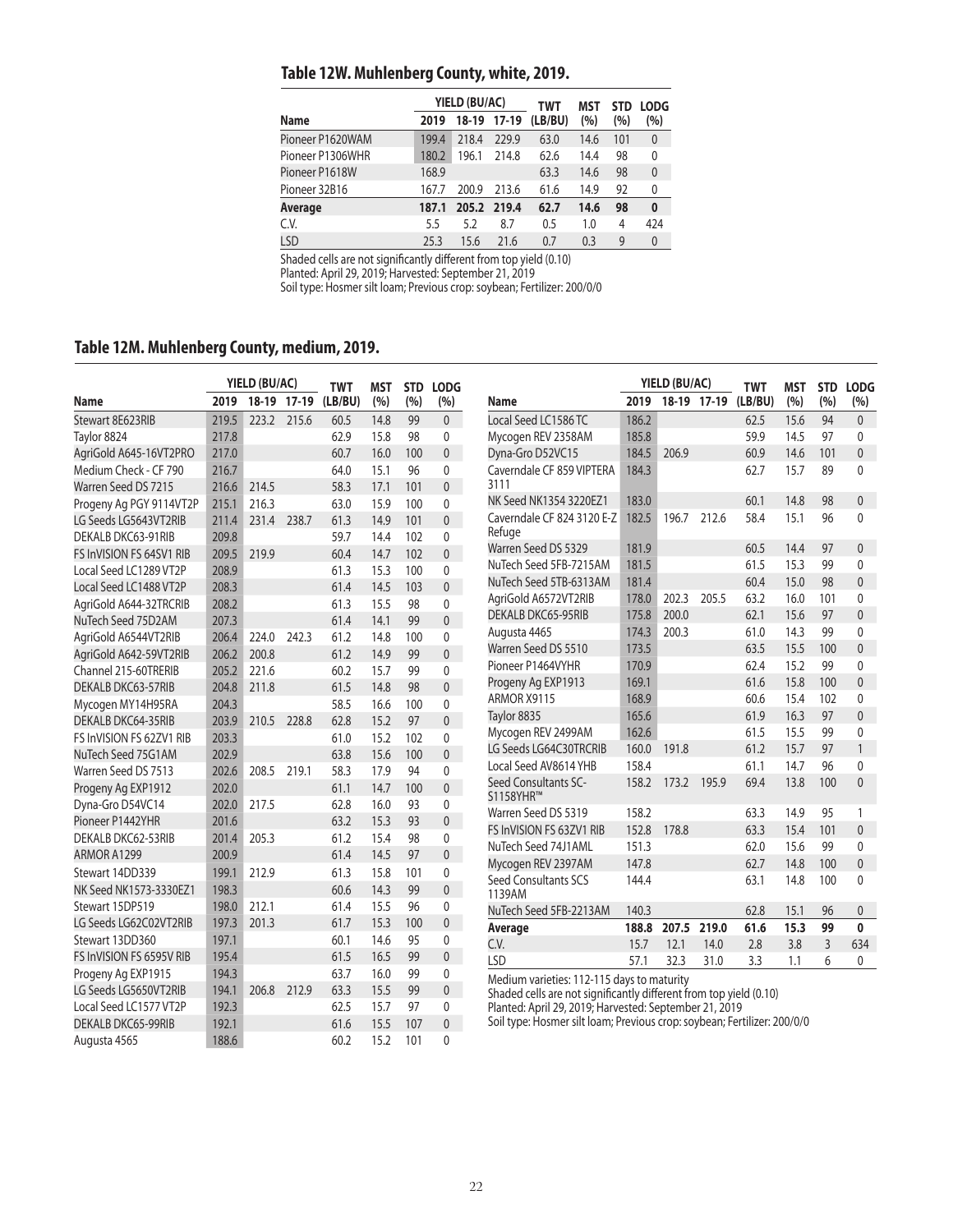|                          |       | YIELD (BU/AC) |         | <b>TWT</b> | MST  | <b>STD</b>     | <b>LODG</b>  |
|--------------------------|-------|---------------|---------|------------|------|----------------|--------------|
| <b>Name</b>              | 2019  | 18-19         | $17-19$ | (LB/BU)    | (%)  | (%)            | (%)          |
| Spectrum Non-GMO 6416    | 221.3 |               |         | 57.5       | 14.7 | 96             | $\mathbf{0}$ |
| NuTech Seed 0A-308       | 202.1 |               |         | 60.1       | 13.2 | 99             | $\mathbf{0}$ |
| DEKALB DKC64-85          | 200.9 | 203.7         | 216.8   | 60.9       | 13.8 | 99             | $\mathbf{0}$ |
| Pioneer P1870            | 199.5 |               |         | 72.2       | 12.6 | 102            | $\mathbf{0}$ |
| Blue River Hybrids 74B75 | 197.6 |               |         | 58.0       | 14.6 | 93             | $\mathbf{0}$ |
| Spectrum Non-GMO EXP112  | 196.4 |               |         | 60.1       | 13.7 | 101            | $\mathbf{0}$ |
| Pioneer P1197            | 196.3 | 220.6         |         | 59.0       | 13.0 | 98             | $\mathbf{0}$ |
| DEKALB DKC60-84          | 194.2 |               |         | 60.6       | 14.1 | 97             | 0            |
| DEKALB DKC64-32          | 188.6 | 203.4         |         | 62.0       | 14.3 | 96             | $\mathbf{0}$ |
| FS InVISION FS 62Z00     | 186.6 |               |         | 58.9       | 13.9 | 99             | $\mathbf{0}$ |
| NuTech Seed 0A-7215      | 186.3 |               |         | 59.7       | 14.3 | 95             | $\mathbf{0}$ |
| Caverndale CF 800        | 186.0 |               |         | 60.0       | 14.1 | 89             | $\mathbf{0}$ |
| Spectrum Non-GMO 6244    | 184.9 |               |         | 60.0       | 13.3 | 90             | $\mathbf{0}$ |
| Caverndale CF 855        | 182.1 | 187.9         |         | 62.7       | 14.8 | 92             | $\mathbf{0}$ |
| FS InVISION FS 67500     | 180.2 |               |         | 62.5       | 16.5 | 96             | $\mathbf{0}$ |
| Pioneer P1442            | 179.2 |               |         | 61.7       | 14.1 | 99             | $\mathbf{0}$ |
| Spectrum Non-GMO 6115    | 176.3 |               |         | 59.6       | 13.3 | 97             | $\mathbf{0}$ |
| Blue River Hybrids 66G25 | 160.8 |               |         | 61.3       | 14.4 | 99             | $\mathbf{0}$ |
| Caverndale CF 805        | 140.1 |               |         | 62.3       | 14.5 | 100            | $\mathbf{0}$ |
| Average                  | 190.0 | 203.9         | 216.8   | 60.9       | 14.0 | 97             | 0            |
| C.V.                     | 7.9   | 7.6           | 8.4     | 7.4        | 5.1  | $\overline{4}$ | 734          |
| LSD                      | 30.0  | 20.4          | 18.6    | 9.0        | 1.4  | 8              | 0            |

**Table 12C. Muhlenberg County, conventional, 2019.**

Shaded cells are not significantly different from top yield (0.10)

Planted: April 29, 2019; Harvested: September 21, 2019

Soil type: Hosmer silt loam; Previous crop: soybean; Fertilizer: 200/0/0

## **Table 13. Muhlenberg County weather, 2019.**

|           | <b>Monthly</b><br>Precipitation | <b>Temperature</b><br>Average |
|-----------|---------------------------------|-------------------------------|
| March     | 4.04                            | 43.8                          |
| April     | 6.51                            | 59.2                          |
| May       | 3.81                            | 68.9                          |
| June      | 8.86                            | 72.9                          |
| July      | 4.9                             | 77.5                          |
| August    | 3.26                            | 76.9                          |
| September | 0.05                            | 76.3                          |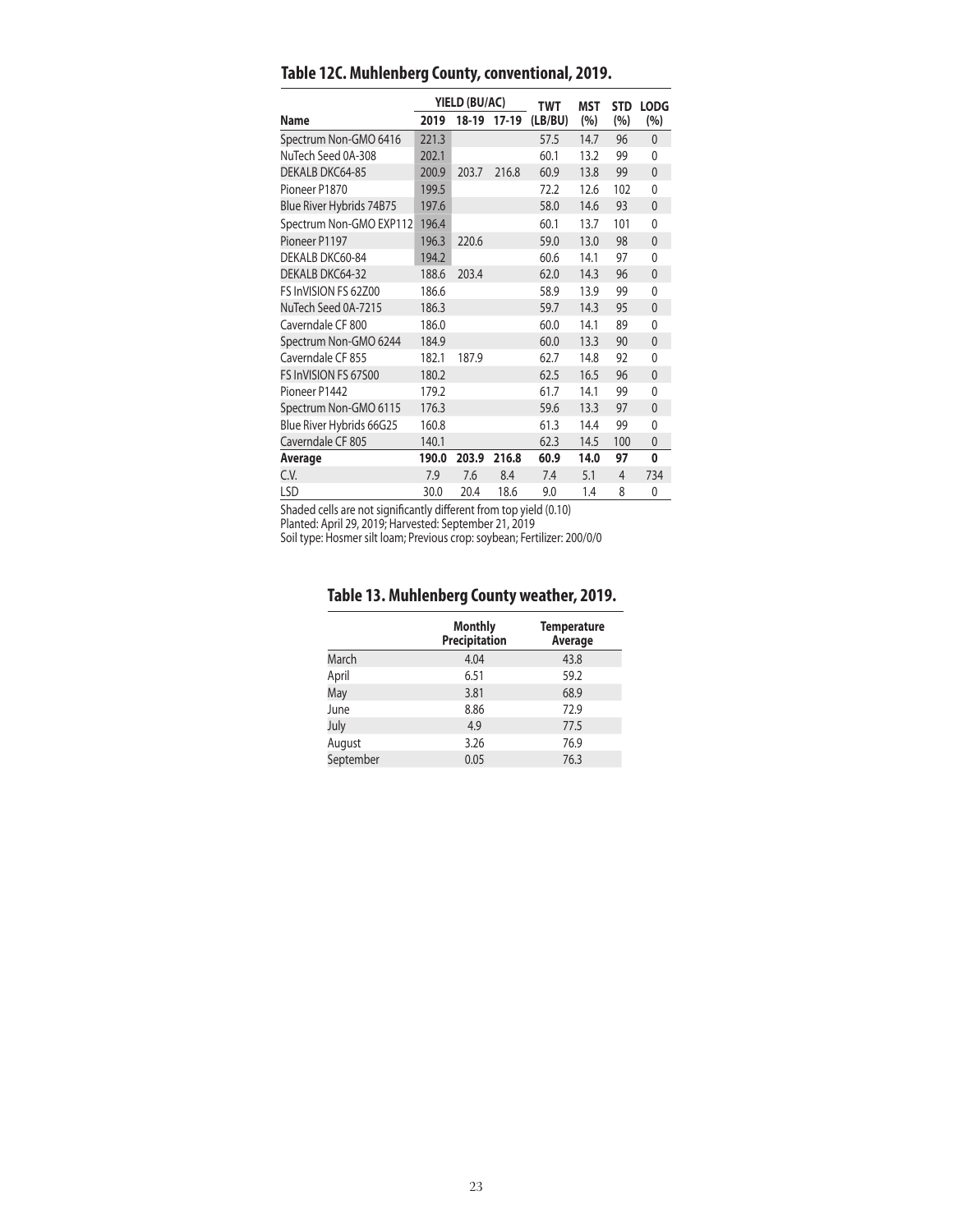## **Table 14E. Shelby County, early, 2019.**

|                                 |       | YIELD (BU/AC) |             | TWT     | MST  | <b>STD</b> | <b>LODG</b>  |
|---------------------------------|-------|---------------|-------------|---------|------|------------|--------------|
| Name                            | 2019  |               | 18-19 17-19 | (LB/BU) | (%)  | $(\% )$    | (%)          |
| Armor 0887                      | 211.7 | 235.8         |             | 61.0    | 17.0 | 98         | $\mathbf{0}$ |
| Progeny Ag EXP1808              | 211.0 |               |             | 61.0    | 16.6 | 99         | $\mathbf{0}$ |
| Mycogen REV 2098AM              | 209.5 |               |             | 59.8    | 16.8 | 97         | $\mathbf{0}$ |
| FS InVISION FS 6194V RIB        | 206.2 |               |             | 60.0    | 18.1 | 101        | $\mathbf{0}$ |
| LG Seeds LG62C35VT2Pro          | 205.2 |               |             | 59.9    | 19.2 | 96         | $\mathbf{0}$ |
| Stewart 10DP099                 | 201.4 | 235.3         |             | 61.4    | 17.8 | 96         | $\Omega$     |
| LG Seeds LG60C33VT2Pro          | 201.4 |               |             | 60.8    | 19.5 | 100        | $\mathbf{0}$ |
| Seed Consultants SCS<br>1087YHR | 197.7 | 236.4         |             | 60.0    | 17.9 | 100        | $\Omega$     |
| Caverndale CF 753GTCBLL         | 196.7 | 220.0         |             | 59.9    | 18.3 | 100        | $\Omega$     |
| NuTech Seed 5FB-9909AM          | 196.0 |               |             | 59.8    | 16.2 | 100        | $\mathbf{0}$ |
| DEKALB DKC61-41RIB              | 195.6 |               |             | 59.8    | 18.5 | 98         | $\mathbf{0}$ |
| PROGENY PGY7111VT2P             | 195.0 | 225.6         | 227.8       | 59.8    | 18.8 | 98         | $\mathbf{0}$ |
| Stewart 09DD140                 | 194.3 |               |             | 59.3    | 17.4 | 96         | $\mathbf{0}$ |
| AgriGold A641-06VT2RIB          | 192.8 | 223.6         |             | 61.4    | 18.1 | 104        | $\mathbf{0}$ |
| Local Seed LCX11-91             | 192.4 |               |             | 60.0    | 18.0 | 99         | $\mathbf{0}$ |
| NuTech Seed 5FB-8808AM          | 189.8 |               |             | 59.5    | 17.9 | 95         | 0            |
| Warren Seed DS 5018             | 187.7 |               |             | 59.8    | 17.0 | 101        | $\mathbf{0}$ |
| Channel 209-15VT2PRIB           | 185.2 | 227.5         |             | 60.0    | 18.2 | 99         | $\Omega$     |

|                                   |       | YIELD (BU/AC) |       | TWT     | MST  | <b>STD</b> | <b>LODG</b>    |
|-----------------------------------|-------|---------------|-------|---------|------|------------|----------------|
| Name                              | 2019  | 18-19         | 17-19 | (LB/BU) | (%)  | (%)        | (%)            |
| Pioneer P1138AM                   | 183.0 | 207.8         |       | 60.7    | 19.4 | 98         | $\mathbf{0}$   |
| ARMOR X9110                       | 182.5 |               |       | 60.0    | 18.3 | 97         | 0              |
| Armor 1118                        | 182.3 | 215.7         |       | 59.7    | 20.0 | 95         | $\mathbf{0}$   |
| AgriGold A638-44DGVT-<br>2PRO     | 177.5 |               |       | 61.4    | 16.6 | 101        | 0              |
| Local Seed LC0877 VT2P            | 176.4 |               |       | 60.7    | 17.4 | 92         | $\mathbf{0}$   |
| NuTech Seed 5FB-1111AM            | 175.4 |               |       | 61.5    | 19.4 | 91         | 0              |
| ARMOR A0919                       | 172.7 |               |       | 61.8    | 17.6 | 100        | $\overline{0}$ |
| AgriGold A641-54VT2PRO            | 172.0 |               |       | 59.4    | 19.6 | 101        | 0              |
| NuTech Seed 68B3AML               | 171.9 |               |       | 61.4    | 18.8 | 101        | $\mathbf{0}$   |
| Pioneer P1197AM                   | 168.0 | 208.3         | 210.3 | 59.7    | 18.8 | 96         | $\Omega$       |
| Caverndale CF 794 VIPTERA<br>3111 | 165.1 |               |       | 60.7    | 22.6 | 96         | $\Omega$       |
| Average                           | 189.6 | 223.6         | 219.0 | 60.4    | 18.2 | 98         | 0              |
| C.V.                              | 13.1  | 9.8           | 11.5  | 1.4     | 5.0  | 3          | 948            |
| LSD                               | 48.6  | 27.5          | 26.4  | 1.7     | 1.8  | 6          |                |

Early varieties: 111 or less days to maturity

Shaded cells are not significantly different from top yield (0.10)

Planted: May 16, 2019; Harvested: September 30, 2019

Soil type: Otwood silt loam; Previous crop: soybean; Fertilizer: 170/74/65

#### **Table 14L. Shelby County, late, 2019.**

|                          |       | YIELD (BU/AC) |       | <b>TWT</b> | <b>MST</b> | <b>STD</b> | <b>LODG</b>  |
|--------------------------|-------|---------------|-------|------------|------------|------------|--------------|
| <b>Name</b>              | 2019  | $18-19$       | 17-19 | (LB/BU)    | (%)        | (%)        | (%)          |
| Progeny Ag PGY9117VT2P   | 209.1 |               |       | 60.6       | 22.7       | 96         | $\mathbf{0}$ |
| Stewart 16DP310          | 198.6 |               |       | 61.5       | 21.4       | 99         | $\mathbf{0}$ |
| Channel 217-76VT2PRIB    | 197.5 |               |       | 60.9       | 19.4       | 98         | $\mathbf 0$  |
| Local Seed LC1776 VT2P   | 196.9 |               |       | 60.4       | 22.5       | 96         | $\mathbf{0}$ |
| AgriGold A648-54STX      | 194.6 |               |       | 60.5       | 22.6       | 98         | $\mathbf{0}$ |
| DEKALB DKC67-44          | 189.6 | 230.4         | 221.1 | 60.8       | 20.2       | 101        | $\mathbf{0}$ |
| FS InVISION FS 67SV1 RIB | 188.0 | 212.8         |       | 60.0       | 21.5       | 95         | $\mathbf 0$  |
| Stewart 17DP387          | 187.5 | 216.6         | 217.7 | 61.2       | 21.4       | 97         | $\mathbf{0}$ |
| Progeny Ag PGY6116VT2P   | 186.8 | 222.7         | 208.8 | 56.7       | 25.1       | 98         | $\mathbf 0$  |
| Channel 218-44VT2PRIB    | 186.4 | 213.0         | 214.0 | 59.9       | 21.8       | 96         | $\mathbf{0}$ |
| Stewart 16DP117          | 184.2 | 225.4         |       | 59.8       | 23.6       | 101        | $\mathbf{0}$ |
| Dyna-Gro D58VC65         | 184.0 | 228.9         | 213.3 | 59.3       | 22.6       | 95         | $\mathbf{0}$ |
| DEKALB DKC66-18RIB       | 183.7 |               |       | 60.5       | 19.9       | 96         | $\mathbf{0}$ |
| DEKALB DKC70-27RIB       | 183.5 | 223.8         | 205.1 | 60.0       | 22.7       | 96         | $\mathbf{0}$ |
| NuTech Seed 78A1AM       | 182.0 |               |       | 60.5       | 22.6       | 99         | $\mathbf{0}$ |
| DEKALB DKC68-69RIB       | 181.3 |               |       | 61.1       | 24.2       | 97         | $\mathbf{0}$ |
| Pioneer P1870AM          | 180.6 | 211.1         |       | 60.9       | 22.1       | 99         | $\mathbf{0}$ |
| Pioneer P1847AML         | 179.8 | 219.0         |       | 59.9       | 23.6       | 96         | $\mathbf{0}$ |
| AgriGold A647-46VT2PRO   | 178.9 |               |       | 61.1       | 21.7       | 99         | $\mathbf{0}$ |
| Taylor 8877              | 177.7 |               |       | 61.0       | 22.8       | 97         | $\mathbf{0}$ |
| Caverndale CF 888 3000GT | 177.0 | 214.5         | 215.3 | 58.3       | 24.9       | 92         | $\mathbf{0}$ |
| Local Seed LC1878 VT2P   | 173.2 |               |       | 61.2       | 21.1       | 95         | 0            |
| Progeny Ag PGY8116SS     | 173.0 | 205.2         |       | 61.9       | 21.9       | 99         | $\mathbf{0}$ |

|                                       |       | YIELD (BU/AC) |             | <b>TWT</b> | <b>MST</b> | <b>STD</b> | <b>LODG</b>    |
|---------------------------------------|-------|---------------|-------------|------------|------------|------------|----------------|
| Name                                  | 2019  |               | 18-19 17-19 | (LB/BU)    | (%)        | (%)        | (%)            |
| Local Seed AV7516 YHB                 | 172.4 |               |             | 61.4       | 22.3       | 97         | $\mathbf{0}$   |
| Seed Consultants SCS<br>1170AM        | 172.2 |               |             | 61.9       | 20.4       | 96         | $\mathbf{0}$   |
| Local Seed LCX16-91                   | 169.2 |               |             | 62.4       | 21.0       | 98         | 0              |
| Local Seed LC1987 VT2P                | 168.7 |               |             | 60.3       | 22.5       | 96         | $\mathbf{0}$   |
| Pioneer P2089AML                      | 165.3 | 206.7         |             | 56.0       | 24.3       | 101        | $\mathbf{0}$   |
| Seed Consultants SC-<br>S1168YHR™     | 162.4 | 202.9         | 196.7       | 59.0       | 21.1       | 95         | $\mathbf{0}$   |
| FS InVISION FS 66ZV1 RIB              | 162.0 | 205.1         | 210.0       | 60.8       | 21.4       | 91         | $\Omega$       |
| Pioneer P1637AM                       | 160.4 | 198.4         | 190.2       | 59.7       | 22.2       | 96         | $\mathbf{0}$   |
| ARMOR X9116                           | 159.3 |               |             | 59.6       | 22.1       | 95         | 0              |
| Local Seed LC1795 VT2P                | 155.7 |               |             | 60.1       | 22.0       | 100        | $\overline{0}$ |
| Dyna-Gro D56VC46                      | 155.4 | 206.6         |             | 58.1       | 23.3       | 92         | 0              |
| <b>Seed Consultants SCS</b><br>1188AM | 152.3 |               |             | 61.0       | 22.2       | 99         | $\Omega$       |
| AgriGold A6659VT2RIB                  | 151.1 | 204.0         | 217.6       | 59.6       | 22.3       | 100        | 0              |
| Average                               | 177.2 | 213.7         | 210.0       | 60.2       | 22.2       | 97         | $\bf{0}$       |
| C.V.                                  | 12.6  | 9.0           | 14.5        | 1.4        | 3.4        | 4          | 1039           |
| LSD                                   | 43.4  | 24.8          | 32.3        | 1.7        | 1.5        | 8          | $\mathbf 0$    |

Late varieties: 116 or more days to maturity

Shaded cells are not significantly different from top yield (0.10)

Planted: May 16, 2019; Harvested: September 30, 2019

Soil type: Otwood silt loam; Previous crop: soybean; Fertilizer: 170/74/65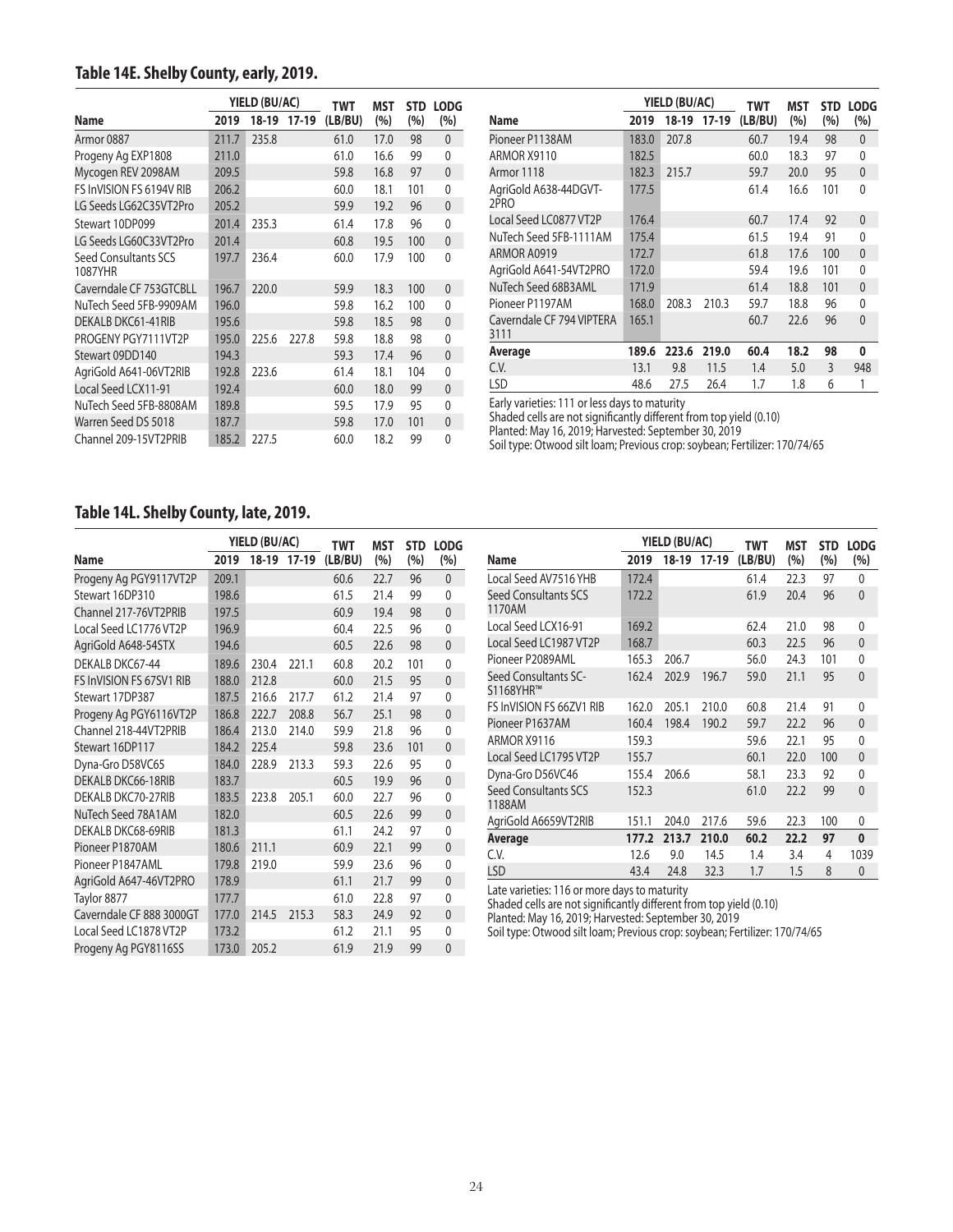## **Table 14W. Shelby County, white, 2019.**

|       |       |       | TWT                          | MST  | <b>STD</b> | <b>LODG</b>  |  |
|-------|-------|-------|------------------------------|------|------------|--------------|--|
| 2019  |       |       | (LB/BU)                      | (%)  | (%)        | (%)          |  |
| 189.7 | 210.1 | 200.7 | 63.0                         | 21.3 | 100        | $\mathbf{0}$ |  |
| 177.5 | 201.2 | 193.9 | 59.4                         | 21.8 | 94         | 0            |  |
| 173.4 | 191.0 | 193.1 | 62.4                         | 17.9 | 95         | $\theta$     |  |
| 163.4 |       |       | 61.3                         | 21.8 | 101        | 0            |  |
| 172.9 | 200.8 | 195.9 | 61.8                         | 19.9 | 98         | $\mathbf{0}$ |  |
| 7.6   | 5.3   | 8.1   | 1.3                          | 3.7  | 4          | 0            |  |
| 29.7  | 14.8  | 17.9  | 1.8                          | 1.7  | 9          | $\mathbf{0}$ |  |
|       |       |       | YIELD (BU/AC)<br>18-19 17-19 |      |            |              |  |

Shaded cells are not significantly different from top yield (0.10)

Planted: May 16, 2019; Harvested: September 30, 2019

Soil type: Otwood silt loam; Previous crop: soybean; Fertilizer: 170/74/65

## **Table 14C. Shelby County, conventional, 2019.**

|                          |       | YIELD (BU/AC) |         | TWT     | MST  | <b>STD</b> | <b>LODG</b>    |
|--------------------------|-------|---------------|---------|---------|------|------------|----------------|
| <b>Name</b>              | 2019  | 18-19         | $17-19$ | (LB/BU) | (%)  | (%)        | (%)            |
| Pioneer P1197            | 223.3 | 230.8         |         | 59.3    | 17.9 | 97         | $\overline{0}$ |
| Spectrum Non-GMO 6416    | 208.7 |               |         | 55.5    | 22.3 | 98         | 0              |
| Spectrum Non-GMO EXP112  | 204.1 |               |         | 59.1    | 19.5 | 98         | $\overline{0}$ |
| DEKALB DKC64-32          | 203.5 | 222.8         |         | 60.5    | 20.2 | 93         | 0              |
| DEKALB DKC60-84          | 201.3 |               |         | 60.7    | 19.2 | 100        | $\mathbf{0}$   |
| Pioneer P1870            | 196.4 |               |         | 60.6    | 21.3 | 102        | 0              |
| FS InVISION FS 62Z00     | 195.2 |               |         | 59.2    | 18.9 | 100        | $\overline{0}$ |
| Spectrum Non-GMO 6244    | 189.4 |               |         | 57.6    | 20.5 | 91         | 0              |
| Blue River Hybrids 74B75 | 189.0 |               |         | 55.0    | 23.1 | 91         | $\mathbf{0}$   |
| Caverndale CF 800        | 185.7 |               |         | 58.1    | 20.3 | 88         | 0              |
| NuTech Seed 0A-7215      | 185.0 |               |         | 59.4    | 21.4 | 95         | 0              |
| Caverndale CF 855        | 182.0 | 195.5         |         | 63.2    | 19.3 | 89         | 0              |
| FS InVISION FS 67500     | 181.0 |               |         | 60.1    | 23.2 | 96         | 0              |
| NuTech Seed 0A-308       | 174.9 |               |         | 60.7    | 16.3 | 97         | $\Omega$       |
| DEKALB DKC64-85          | 174.6 | 216.8         | 201.1   | 60.7    | 18.0 | 96         | $\overline{2}$ |
| Pioneer P1442            | 168.9 |               |         | 60.9    | 21.1 | 100        | 0              |
| Blue River Hybrids 66G25 | 164.7 |               |         | 59.3    | 21.2 | 95         | $\overline{0}$ |
| Spectrum Non-GMO 6115    | 151.2 |               |         | 57.5    | 19.7 | 98         | 0              |
| Caverndale CF 805        | 143.2 |               |         | 60.3    | 18.5 | 100        | 0              |
| Average                  | 187.7 | 216.5         | 201.1   | 59.3    | 20.2 | 96         | 0              |
| C.V.                     | 5.7   | 7.8           | 11.7    | 1.4     | 4.2  | 5          | 600            |
| LSD                      | 21.3  | 21.3          | 25.6    | 1.7     | 1.7  | 9          | $\overline{2}$ |

Shaded cells are not significantly different from top yield (0.10)

Planted: May 16, 2019; Harvested: September 30, 2019

Soil type: Otwood silt loam; Previous crop: soybean; Fertilizer: 170/74/65

|           | <b>Monthly</b><br><b>Precipitation</b> | <b>Temperature</b><br>Average |  |  |
|-----------|----------------------------------------|-------------------------------|--|--|
| March     | 3.93                                   | 40.6                          |  |  |
| April     | 6.74                                   | 56.7                          |  |  |
| May       | 6.71                                   | 66.7                          |  |  |
| June      | 7.15                                   | 70.9                          |  |  |
| July      | 2.53                                   | 76.6                          |  |  |
| August    | 3.72                                   | 74.2                          |  |  |
| September | 0.06                                   | 74.2                          |  |  |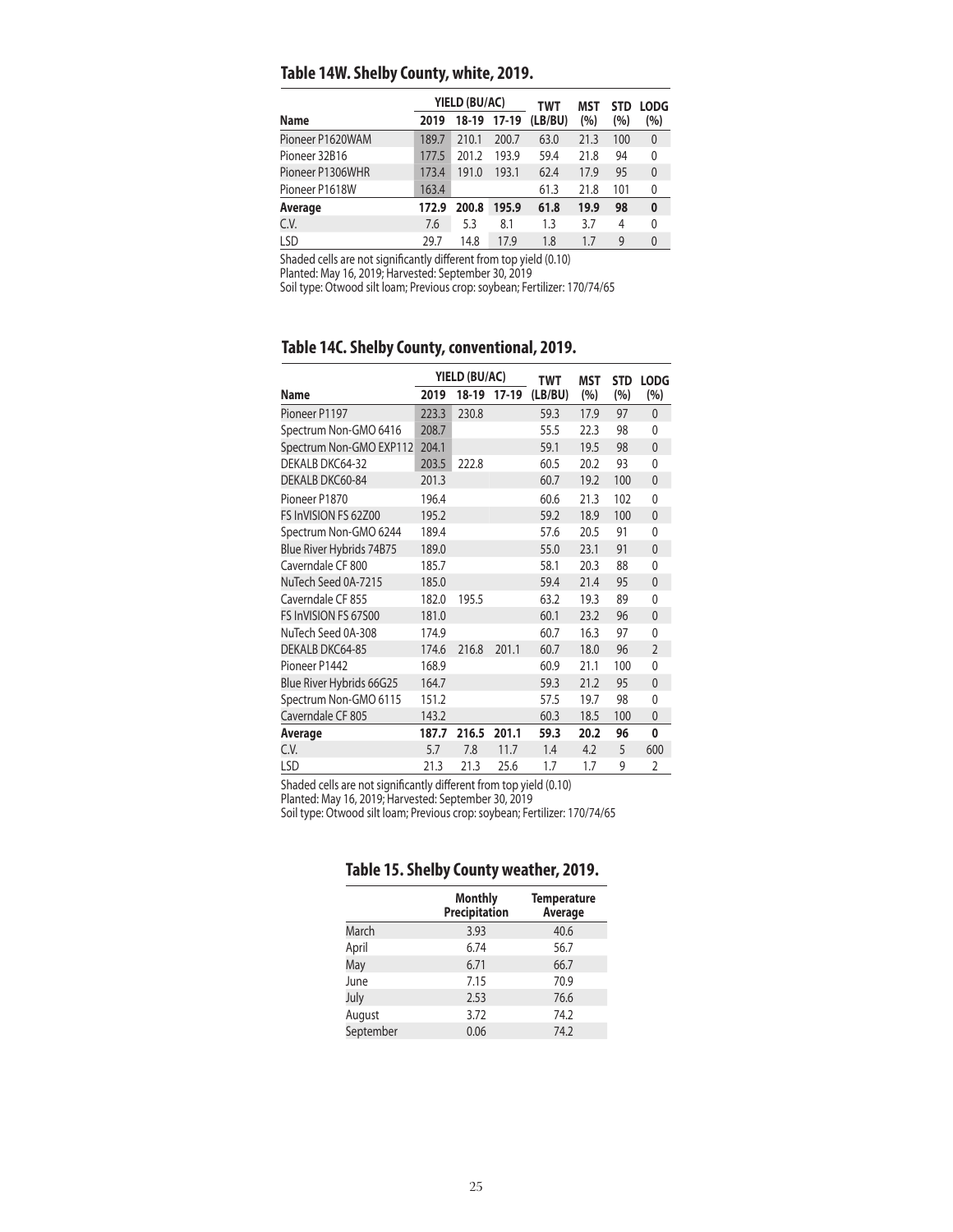## **Table 16E. Simpson County, early, 2019.**

|                          |       | YIELD (BU/AC)     |                   | TWT                      |      |     | <b>MST STD LODG</b> |
|--------------------------|-------|-------------------|-------------------|--------------------------|------|-----|---------------------|
| Name                     |       |                   |                   | 2019 18-19 17-19 (LB/BU) | (%)  | (%) | (%)                 |
| Channel 209-15VT2PRIB    |       | 246.6 222.7       |                   | 59.9                     | 20.0 | 96  | $\mathbf{0}$        |
| Progeny Ag EXP1808       | 237.8 |                   |                   | 59.4                     | 17.7 | 100 | $\mathbf{0}$        |
| ARMOR X9110              | 237.7 |                   |                   | 60.3                     | 19.7 | 98  | $\mathbf{0}$        |
| Stewart 09DD140          | 235.5 |                   |                   | 58.2                     | 20.4 | 95  | 0                   |
| Stewart 10DP099          |       | 234.4 212.7       |                   | 60.6                     | 18.9 | 96  | $\mathbf{0}$        |
| FS InVISION FS 6194V RIB | 233.1 |                   |                   | 59.6                     | 20.5 | 100 | $\mathbf{0}$        |
| Armor 1118               |       | 226.0 208.7       |                   | 60.3                     | 19.0 | 100 | $\mathbf{0}$        |
| DEKALB DKC61-41RIB       | 225.5 |                   |                   | 59.9                     | 19.5 | 100 | $\mathbf{0}$        |
| PROGENY PGY7111VT2P      |       |                   | 222.6 213.4 208.2 | 59.3                     | 19.6 | 100 | $\mathbf{0}$        |
| Pioneer P1197AM          |       | 222.1 203.7 204.2 |                   | 60.4                     | 19.7 | 98  | $\mathbf{0}$        |
| Local Seed LC0877 VT2P   | 220.5 |                   |                   | 59.8                     | 19.8 | 96  | $\mathbf{0}$        |
| Armor 0887               |       | 219.1 205.2       |                   | 58.9                     | 16.3 | 96  | 0                   |
| LG Seeds LG62C35VT2Pro   | 218.3 |                   |                   | 60.2                     | 19.1 | 98  | $\mathbf{0}$        |
| AgriGold A641-06VT2RIB   |       | 218.1 204.0       |                   | 60.9                     | 19.8 | 104 | $\mathbf{0}$        |
| NuTech Seed 68B3AML      | 215.3 |                   |                   | 60.9                     | 19.5 | 105 | $\mathbf{0}$        |
| ARMOR A0919              | 215.2 |                   |                   | 60.4                     | 18.4 | 100 | 0                   |
| AgriGold A638-44DGVT2PRO | 213.0 |                   |                   | 59.7                     | 18.8 | 102 | $\theta$            |
| Mycogen REV 2098AM       | 212.2 |                   |                   | 60.9                     | 19.3 | 96  | 0                   |

|                                | YIELD (BU/AC) |                   |      | TWT                      |      |     | <b>MST STD LODG</b> |
|--------------------------------|---------------|-------------------|------|--------------------------|------|-----|---------------------|
| Name                           |               |                   |      | 2019 18-19 17-19 (LB/BU) | (%)  | (%) | (%)                 |
| NuTech Seed 5FB-9909AM         | 211.4         |                   |      | 59.9                     | 18.6 | 93  | $\mathbf{0}$        |
| NuTech Seed 5FB-1111AM         | 210.4         |                   |      | 60.5                     | 20.7 | 98  | 0                   |
| Pioneer P1138AM                |               | 209.2 202.0       |      | 61.0                     | 20.7 | 95  | $\mathbf{0}$        |
| Caverndale CF 794 VIPTERA 3111 | 209.1         |                   |      | 60.1                     | 19.1 | 95  | 0                   |
| Warren Seed DS 5018            | 209.0         |                   |      | 60.0                     | 19.9 | 97  | $\mathbf{0}$        |
| LG Seeds LG60C33VT2Pro         | 207.9         |                   |      | 60.3                     | 18.9 | 98  | 0                   |
| Caverndale CF 753GTCBLL        |               | 207.7 206.2       |      | 60.1                     | 19.2 | 92  | $\mathbf{0}$        |
| Seed Consultants SCS 1087YHR   |               | 205.5 212.8       |      | 60.1                     | 19.7 | 96  | 0                   |
| NuTech Seed 5FB-8808AM         | 204.8         |                   |      | 60.6                     | 18.2 | 96  | $\mathbf{0}$        |
| AgriGold A641-54VT2PRO         | 204.0         |                   |      | 60.8                     | 18.0 | 97  | 0                   |
| Local Seed LCX11-91            | 195.4         |                   |      | 60.2                     | 19.7 | 98  | $\mathbf{0}$        |
| Average                        |               | 217.1 209.2 206.2 |      | 60.1                     | 19.2 | 98  | 0                   |
| C.V.                           | 6.7           | 8.1               | 8.4  | 1.4                      | 4.4  | 4   | 547                 |
| LSD                            | 28.3          | 23.5              | 19.7 | 1.7                      | 1.7  | 8   | $\Omega$            |

Early varieties: 111 days or less to maturity

Shaded cells are not significantly different from top yield (0.10)

Planted: April 11, 2019; Harvested: September 9, 2019

Soil type: Mountview silt loam; Previous crop: soybean; Fertilizer: 197/83/84

## **Table 16L. Simpson County, late, 2019.**

|                                   |       | YIELD (BU/AC) |             | <b>TWT</b> | <b>MST</b> | <b>STD LODG</b> |                |
|-----------------------------------|-------|---------------|-------------|------------|------------|-----------------|----------------|
| <b>Name</b>                       | 2019  |               | 18-19 17-19 | (LB/BU)    | (%)        | (%)             | (%)            |
| Channel 218-44VT2PRIB             | 247.3 | 234.1         | 229.7       | 59.6       | 21.5       | 99              | $\mathbf{0}$   |
| Stewart 16DP117                   | 241.9 | 235.9         |             | 60.3       | 24.4       | 98              | $\mathbf{0}$   |
| DEKALB DKC66-18RIB                | 238.9 |               |             | 60.8       | 20.8       | 94              | $\mathbf{0}$   |
| Dyna-Gro D58VC65                  | 238.2 | 229.6         | 205.2       | 61.3       | 21.9       | 99              | $\Omega$       |
| Progeny Ag PGY9117VT2P            | 232.9 |               |             | 70.8       | 20.2       | 96              | $\mathbf{0}$   |
| AgriGold A647-46VT2PRO            | 232.1 |               |             | 61.1       | 22.2       | 103             | $\mathbf{0}$   |
| ARMOR X9116                       | 231.6 |               |             | 68.0       | 20.4       | 100             | $\mathbf{0}$   |
| Seed Consultants SCS 1170AM       | 231.6 |               |             | 61.4       | 22.0       | 97              | $\mathbf{0}$   |
| NuTech Seed 78A1AM                | 230.8 |               |             | 61.2       | 23.5       | 97              | $\mathbf{0}$   |
| Stewart 17DP387                   | 230.8 | 228.9         | 200.1       | 61.4       | 22.3       | 99              | $\mathbf{0}$   |
| AgriGold A648-54STX               | 230.8 |               |             | 60.5       | 24.0       | 94              | $\mathbf{0}$   |
| Pioneer P1870AM                   | 230.2 | 221.4         |             | 60.6       | 23.5       | 100             | $\mathbf{0}$   |
| Channel 217-76VT2PRIB             | 229.9 |               |             | 60.3       | 21.3       | 100             | $\mathbf{0}$   |
| Seed Consultants SC-<br>S1168YHR™ | 229.4 | 236.6         | 228.1       | 60.5       | 22.4       | 97              | $\Omega$       |
| DEKALB DKC67-44                   | 227.5 | 227.8         | 217.9       | 61.2       | 20.5       | 96              | $\mathbf{0}$   |
| Local Seed AV7516 YHB             | 226.7 |               |             | 61.9       | 22.9       | 95              | $\Omega$       |
| Local Seed LC1795 VT2P            | 225.4 |               |             | 59.3       | 23.2       | 96              | $\overline{0}$ |
| Stewart 16DP310                   | 224.3 |               |             | 61.7       | 21.2       | 97              | $\Omega$       |
| AgriGold A6659VT2RIB              | 223.9 | 218.0         | 201.8       | 61.1       | 21.6       | 97              | $\mathbf{0}$   |
| FS InVISION FS 67SV1 RIB          | 223.4 | 216.0         |             | 60.3       | 25.0       | 99              | 0              |
| DEKALB DKC70-27RIB                | 223.2 | 229.6         | 221.8       | 60.2       | 21.8       | 97              | $\overline{0}$ |

|                             |       | YIELD (BU/AC)    |       | TWT     | MST  |     | STD LODG     |
|-----------------------------|-------|------------------|-------|---------|------|-----|--------------|
| <b>Name</b>                 |       | 2019 18-19 17-19 |       | (LB/BU) | (%)  | (%) | (%)          |
| Local Seed LC1878 VT2P      | 222.6 |                  |       | 61.7    | 20.4 | 99  | 0            |
| Dyna-Gro D56VC46            | 220.4 | 221.2            |       | 59.9    | 22.2 | 100 | $\mathbf{0}$ |
| DEKALB DKC68-69RIB          | 218.8 |                  |       | 61.2    | 24.0 | 100 | 0            |
| Local Seed LCX16-91         | 218.7 |                  |       | 61.5    | 21.5 | 93  | $\theta$     |
| Local Seed LC1987 VT2P      | 218.5 |                  |       | 60.5    | 23.5 | 101 | 0            |
| Local Seed LC1776 VT2P      | 218.4 |                  |       | 60.8    | 22.6 | 96  | $\mathbf{0}$ |
| Pioneer P2089AML            | 218.2 | 217.0            |       | 59.2    | 23.8 | 100 | 0            |
| Progeny Ag PGY6116VT2P      | 217.4 | 219.8            | 215.3 | 58.7    | 23.3 | 99  | $\mathbf{0}$ |
| Pioneer P1637AM             | 214.8 | 215.9            | 219.6 | 61.6    | 21.5 | 95  | 0            |
| Taylor 8877                 | 214.5 |                  |       | 60.8    | 22.8 | 97  | 0            |
| Seed Consultants SCS 1188AM | 210.8 |                  |       | 60.8    | 23.2 | 98  | 0            |
| Progeny Ag PGY8116SS        | 208.8 | 218.7            |       | 61.5    | 20.6 | 101 | $\mathbf{0}$ |
| Pioneer P1847AML            | 205.2 | 212.6            |       | 60.4    | 23.1 | 100 | 0            |
| FS InVISION FS 66ZV1 RIB    | 204.3 | 212.0            | 201.6 | 60.5    | 21.8 | 95  | $\mathbf{0}$ |
| Caverndale CF 888 3000GT    | 204.2 | 207.2            | 195.1 | 57.7    | 23.9 | 92  | 0            |
| Average                     | 224.1 | 222.3            | 212.4 | 61.1    | 22.3 | 98  | 0            |
| C.V.                        | 5.1   | 5.7              | 6.4   | 6.6     | 6.1  | 3   | 0            |
| LSD                         | 22.0  | 17.4             | 15.4  | 7.9     | 2.7  | 7   | 0            |

Late varieties: 116 days or more to maturity

Shaded cells are not significantly different from top yield (0.10)

Planted: April 11, 2019; Harvested: September 9, 2019

Soil type: Mountview silt loam; Previous crop: soybean; Fertilizer: 197/83/84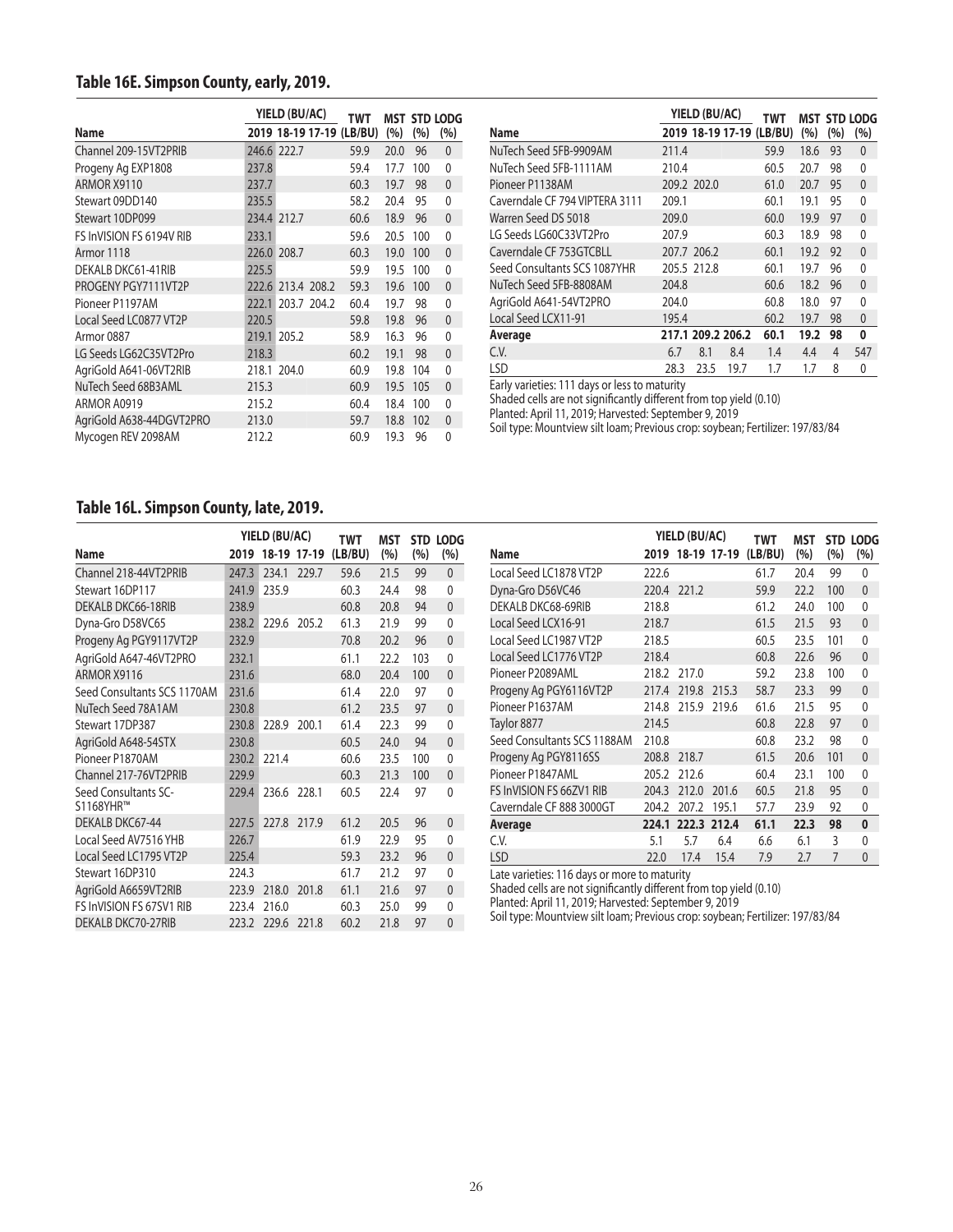## **Table 16W. Simpson County, white, 2019.**

|                  |       | YIELD (BU/AC) |             | TWT     | MST  | <b>STD</b> | <b>LODG</b>  |
|------------------|-------|---------------|-------------|---------|------|------------|--------------|
| Name             | 2019  |               | 18-19 17-19 | (LB/BU) | (%)  | (%)        | (%)          |
| Pioneer P1306WHR | 207.5 | 209.3         | 208.0       | 62.2    | 19.9 | 100        | $\mathbf{0}$ |
| Pioneer P1620WAM | 205.8 | 217.9         | 217.1       | 62.4    | 21.6 | 100        | 0            |
| Pioneer 32B16    | 196.9 | 206.2         | 203.0       | 60.5    | 22.4 | 91         | $\mathbf{0}$ |
| Pioneer P1618W   | 179.9 |               |             | 63.0    | 21.4 | 101        | 0            |
| Average          | 198.4 | 211.1         | 209.4       | 62.1    | 20.8 | 99         | $\bf{0}$     |
| C.V.             | 4.0   | 4.7           | 4.9         | 0.6     | 2.0  | C          | 424          |
| LSD              | 17.8  | 14.2          | 11.6        | 0.9     | 0.9  | 4          | $\mathbf{0}$ |

Shaded cells are not significantly different from top yield (0.10)

Planted: April 11, 2019; Harvested: September 9, 2019

Soil type: Mountview silt loam; Previous crop: soybean; Fertilizer: 197/83/84

## **Table 16M. Simpson County, medium, 2019.**

|                                |       | YIELD (BU/AC) |             | <b>TWT</b> | MST  |     | STD LODG       |                                                                                                                             |       | YIELD (BU/AC) |       | <b>TWT</b> | <b>MST</b> |                | <b>STD LODG</b> |
|--------------------------------|-------|---------------|-------------|------------|------|-----|----------------|-----------------------------------------------------------------------------------------------------------------------------|-------|---------------|-------|------------|------------|----------------|-----------------|
| Name                           | 2019  |               | 18-19 17-19 | (LB/BU)    | (%)  | (%) | (%)            | Name                                                                                                                        | 2019  | 18-19 17-19   |       | (LB/BU)    | (%)        | (%)            | (%)             |
| Stewart 13DD360                | 243.8 |               |             | 59.7       | 19.7 | 101 | $\mathbf{0}$   | AgriGold A6572VT2RIB                                                                                                        | 222.1 | 206.9         | 207.1 | 62.4       | 19.5       | 100            | $\mathbf{0}$    |
| Channel 215-60TRERIB           | 243.3 | 243.3         |             | 59.5       | 19.0 | 98  | 0              | Progeny Ag EXP1913                                                                                                          | 221.9 |               |       | 61.5       | 18.9       | 101            | $\mathbf{0}$    |
| Stewart 15DP519                | 240.4 | 237.5         |             | 60.1       | 20.5 | 100 | $\mathbf{0}$   | FS InVISION FS 64SV1 RIB                                                                                                    | 217.6 | 214.5         |       | 59.1       | 20.2       | 98             | $\mathbf{0}$    |
| DEKALB DKC63-91RIB             | 240.0 |               |             | 59.8       | 18.0 | 101 | 0              | Augusta 4565                                                                                                                | 217.2 |               |       | 59.2       | 20.3       | 100            | 0               |
| NK Seed NK1573-3330EZ1         | 239.9 |               |             | 59.0       | 20.3 | 102 | $\overline{0}$ | LG Seeds LG62C02VT2RIB                                                                                                      | 217.1 | 213.3         |       | 60.9       | 18.7       | 98             | $\mathbf{0}$    |
| LG Seeds LG5643VT2RIB          | 238.7 | 230.0         | 227.0       | 59.5       | 19.9 | 97  | $\mathbf{0}$   | Warren Seed DS 5319                                                                                                         | 216.4 |               |       | 62.2       | 19.0       | 99             | $\mathbf{0}$    |
| Progeny Ag PGY 9114VT2P        | 237.6 | 233.1         |             | 61.8       | 20.5 | 103 | $\mathbf{0}$   | ARMOR A1299                                                                                                                 | 216.1 |               |       | 61.1       | 17.9       | 94             | $\mathbf{0}$    |
| Dyna-Gro D54VC14               | 236.7 | 227.2         |             | 61.9       | 19.4 | 98  | $\mathbf{0}$   | DEKALB DKC65-95RIB                                                                                                          | 215.3 | 215.7         |       | 61.7       | 19.0       | 99             | $\mathbf 0$     |
| Taylor 8824                    | 235.6 |               |             | 61.9       | 19.8 | 92  | $\Omega$       | Mycogen MY14H95RA                                                                                                           | 214.8 |               |       | 56.7       | 20.5       | 102            | $\mathbf{0}$    |
| Stewart 14DD339                | 234.7 | 230.8         |             | 60.0       | 19.3 | 102 | $\mathbf{0}$   | LG Seeds LG64C30TRCRIB                                                                                                      | 213.0 | 216.8         |       | 60.8       | 19.5       | 89             | 0               |
| DEKALB DKC63-57RIB             | 234.7 | 229.1         |             | 61.0       | 18.3 | 99  | $\Omega$       | AgriGold A645-16VT2PRO                                                                                                      | 212.3 |               |       | 60.0       | 19.8       | 97             | $\mathbf{0}$    |
| AgriGold A6544VT2RIB           | 234.3 | 229.9         | 227.5       | 59.9       | 19.1 | 100 | $\Omega$       | Local Seed LC1289 VT2P                                                                                                      | 211.3 |               |       | 60.4       | 18.8       | 98             | $\mathbf 0$     |
| Dyna-Gro D52VC15               | 233.4 | 215.1         |             | 61.1       | 18.9 | 100 | $\mathbf{0}$   | FS InVISION FS 63ZV1 RIB                                                                                                    | 211.0 | 191.1         |       | 62.7       | 18.7       | 99             | $\mathbf{0}$    |
| Stewart 8E623RIB               | 232.7 | 229.1         | 228.2       | 59.4       | 18.6 | 98  | $\mathbf{0}$   | Progeny Ag EXP1915                                                                                                          | 210.6 |               |       | 62.5       | 20.0       | 100            | 0               |
| DEKALB DKC62-53RIB             | 232.7 | 226.5         |             | 61.0       | 18.8 | 97  | $\overline{0}$ | NuTech Seed 5TB-6313AM                                                                                                      | 210.3 |               |       | 59.3       | 20.7       | 94             | $\mathbf{0}$    |
| FS InVISION FS 6595V RIB       | 232.7 |               |             | 60.3       | 21.3 | 104 | $\Omega$       | Pioneer P1464VYHR                                                                                                           | 208.9 |               |       | 60.2       | 21.4       | 102            | $\mathbf{0}$    |
| FS InVISION FS 62ZV1 RIB       | 232.4 |               |             | 60.3       | 19.9 | 101 | $\mathbf{0}$   | Mycogen REV 2499AM                                                                                                          | 208.6 |               |       | 60.7       | 20.2       | 97             | $\mathbf{0}$    |
| Warren Seed DS 5510            | 232.3 |               |             | 61.0       | 22.1 | 101 | 0              | Local Seed LC1488 VT2P                                                                                                      | 207.8 |               |       | 60.8       | 17.8       | 100            | 0               |
| Augusta 4465                   | 231.8 | 224.2         |             | 59.2       | 20.3 | 98  | $\mathbf{0}$   | Caverndale CF 824 3120 E-Z                                                                                                  | 207.0 | 205.3         | 199.3 | 56.8       | 18.8       | 96             | $\mathbf{0}$    |
| Local Seed LC1577 VT2P         | 230.8 |               |             | 62.1       | 19.8 | 100 | $\mathbf{0}$   | Refuge                                                                                                                      |       |               |       |            |            |                |                 |
| AgriGold A642-59VT2RIB         | 228.6 | 222.1         |             | 60.2       | 19.2 | 97  | $\mathbf{0}$   | NK Seed NK1354 3220EZ1                                                                                                      | 206.8 |               |       | 58.6       | 18.7       | 96             | $\mathbf{0}$    |
| Warren Seed DS 7215            | 228.0 | 221.0         |             | 57.0       | 20.2 | 100 | $\mathbf{0}$   | Local Seed LC1586 TC                                                                                                        | 206.3 |               |       | 61.6       | 20.5       | 89             | $\mathbf{0}$    |
| AgriGold A644-32TRCRIB         | 227.7 |               |             | 61.2       | 19.6 | 95  | $\mathbf{0}$   | NuTech Seed 5FB-2213AM                                                                                                      | 205.9 |               |       | 62.3       | 19.7       | 99             | $\mathbf{0}$    |
| ARMOR X9115                    | 227.5 |               |             | 59.8       | 20.2 | 101 | 0              | NuTech Seed 5FB-7215AM                                                                                                      | 203.3 |               |       | 60.0       | 19.9       | 98             | $\mathbf{0}$    |
| Mycogen REV 2358AM             | 227.4 |               |             | 58.2       | 22.0 | 99  | $\mathbf 0$    | Caverndale CF 859 VIPTERA                                                                                                   | 201.9 |               |       | 61.5       | 21.8       | 91             | $\mathbf{0}$    |
| Mycogen REV 2397AM             | 227.3 |               |             | 61.8       | 19.4 | 97  | $\Omega$       | 3111                                                                                                                        |       |               |       |            |            |                |                 |
| DEKALB DKC64-35RIB             | 227.1 | 221.8         | 192.8       | 61.9       | 19.2 | 94  | $\mathbf{0}$   | Pioneer P1442YHR                                                                                                            | 201.7 |               |       | 61.1       | 21.3       | 92             | $\mathbf{0}$    |
| Warren Seed DS 5329            | 226.5 |               |             | 59.0       | 20.9 | 100 | $\Omega$       | Warren Seed DS 7513                                                                                                         | 200.5 | 195.5         | 199.8 | 57.9       | 20.0       | 91             | 0               |
| Taylor 8835                    | 225.9 |               |             | 70.1       | 18.5 | 100 | $\mathbf{0}$   | Seed Consultants SC-<br>S1158YHR™                                                                                           | 198.3 | 208.4         | 207.0 | 60.4       | 20.6       | 97             | $\mathbf{0}$    |
| Seed Consultants SCS<br>1139AM | 225.4 |               |             | 61.5       | 19.5 | 99  | $\mathbf{0}$   | NuTech Seed 74J1AML                                                                                                         | 181.3 |               |       | 61.2       | 21.7       | 102            | 0               |
| Local Seed AV8614 YHB          | 225.3 |               |             | 60.1       | 20.9 | 100 | $\overline{0}$ | Average                                                                                                                     | 221.5 | 220.5         | 211.5 | 60.6       | 19.8       | 98             | $\mathbf{0}$    |
| LG Seeds LG5650VT2RIB          | 224.5 | 223.5         | 214.9       | 61.9       | 20.5 | 102 | $\mathbf{0}$   | C.V.                                                                                                                        | 5.1   | 6.8           | 7.9   | 3.4        | 4.6        | $\overline{4}$ | 799             |
| NuTech Seed 75D2AM             | 224.4 |               |             | 60.2       | 18.3 | 95  | $\mathbf{0}$   | <b>LSD</b>                                                                                                                  | 21.5  | 20.3          | 18.9  | 3.9        | 1.8        | 8              | $\mathbf{0}$    |
| Progeny Ag EXP1912             | 223.4 |               |             | 61.0       | 18.6 | 95  | $\mathbf{0}$   | Medium varieties: 112-115 days to maturity                                                                                  |       |               |       |            |            |                |                 |
| DEKALB DKC65-99RIB             | 223.2 |               |             | 60.9       | 19.9 | 105 | $\mathbf{0}$   | Shaded cells are not significantly different from top yield (0.10)<br>Planted: April 11, 2019; Harvested: September 9, 2019 |       |               |       |            |            |                |                 |
| NuTech Seed 75G1AM             | 222.2 |               |             | 61.0       | 21.8 | 97  | $\Omega$       | Soil type: Mountview silt loam; Previous crop: soybean; Fertilizer: 197/83/84                                               |       |               |       |            |            |                |                 |